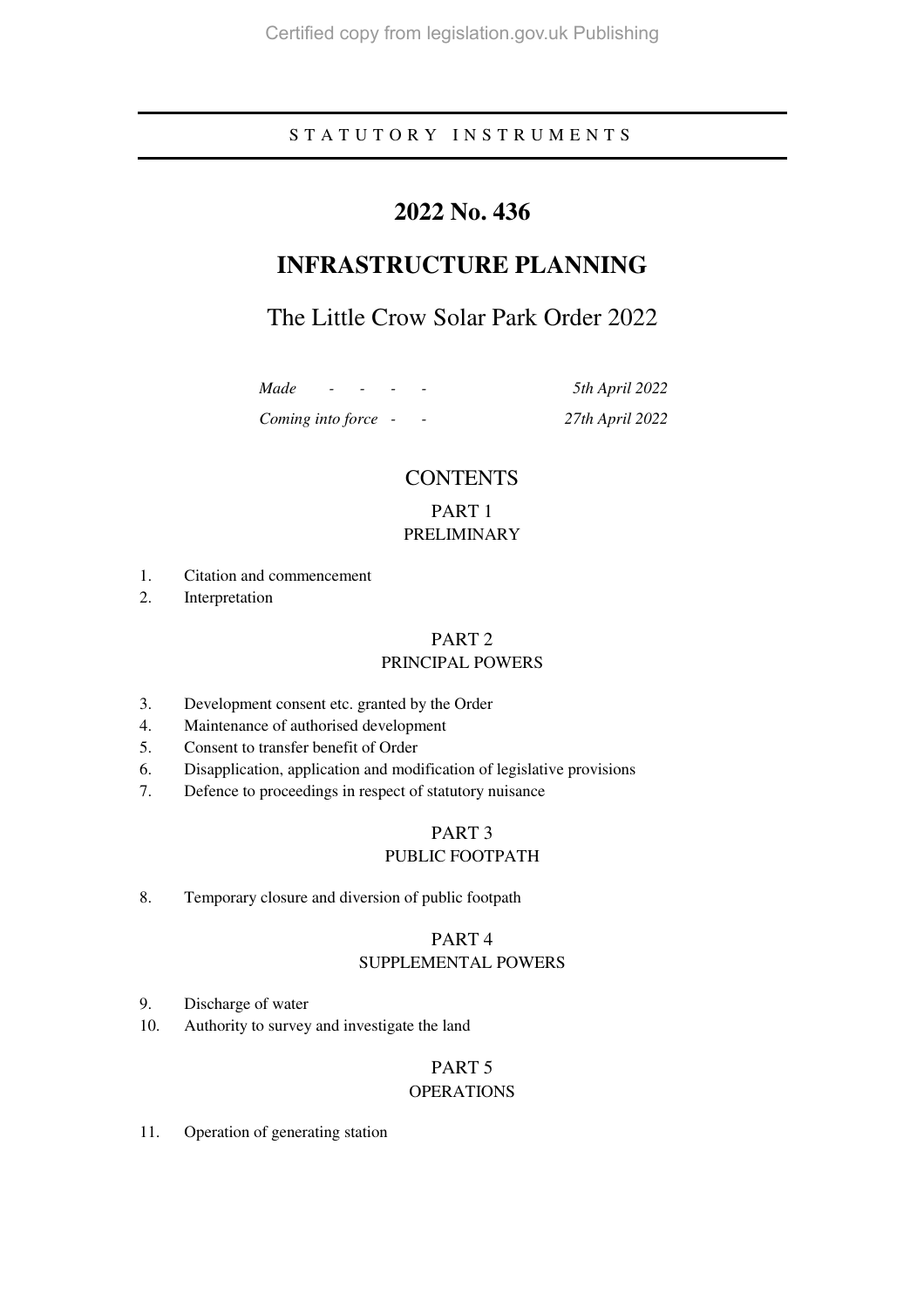### PART 6 MISCELLANEOUS AND GENERAL

- 12. Removal of human remains
- 13. Operational land for the purposes of the 1990 Act
- 14. Certification of plans, etc.
- 15. Service of notices
- 16. Felling or lopping of trees or removal of hedgerows
- 17. Arbitration
- 18. Requirements, appeals, etc.
- 19. Application of landlord and tenant law
- 20. Protective Provisions

### SCHEDULES

| SCHEDULE 1 - AUTHORISED DEVELOPMENT                                                        |  |
|--------------------------------------------------------------------------------------------|--|
| <b>SCHEDULE 2 - REQUIREMENTS</b>                                                           |  |
| PART 1 - REQUIREMENTS                                                                      |  |
| PART 2 - PROCEDURE FOR DISCHARGE OF REQUIREMENTS                                           |  |
| SCHEDULE 3 - PUBLIC FOOTPATH TO BE TEMPORARILY CLOSED AND<br><b>DIVERTED</b>               |  |
| $SCHEDULE 4$ - HEDGEROWS                                                                   |  |
| PART 1 - REMOVAL OF IMPORTANT HEDGEROWS                                                    |  |
| PART 2 - REMOVAL OF HEDGEROWS                                                              |  |
| $SCHEDULE 5$ $-$ ARBITRATION RULES                                                         |  |
| SCHEDULE 6 - PROTECTIVE PROVISIONS                                                         |  |
| PART 1 - PROTECTION FOR ELECTRICITY, GAS, WATER AND<br>SEWERAGE UNDERTAKERS                |  |
| PART 2 - FOR THE PROTECTION OF ANGLIAN WATER                                               |  |
| PART 3 - FOR PROTECTION FOR OPERATORS OF ELECTRONIC<br><b>COMMUNICATIONS CODE NETWORKS</b> |  |
| PART 4 - FOR THE PROTECTION OF NORTHERN POWERGRID<br>(YORKSHIRE) PLC                       |  |
|                                                                                            |  |

An application has been made to the Secretary of State under section 37 of the Planning Act 2008(**a**) ("the 2008 Act") in accordance with the Infrastructure Planning (Applications: Prescribed Forms and Procedure) Regulations 2009(**b**) for an Order granting development consent.

The application was examined by a single appointed person (appointed by the Secretary of State) pursuant to Chapter 3 of Part 6 of the 2008 Act and carried out in accordance with Chapter 4 of Part 6 of the 2008 Act and the Infrastructure Planning (Examination Procedure) Rules 2010(**c**).

<sup>-</sup>(**a**) 2008 c. 29. Parts 1 to 7 were amended by Chapter 6 of Part 6 of and Schedule 13 to the Localism Act 2011 (c. 20).

<sup>(</sup>**b**) S.I. 2009/2264.

<sup>(</sup>**c**) S.I. 2010/103, amended by S.I. 2012/635.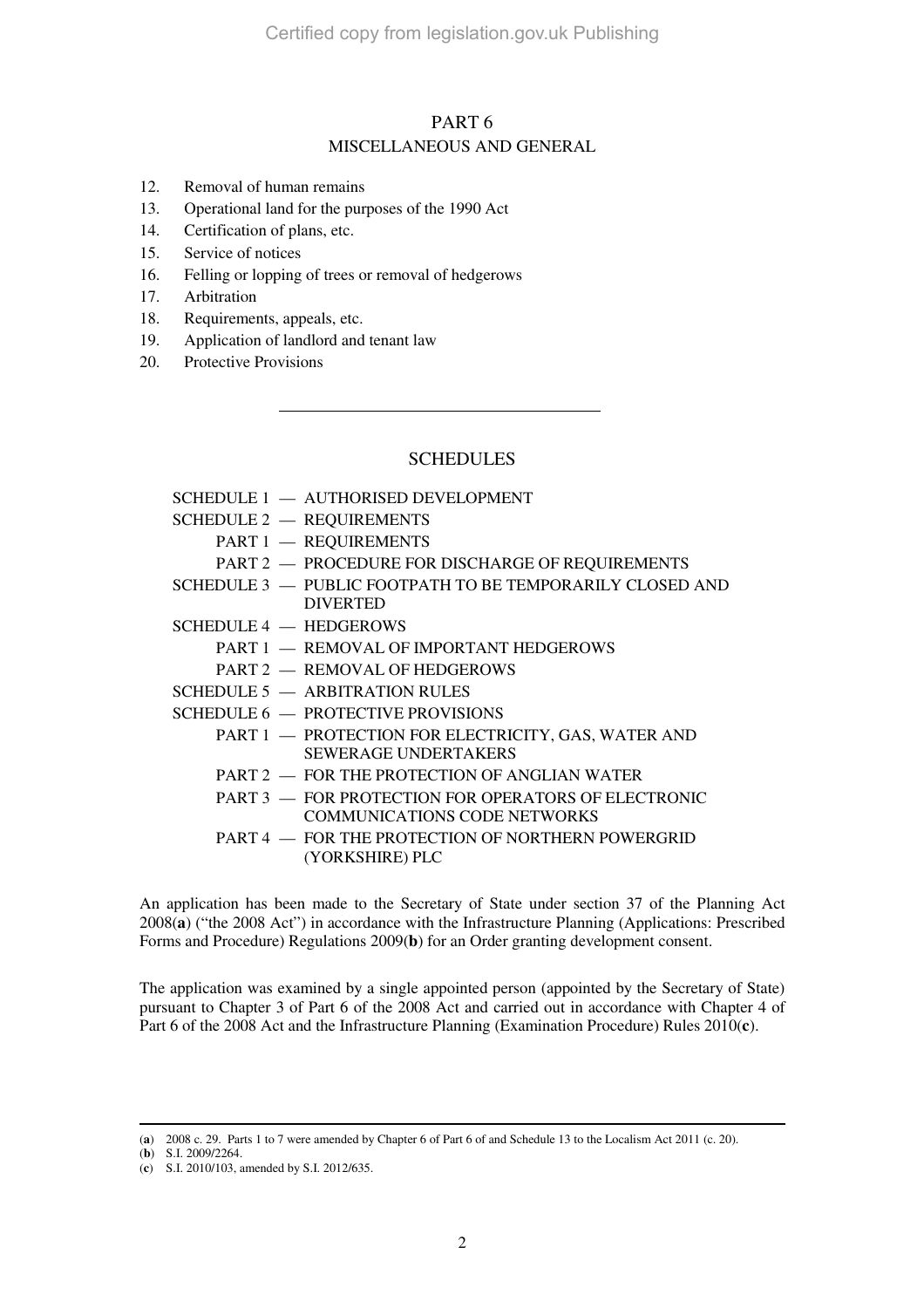The single appointed person having considered the representations made and not withdrawn and the application together with the accompanying documents, in accordance with section 83 of the 2008 Act, has submitted a report and recommendation to the Secretary of State.

The Secretary of State, having considered the representations made and not withdrawn, and the recommendations and report of the single appointed person, and taken into account the environmental information in accordance with regulation 4 of the Infrastructure Planning (Environmental Impact Assessment) Regulations 2017(**a**) has decided to make an Order granting development consent for the development described in the application with modifications which in the opinion of the Secretary of State do not make any substantial changes to the proposals comprised in the application.

The Secretary of State, in exercise of the powers conferred by sections 114, 115 and 120 of the 2008 Act, makes the following Order—

### PART 1

### PRELIMINARY

#### **Citation and commencement**

**1.** This Order may be cited as the Little Crow Solar Park Order 2022 and comes into force on 27th April 2022.

#### **Interpretation**

**2.**—(1) In this Order except where provided otherwise—

"the 1961 Act" means the Land Compensation Act 1961(**b**);

"the 1980 Act" means the Highways Act 1980(**c**);

"the 1989 Act" means the Electricity Act 1989(**d**);

"the 1990 Act" means the Town and Country Planning Act 1990(**e**);

"the 1991 Act" means the New Roads and Street Works Act 1991(**f**);

"the 2008 Act" means the Planning Act 2008(**g**);

"address" includes any number or address for the purposes of electronic transmission;

"apparatus" has the same meaning as in section 105(1) of the 1991 Act;

"archaeological management plan" means the document certified as the archaeological management plan for the purposes of this Order under article 14 (certification of plans, etc);

"authorised development" means the development and associated development described in Schedule 1 (authorised development) which is development within the meaning of section 32 of the 2008 Act;

"battery energy storage" means equipment used for the storage of electrical energy by battery;

"building" includes any structure or erection or any part of a building, structure or erection;

<sup>(</sup>**a**) S.I. 2017/572.

<sup>(</sup>**b**) 1961 c. 33 (**c**) 1980 c. 66.

<sup>(</sup>**d**) 1989 c. 29.

<sup>(</sup>**e**) 1990 c. 8.

<sup>(</sup>**f**) 1991 c. 22.

<sup>(</sup>**g**) 2008 c. 29.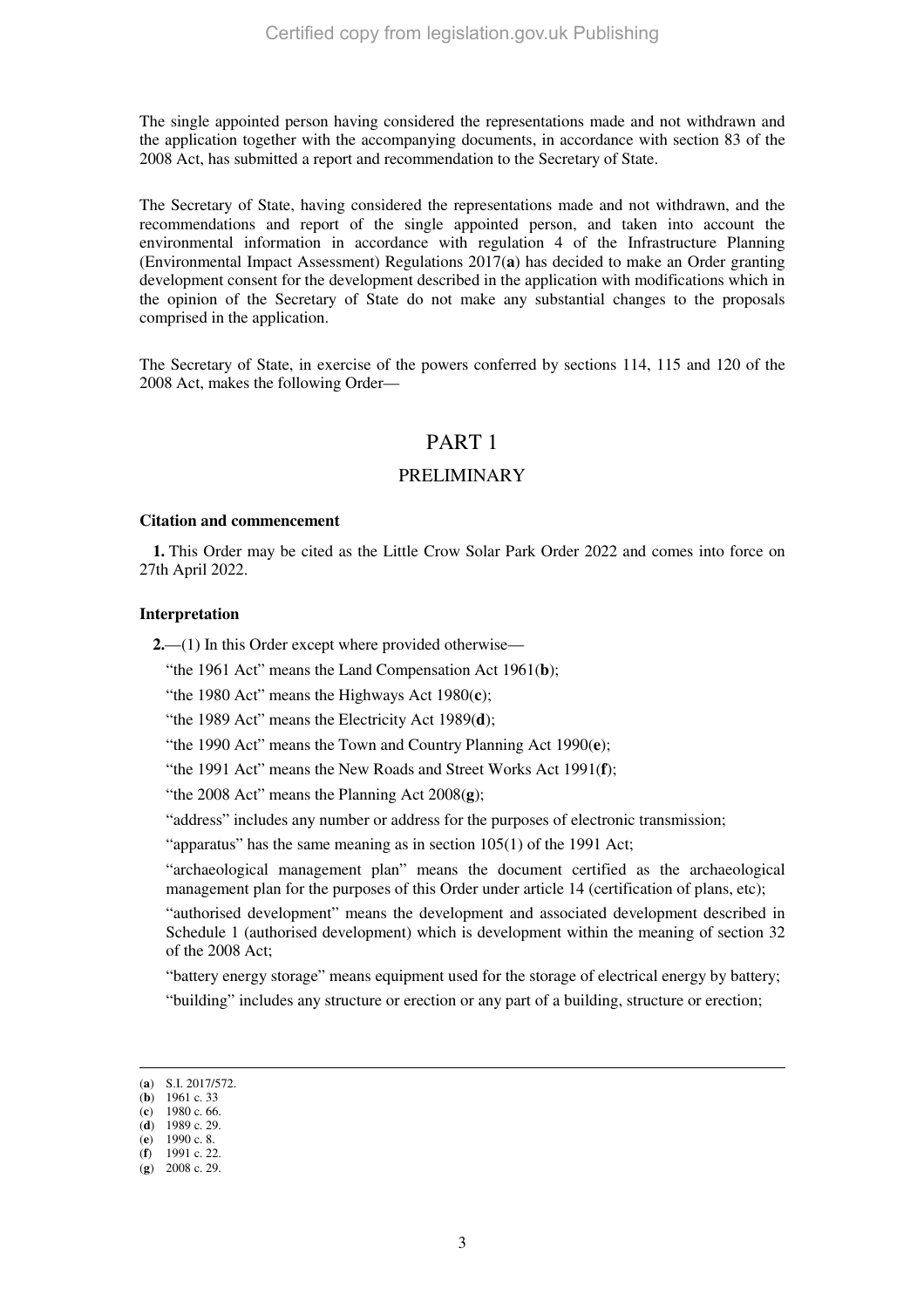"cable circuit" means an electrical conductor necessary to transmit electricity between two points within the authorised development and may include one or more auxiliary cables for the purpose of gathering monitoring data;

"CCTV" means a closed circuit television security system;

"commence" means to carry out any material operation (as defined in section 155 of the 2008 Act) forming part of the authorised development other than site preparation works, and "commencement" and "commenced" must be construed accordingly;

"construction compound" means a compound including central offices, welfare facilities, accommodation facilities, storage and parking for construction of the authorised development and other associated facilities;

"electronic transmission" means a communication transmitted—

(a) by means of an electronic communications network; or

(b) by other means but while in electronic form;

"environmental statement" means the document certified by the Secretary of State as the environmental statement for the purposes of this Order under article 14 (certification of plans, etc);

"hedgerow plan" means the plan identifying hedgerows and important hedgerows and certified by the Secretary of State for the purposes of this Order under article 14 (certification of plans, etc);

"highway" and "highway authority" have the same meaning as in the 1980 Act(**a**);

"inverter" means electrical equipment required to convert direct current power generated by the solar panels to alternating current power;

"land plan including Order limits" means the plan certified by the Secretary of State as the land plan including Order limits for the purposes of this Order under article 14 (certification of plans, etc);

"LEMP" means the landscape and ecological plan approved pursuant to requirement 10;

"local planning authority" means the planning authority for North Lincolnshire;

"maintain" includes inspect, upkeep, repair, adjust, alter, remove, reconstruct and replace in relation to the authorised development, provided such works do not give rise to any materially new or materially different environmental effects to those identified in the environmental statement; and any derivative of "maintain" must be construed accordingly;

"mounting structure" means a frame or rack with posts made of galvanised steel or other material pushed into the ground to support the solar panels;

"Order limits" means the limits shown on the land plan including Order limits within which the authorised development may be carried out;

"outline BSMP" means the plan certified by the Secretary of State as the battery safety management plan for the purposes of this Order under article 14(certification of plans, etc);

"outline CEMPs" means the outline construction environmental management plan and the outline construction environmental management plan for biodiversity certified by the Secretary of State as the outline CEMPs for the purposes of this Order in accordance with article 14 (certification of plans, etc);

"outline CTMP" means the document certified by the Secretary of State as the outline construction traffic management plan for the purposes of the Order in accordance with article 14 (certification of plans, etc);

"outline decommissioning strategy" means the document certified as the outline decommissioning strategy by the Secretary of State for the purposes of this Order under article 14 (certification of plans, etc);

<sup>-</sup>(**a**) "highway" is defined in section 328 (1) for "highway authority" see Section 1.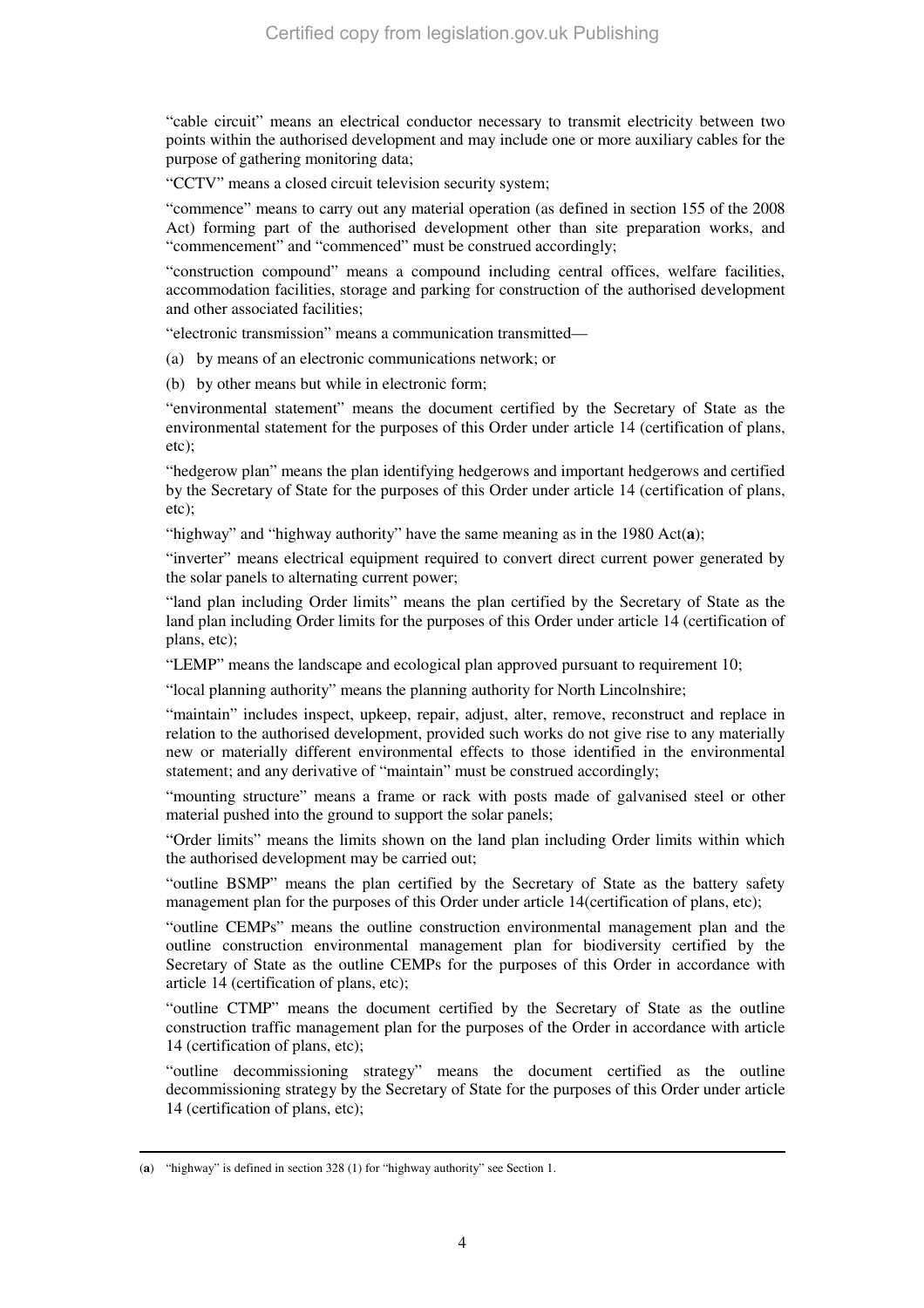"outline LEMP" means the document certified by the Secretary of State as the outline landscape and ecological management plan for the purposes of this Order in accordance with article 14 (certification of plans, etc);

"outline soil management plan" means the document certified by the Secretary of State as the outline soil management plan for the purposes of this Order in accordance with article 14 (certification of plans, etc);

"proposed temporary diversion of public footpath 214 plan" means the plan showing footpath 214 and its proposed temporary diversion certified by the Secretary of State for the purposes of this Order under article 14 (certification of plans, etc);

"requirement" means those matters set out in Part 1 of Schedule 2 (requirements) and a reference to a numbered requirement is a reference to the requirement set out in the paragraph of that Part of that Schedule with the same number;

"site preparation works" means operations consisting of pre–construction surveys and/or monitoring, site clearance, demolition work, archaeological investigations, environmental surveys, investigations for the purpose of assessing ground conditions, remedial work in respect of adverse ground conditions, diversion and laying of services, erection of any temporary means of enclosure, the temporary display of site notices or advertisements;

"solar panel" means a solar photovoltaic panel designed to convert solar irradiance to direct current electrical energy fitted to a mounting structure;

"street" means a street within the meaning of section 48 of the 1991 Act, together with land on the verge of a street or between two carriageways, and includes part of a street;

"street authority" in relation to a street, has the same meaning as in Part 3 of the 1991 Act(**a**)

"substation" means a compound containing electrical equipment required to switch, transform, convert electricity and provide reactive power compensation with welfare facilities, means of access and other associated facilities;

"transformer" means a structure containing electrical switch gear serving to transform electricity generated by the solar panels and imported and exported by the batteries to a higher voltage;

"undertaker" means INRG Solar (Little Crow) Limited company number 11136483, whose registered office is at 93 Leigh Road, Eastleigh, Hants, England SO50 9DQ;

"watercourse" includes all rivers, streams, ditches, drains, canals, cuts, culverts, dykes, sluices, sewers and passages through which water flows except a public sewer or drain;

"work" means a work set out in Schedule 1 (authorised development); and

"works plan" means the plan certified by the Secretary of State as the works plan for the purposes of this Order in accordance with article 14 (certification of plans, etc).

(2) All distances, directions, capacities and lengths referred to in this Order are approximate and distances between points on a work are taken to be measured along that work.

(3) Any reference in this Order to a work identified by the number of the work is to be construed as a reference to the work of that number authorised by this Order.

(4) In this Order "includes" must be construed without limitation unless the contrary intention appears.

(5) References in this Order to any statutory body include that body's successor bodies as from time to time have jurisdiction in relation to the authorised development.

<sup>(</sup>**a**) "street authority" is defined in section 49, which was amended by paragraph 117 of Schedule 1 to the Infrastructure Act 2015 (c. 7).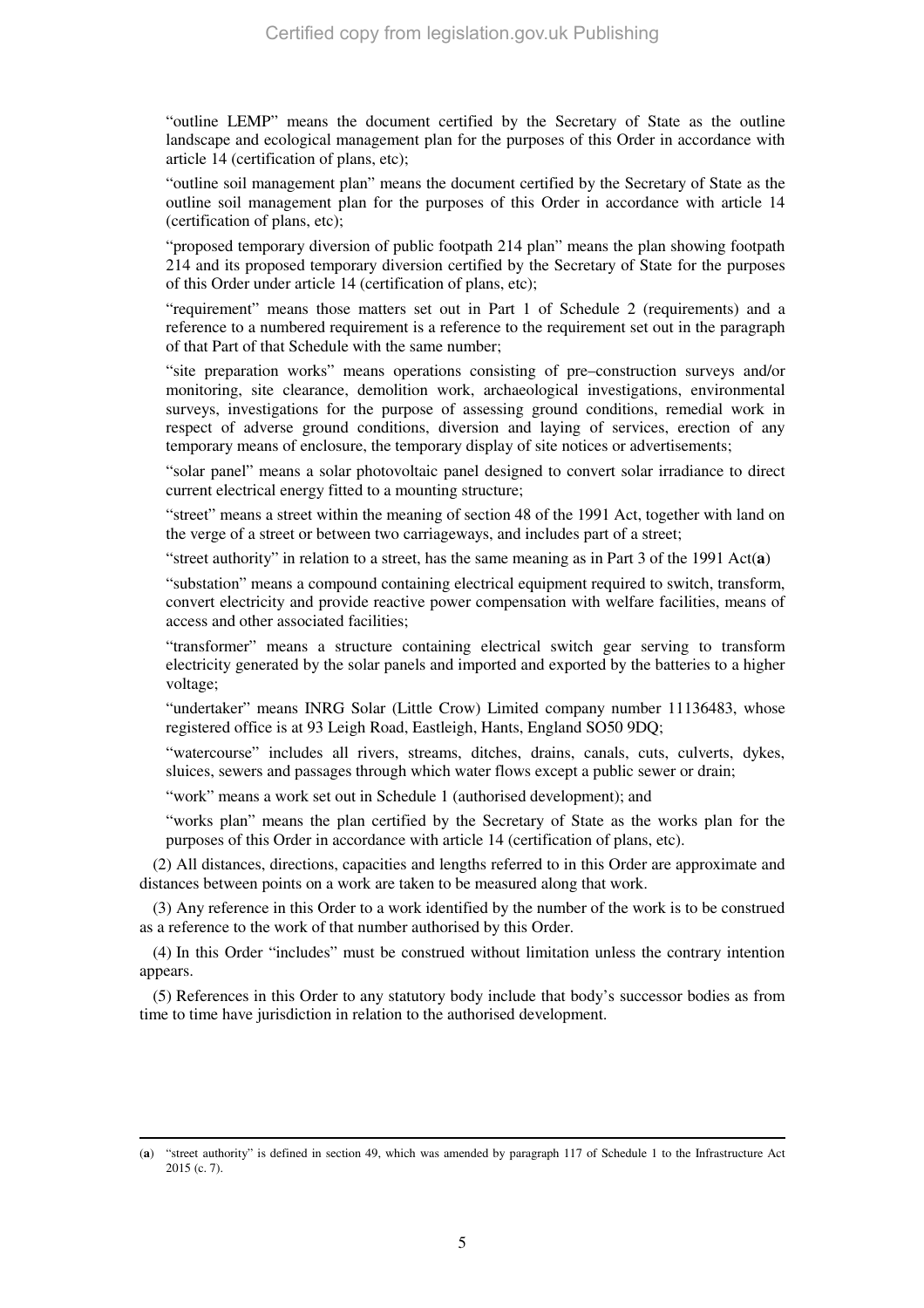### PART 2

### PRINCIPAL POWERS

#### **Development consent etc. granted by the Order**

**3.**—(1) Subject to the provisions of this Order including the requirements the undertaker is granted development consent for the authorised development to be carried out within the Order limits.

(2) Each numbered work must be situated within the corresponding numbered area shown on the works plan.

(3) Notwithstanding anything in this Order or shown on the works plan the undertaker may construct either Work No. 2A or Work No. 2B but for the avoidance of doubt may not construct both of Work No. 2A and Work No. 2B under the powers conferred by this Order.

(4) The undertaker must notify the local planning authority prior to the commencement of any works comprised in Work No.2A or Work No. 2B which of those works it intends to construct.

#### **Maintenance of authorised development**

**4.**—(1) The undertaker may at any time maintain the authorised development, except to the extent that this Order, or an agreement made under this Order, provides otherwise.

(2) This article only authorises the carrying out of works for maintenance purposes within the Order limits.

#### **Consent to transfer benefit of Order**

**5.**—(1) Except as otherwise provided in this Order, the provisions of this Order have effect solely for the benefit of the undertaker.

(2) Subject to paragraph (4), the undertaker may with the written consent of the Secretary of State—

- (a) transfer to another person ("the transferee") any or all of the benefit of the provisions of this Order and such related statutory rights as may be agreed between the undertaker and the transferee; and
- (b) grant to another person ("the lessee") for a period agreed between the undertaker and the lessee any or all of the benefit of the provisions of this Order and such related statutory rights as may be so agreed,

except where paragraph (6) applies, in which case no consent of the Secretary of State is required.

(3) Where an agreement has been made in accordance with paragraph (2) references in this Order to the undertaker, except in paragraphs (5) and (7) are to include references to the transferee or the lessee.

(4) The undertaker must consult the Secretary of State before making an application for consent under this article by giving notice in writing of the proposed application.

(5) Where the undertaker has transferred any benefit, or for the duration of any period during which the undertaker has transferred any benefit, or for the duration of any period during which the undertaker has granted any benefit, under paragraph (2)—

- (a) the benefit transferred or granted ("the transferred benefit") must include any rights that are conferred, and any obligations that are imposed, by virtue of the provisions to which the benefit relates;
- (b) the transferred benefit will reside exclusively with the transferee or, as the case may be, the lessee and the transferred benefit will not be enforceable against the undertaker; and
- (c) the exercise by a person of any benefits or rights conferred in accordance with any transfer or grant under paragraph (2) is subject to the same restrictions, liabilities and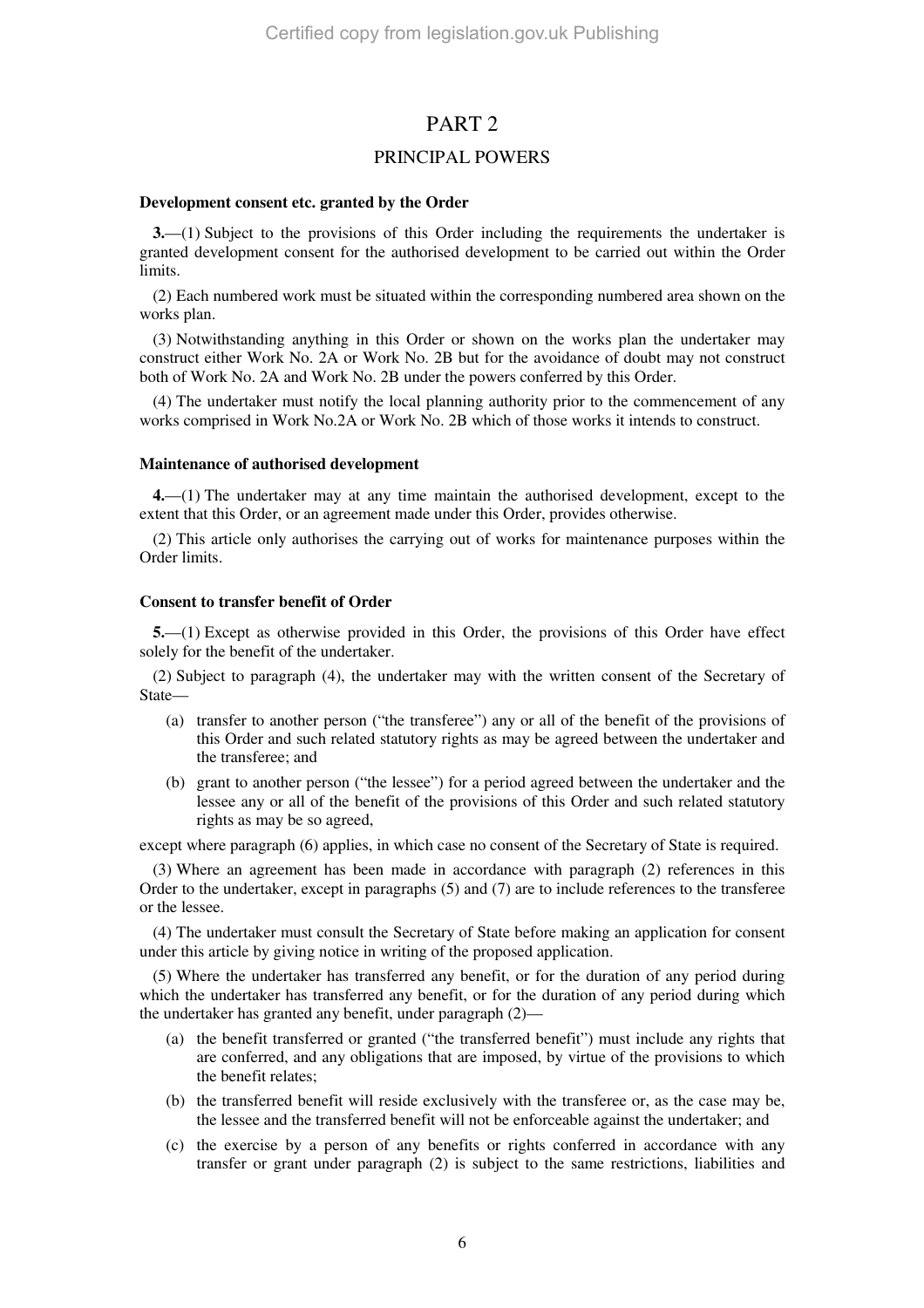obligations as would apply under this Order if those benefits or rights were exercised by the undertaker.

(6) This paragraph applies to any provisions of this Order and its related statutory rights where the transferee or lessee is the holder of a licence under section 6 (licensing authorising supply etc) of the 1989 Act.

(7) Prior to any transfer or grant under this article taking effect the undertaker must give notice in writing to the Secretary of State and the local planning authority.

(8) The notice required under paragraphs (4) and (7) must—

- (a) state—
	- (i) the name and contact details of the person to whom the benefit of the provisions will be transferred or granted;
	- (ii) subject to paragraph (9), the date on which the transfer will take effect;
	- (iii) the provisions to be transferred or granted; and
	- (iv) the restrictions, liabilities and obligations that, in accordance with paragraph  $(5)(c)$ , will apply to the person exercising the powers transferred or granted; and
- (b) be accompanied by—
	- (i) where relevant, a plan showing the works or areas to which the transfer or grant relates; and
	- (ii) a copy of the document effecting the transfer or grant signed by the undertaker and the person to whom the benefit of the powers will be transferred or granted.

(9) The date specified under paragraph  $(8)(a)(ii)$  in respect of a notice served in respect of paragraph (7) must not be earlier than the expiry of fourteen days from the date of the receipt of the notice.

(10) The notice given under paragraph (7) must be signed by the undertaker and the person to whom the benefit of the powers will be transferred or granted as specified in that notice.

#### **Disapplication, application and modification of legislative provisions**

**6.**—(1) Regulation 6 of the Hedgerows Regulations 1997(**a**) is modified so as to read for the purposes of this Order only as if there were inserted after paragraph  $(1)(i)$  the following—

> "(k) or for carrying out or the maintenance of development which has been authorised by the Little Crow Solar Park Order 2022."

(2) Any development or any part of a development within the Order limits which is constructed or used under the authority of a planning permission pursuant to Part 3 of the 1990 Act (whether expressed or otherwise) following the coming into force of this Order is to be disregarded at all times for the purposes of ascertaining whether or not an offence has been committed under the provisions of Sections 160 (development without development consent) and 161 (breach of terms of order granting development consent) of the 2008 Act (**b**).

#### **Defence to proceedings in respect of statutory nuisance**

**7.**—(1) Where proceedings are brought under section 82(1) (summary proceedings by person aggrieved by statutory nuisances) of the Environmental Protection Act 1990(**c**) in relation to a nuisance falling within paragraph  $(g)$  of section 79(1) of that Act (noise emitted from premises so as to be prejudicial to health or a nuisance) no order is to be made, and no fine is to be imposed, under section 82(2) of that Act if —

(a) the defendant show that the nuisance —

<sup>(</sup>**a**) S.I. 1997/1160.

<sup>(</sup>**b**) Sections 160 and 161 were amended by S.I.2015/664. Section 161 was also amended by section 112 (2) of and paragraph 4 of Part 1 of Schedule 8 to the Marine and Coastal Access Act 2009 (c.23).

<sup>(</sup>**c**) 1990 c. 43.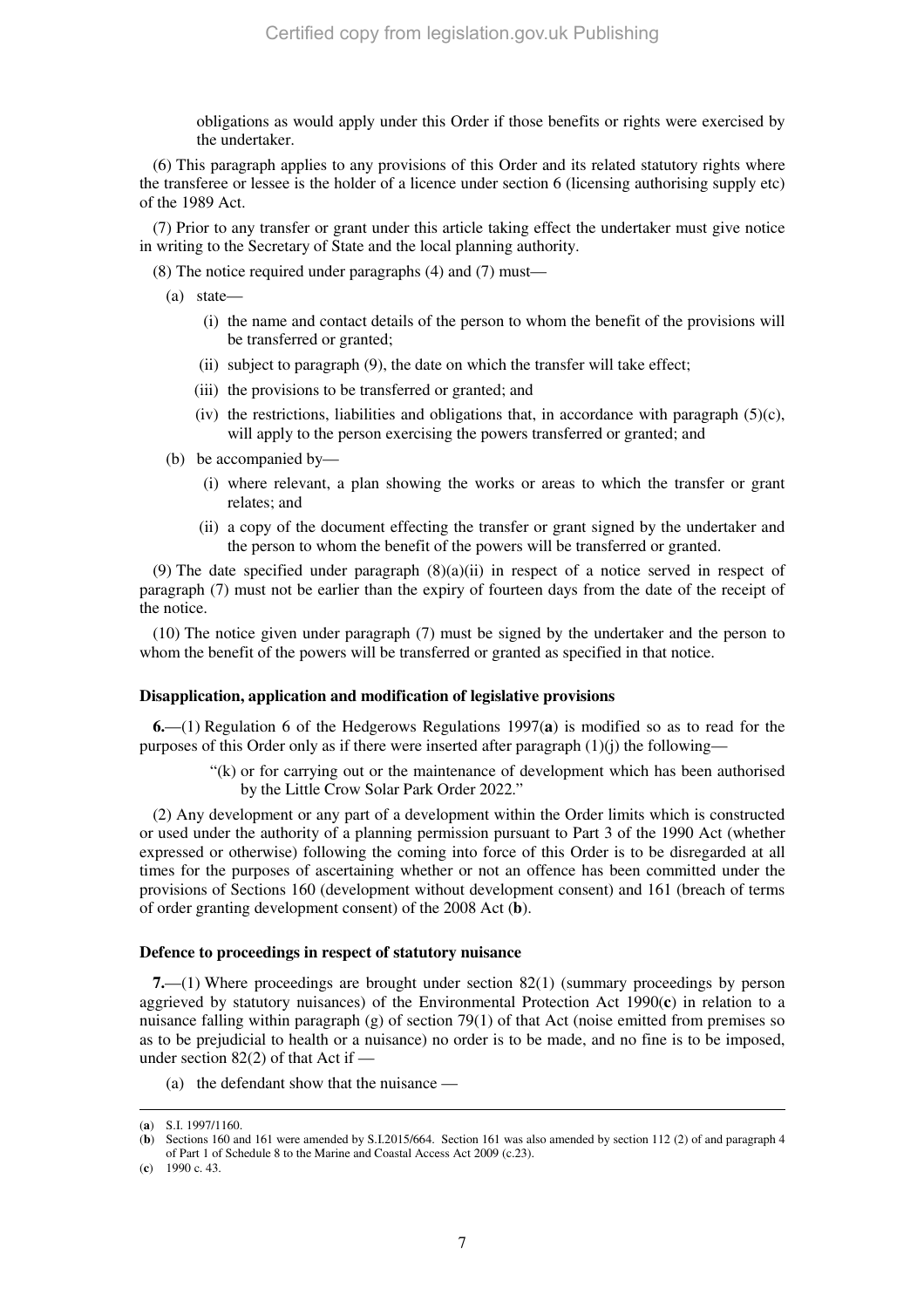- (i) relates to premises used by the undertaker for the purposes of or in connection with the construction or maintenance of the authorised development and that the nuisance is attributable to the carrying out of the authorised development in accordance with a notice served under section 60 (control of noise on construction sites), or a consent given under section 61 (prior consent for work on construction sites), of the Control of Pollution Act 1974(**a**); or
- (ii) is a consequence of the construction maintenance or decommissioning of the authorised development and cannot reasonably be avoided; or
- (b) the defendant shows that the nuisance is a consequence of the use of the authorised development and cannot reasonably be avoided.

(2) Section 61(9) (prior consent for work on construction sites) of the Control of Pollution Act 1974 does not apply where the consent relates to the use of premises by the undertaker for the purposes of or in connection with the construction or maintenance of the authorised development.

### PART 3

### PUBLIC FOOTPATH

#### **Temporary closure and diversion of public footpath**

**8.** The undertaker may, during the construction and decommissioning of the authorised development, temporarily close public footpath 214 as specified in column (3) of Schedule 3 (public footpath to be temporarily closed and diverted) to the extent specified in column (5) (extent of temporary closure) of Schedule 3, and must provide the temporary substitute public footpath specified in column (6) (extent of temporary diversion) of Schedule 3 for the period during which the footpath is temporarily closed.

#### PART 4

#### SUPPLEMENTAL POWERS

#### **Discharge of water**

-

**9.**—(1) Subject to paragraphs (3) and (4) the undertaker may use any watercourse or any public sewer or drain for the drainage of water in connection with the carrying out, maintenance or use of the authorised development and for that purpose may lay down, take up and alter pipes and may, on any land within the Order limits, make openings into, and connections with, the watercourse, public sewer or drain.

(2) Any dispute arising from the making of connections to or the use of a public sewer or drain by the undertaker under paragraph (1) is to be determined as if it were a dispute under section 106 (right to communicate with public sewers) of the Water Industry Act 199l(**b**).

(3) The undertaker must not discharge any water into any watercourse, public sewer or drain except with the consent of the person to whom it belongs or the person or body otherwise having authority to give such consent; and such consent may be given subject to such terms and conditions as that person may reasonably impose, but must not be unreasonably withheld.

(4) The undertaker must not carry out any works to or make any opening into any public sewer or drain except—

<sup>(</sup>**a**) 1974 c. 40. Section 61(9) was amended by Section 162 and paragraph 15 of Schedule 3 to the Environment Protection Act 1990 (c. 25). There are other amendments to 1974 Act which are not relevant to this Order.

<sup>(</sup>**b**) 1991 c. 56. Section 106 was amended by section 35(8)(a) of the Competition and Service (Utilities) Act 1992 (c. 43) and sections 36(2) and 99 of the Water Act 2003 (c. 37). There are other amendments to the section which are not relevant to this Order.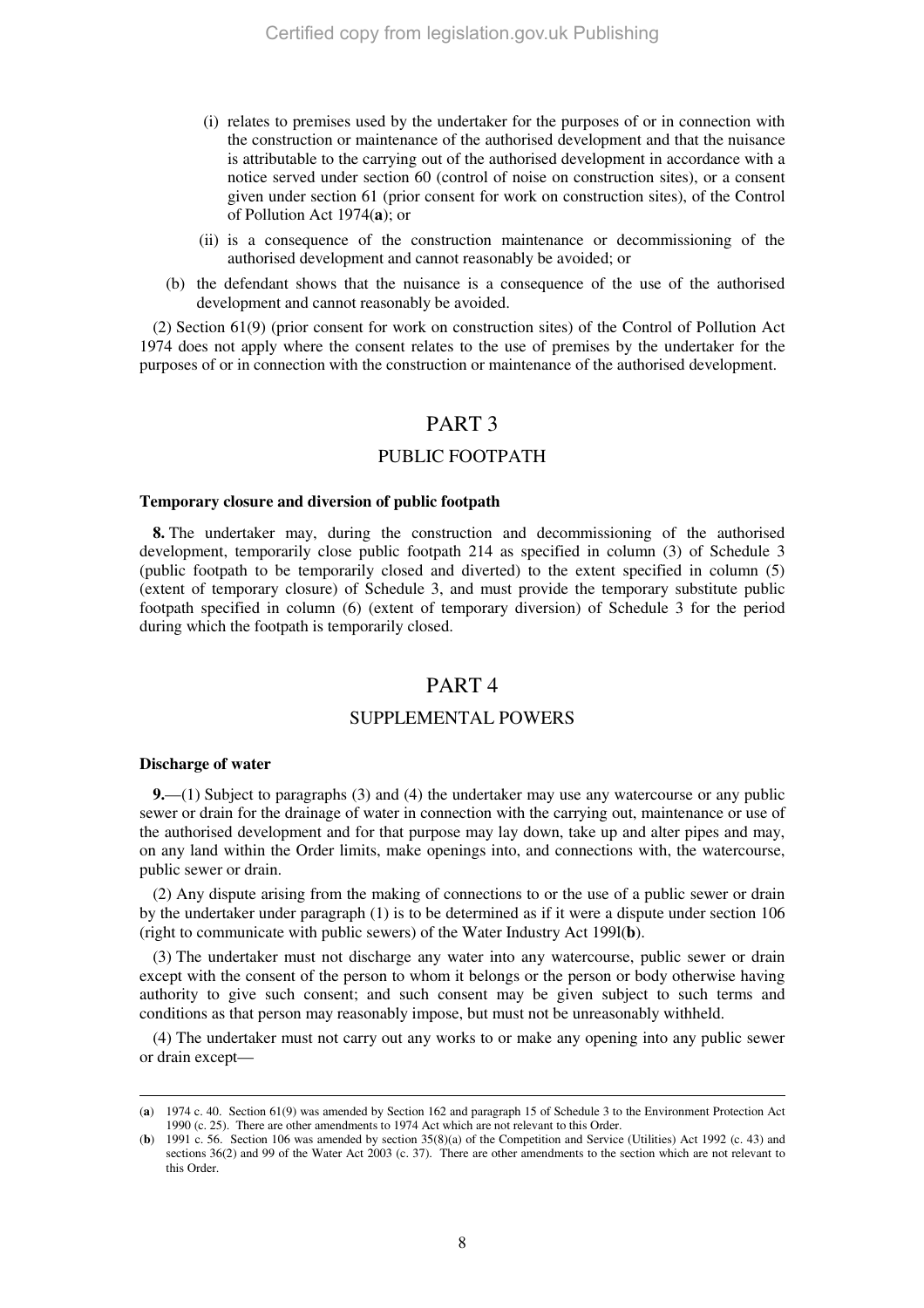- (a) in accordance with plans approved by the person to whom the sewer or drain belongs, but such approval must not be unreasonably withheld; and
- (b) where that person has been given the opportunity to supervise the making of the opening.

(5) The undertaker must not, in carrying out or maintaining works pursuant to this article, damage or interfere with the bed or banks of any watercourse forming part of a main river other than in accordance with a permit granted by the Environment Agency.

(6) The undertaker must take such steps as are reasonably practicable to secure that any water discharged into a watercourse or public sewer or drain under this article is as free as may be practicable from gravel, soil or other solid substance, oil or matter in suspension.

(7) This article does not authorise a groundwater activity or a water discharge activity within the meaning of the Environmental Permitting (England and Wales) Regulations 2016(**a**).

(8) In this article—

- (a) "public sewer or drain" means a sewer or drain which belongs to a sewerage undertaker, the Environment Agency, an internal drainage board or a local authority; and
- (b) other expressions, excluding watercourse, used both in this article and in the Environmental Permitting (England and Wales) Regulations 2016 have the same meaning as in those Regulations.

(9) If a person who receives an application for consent under paragraph (3) or approval under paragraph  $(4)(a)$  fails to notify the undertaker of a decision within 28 days of receiving an application, that person is deemed to have granted consent or given approval, as the case may be.

#### **Authority to survey and investigate the land**

**10.**—(1) The undertaker may for the purposes of this Order enter on any land shown within the Order limits or which may be affected by the authorised development and—

- (a) survey or investigate the land;
- (b) without prejudice to the generality of sub-paragraph (a), make trial holes in such positions on the land as the undertaker thinks fit to investigate the nature of the surface layer and subsoil and remove soil samples;
- (c) without prejudice to the generality of sub-paragraph (a), carry out ecological or archaeological investigations on such land; and
- (d) place on, leave on and remove from the land apparatus for use in connection with the survey and investigation of land and making of trial holes.

(2) No land may be entered or equipment placed or left on or removed from the land under paragraph (1) unless at least 14 days' notice has been served on every owner and occupier of the land.

(3) Any person entering land under this article on behalf of the undertaker—

- (a) must, if so required entering the land, produce written evidence of their authority to do so; and
- (b) may take with them such vehicles and equipment as are necessary to carry out the survey or investigation or to make the trial holes.
- (4) No trial holes may be made under this article:
	- (a) in land located within the highway boundary without the consent of the highway authority; or
	- (b) in a private street without the consent of the street authority

but such consent must not be unreasonably withheld.

<sup>(</sup>**a**) S.I. 2016/1154 "Groundwater activity" is defined in paragraph 3 of Schedule 22. "Water discharge activity" is defined in paragraph 3 of Schedule 21.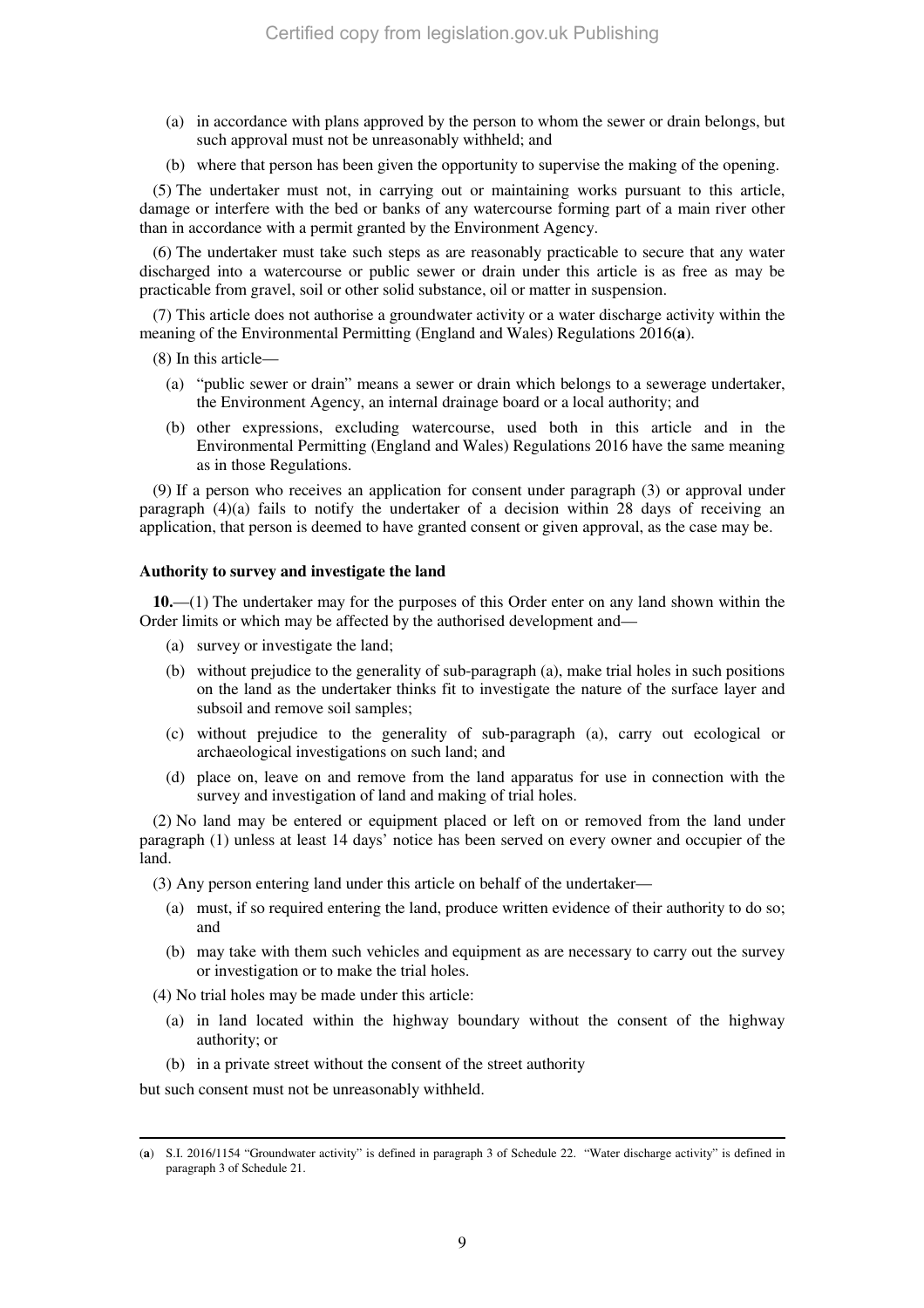(5) The undertaker must compensate the owners and occupiers of the land for any loss or damage arising by reason of the exercise of the authority conferred by this article, such compensation to be determined, in case of dispute under Part 1 (determination of questions of disputed compensation) of the 1961 Act.

(6) If either a highway authority or a street authority which receives an application for consent fails to notify the undertaker of its decision within 28 days of receiving the application for consent—

- (a) under paragraph (4)(a) in the case of a highway authority; or
- (b) under paragraph (4)(b) in the case of a street authority,

that authority is deemed to have granted consent.

### PART 5

#### **OPERATIONS**

#### **Operation of generating station**

**11.**—(1) The undertaker is authorised to operate and use the generating station for which development consent is granted by this Order.

(2) Paragraph (1) does not relieve the undertaker of any requirement to obtain any permit or licence under any other legislation that may be required from time to time to authorise the operation of an electricity generating station.

### PART 6

### MISCELLANEOUS AND GENERAL

#### **Removal of human remains**

**12.**—(1) Before the undertaker carries out any development or works which will or may disturb any human remains within the Order limits it must remove those human remains from the Order limits, or cause them to be removed, in accordance with the following provisions of this article.

(2) Before any such remains are removed from the Order limits the undertaker must give notice of the intended removal, describing the Order limits and stating the general effect of the following provisions of this article, by—

- (a) publishing a notice once in each of two successive weeks in a newspaper circulating in the area of the authorised development; and
- (b) displaying a notice in a conspicuous place within or near the Order limits.

(3) As soon as reasonably practicable after the first publication of a notice under paragraph (2) the undertaker must send a copy of the notice to North Lincolnshire Council.

(4) At any time within 56 days after the first publication of a notice under paragraph (2) any person who is a personal representative or relative of any deceased person whose remains are interred within the Order limits may give notice in writing to the undertaker of that person's intention to undertake the removal of the remains.

(5) Where a person has given notice under paragraph (4), and the remains in question can be identified, that person may cause such remains to be—

- (a) removed and re-interred in any burial ground or cemetery in which burials may legally take place; or
- (b) removed to, and cremated in, any crematorium,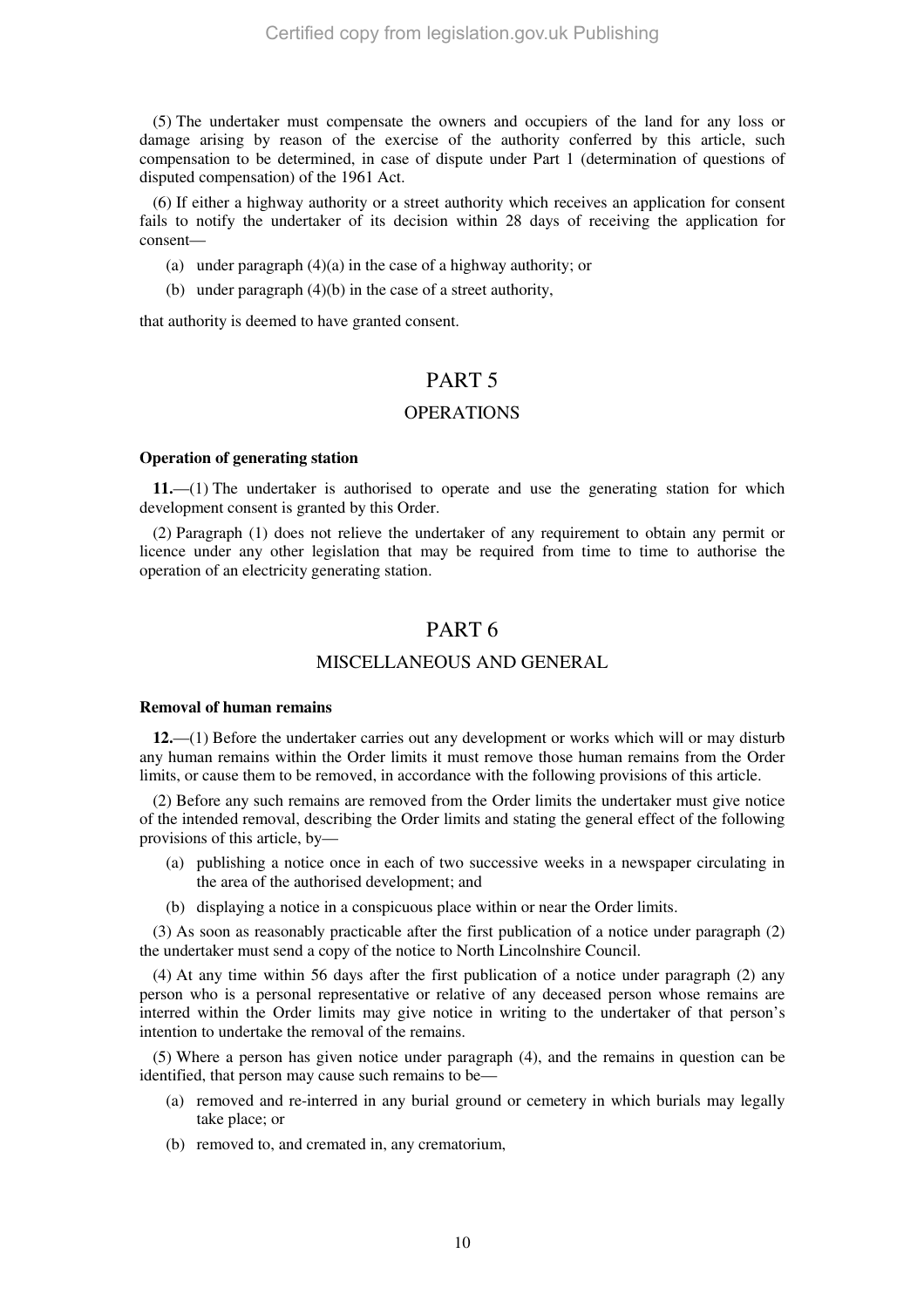and that person must, as soon as reasonably practicable after such re-interment or cremation, provide to the undertaker a certificate for the purpose of enabling compliance with paragraph (10).

(6) If the undertaker is not satisfied that any person giving notice under paragraph (4) is the personal representative or relative as that person claims to be, or that the remains in question can be identified, the question must be determined on the application of either party in a summary manner by the county court, and the court may make an order specifying who must remove the remains and as to the payment of the costs of the application.

(7) The undertaker must pay the reasonable expenses of removing and re-interring or cremating the remains of any deceased person under this article.

 $(8)$  If—

- (a) within the period of 56 days referred to in paragraph (4) no notice under that paragraph has been given to the undertaker in respect of any remains within the Order limits; or
- (b) such notice is given and no application is made under paragraph (6) within 56 days after the giving of the notice but the person who gave the notice fails to remove the remains within a further period of 56 days; or
- (c) within 56 days after any order is made by the county court under paragraph (6) any person, other than the undertaker, specified in the order fails to remove the remains; or
- (d) it is determined that the remains to which any such notice relates cannot be identified,

subject to paragraph (9) the undertaker must remove the remains and cause them to be re-interred in such burial ground or cemetery in which burials may legally take place as the undertaker thinks suitable for the purpose; and, so far as possible, remains from individual graves are to be reinterred in individual containers which must be identifiable by a record prepared with reference to the original position of burial of the remains that they contain.

(9) If the undertaker is satisfied that any person giving notice under paragraph (4) is the personal representative or relative as that person claims to be and that the remains in question can be identified, but that person does not remove the remains, the undertaker must comply with any reasonable request that person may make in relation to the removal and re-interment or cremation of the remains.

(10) On the re-interment or cremation of any remains under this article—

- (a) a certificate of re-interment or cremation must be sent by the undertaker to the Registrar General giving the date of re-interment or cremation and identifying the place from which the remains were removed and the place in which they were re-interred or cremated; and
- (b) a copy of the certificate of re-interment or cremation and the record mentioned in paragraph (8) must be sent by the undertaker to the local authority mentioned in paragraph (3).

(11) No notice is required under paragraph (2) before the removal of any human remains where the undertaker is satisfied—

- (a) that the remains were interred more than 100 years ago; and
- (b) that no relative or personal representative of the deceased is likely to object to the remains being removed in accordance with this article.

(12) In this article references to a relative of the deceased are to a person who—

- (a) is a husband, wife, civil partner, parent, grandparent, child or grandchild of the deceased; or
- (b) is, or is a child of, a brother, sister, uncle or aunt of the deceased; or
- (c) is the lawful executor of the estate of the deceased; or
- (d) is the lawful administrator of the estate of the deceased.

(13) The removal of the remains of any deceased person under this article must be carried out in accordance with any directions which may be given by the Secretary of State.

(14) Any jurisdiction or function conferred on the county court by this article may be exercised by the district judge of the court.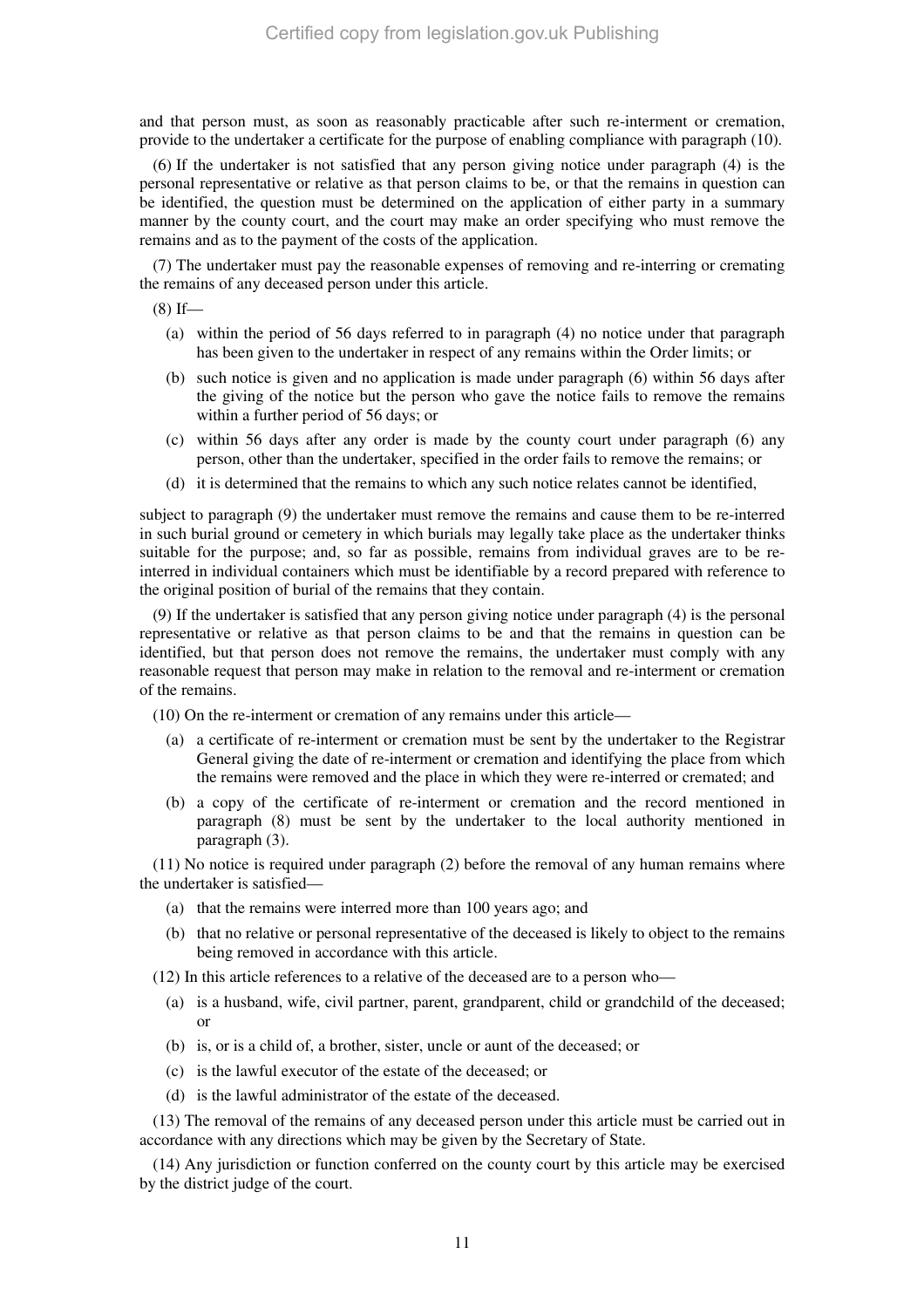(15) Section 25 of the Burial Act 1857(**a**) (bodies not to be removed from burial grounds, save under faculty, without licence of Secretary of State) is not to apply to a removal carried out in accordance with this article.

(16) The Town and Country Planning (Churches, Places of Religious Worship and Burial Ground) Regulations 1950(**b**) do not apply to the authorised development.

#### **Operational land for the purposes of the 1990 Act**

**13.** Development consent granted by this Order is to be treated as specific planning permission for the purposes of section  $264(3)(a)$  (cases in which land is to be treated as not being operational land) of the 1990 Act.

#### **Certification of plans, etc.t**

**14.**—(1) The undertaker must, as soon as practicable after the making of this Order, submit to the Secretary of State copies of the—

- (a) archaeological exclusion zone whole area plan (document reference 2.22 LC DRW);
- (b) environmental statement (document reference 6 LC ES CH (Chapters 1-11) as submitted on 4 December 2020, as updated by the following documents —
	- (i) 6.4A LC ES CH 4 (Development Proposal) (9 August 2021);
	- (ii) 6.6B LC ES CH 6 (Landscape and Visual Impact) (9 August 2021);
	- (iii) 6.7A LC ES CH 7 (Ecology) (9 August 2021);
	- (iv) 6.10A LC ES CH 10 (Agriculture) (9 August 2021);
	- (v) 6.11A LC ES CH 11 (8 April 2021);
	- (vi) 7.12C LC TA 4.5 Air Quality and Carbon Assessment (31 August 2021);
	- (vii) 7.16A LC TA 4.9 Noise Impact Assessment (24 May 2021);
	- (viii) 7.21B LC TA 6.5 Detailed Landscape Proposals (9 August 2021);
	- (ix) 7.29B LC TA 7.9 Habitats Regulation Statement No Significant Effects report (NSER) (9 August 2021);
	- (x) flood risk assessment and drainage strategy (document reference 7.3 LC TA3.1);
	- (xi) 7.35A LC TA 9.1 Transport Statement (11 January 2021);
	- (xii) outline BSMP (environmental statement technical appendix 7.14 LC TA4.7);
	- (xiii) outline CEMPs (environmental statement technical appendix 7.8D LC TA4.1 (31 August 2021) & 7.27 LC TA7.7);
	- (xiv) outline CTMP (environmental statement technical appendix 7.36 LC TA9.2);
	- (xv) outline soil management plan (environmental statement technical appendix 7.11 LC TA4.4);
	- (xvi) outline decommissioning strategy (environmental statement technical appendix 7.9C LC TA4.2 (31 August 2021); and
	- (xvii) outline LEMP (environmental statement technical appendix 7.28D LC TA7.8)(31 August 2021);
- (c) hedgerow plan (document reference 2.40 LC DRW);
- (d) land plan including Order limits (document reference 2.1 LC DRW);
- (e) proposed temporary diversion of public footpath 214 plan (document reference 2.39 LC DRW);

<sup>(</sup>**a**) 1857 c. 81. Substituted by Church of England (Miscellaneous Provisions) Measure 2014, section 2 (January 1, 2015: substitution has effect subject to transitional and saving provisions specified in S.I. 2014/2077, paragraphs 1 and 2).

<sup>(</sup>**b**) S.I. 1950/792.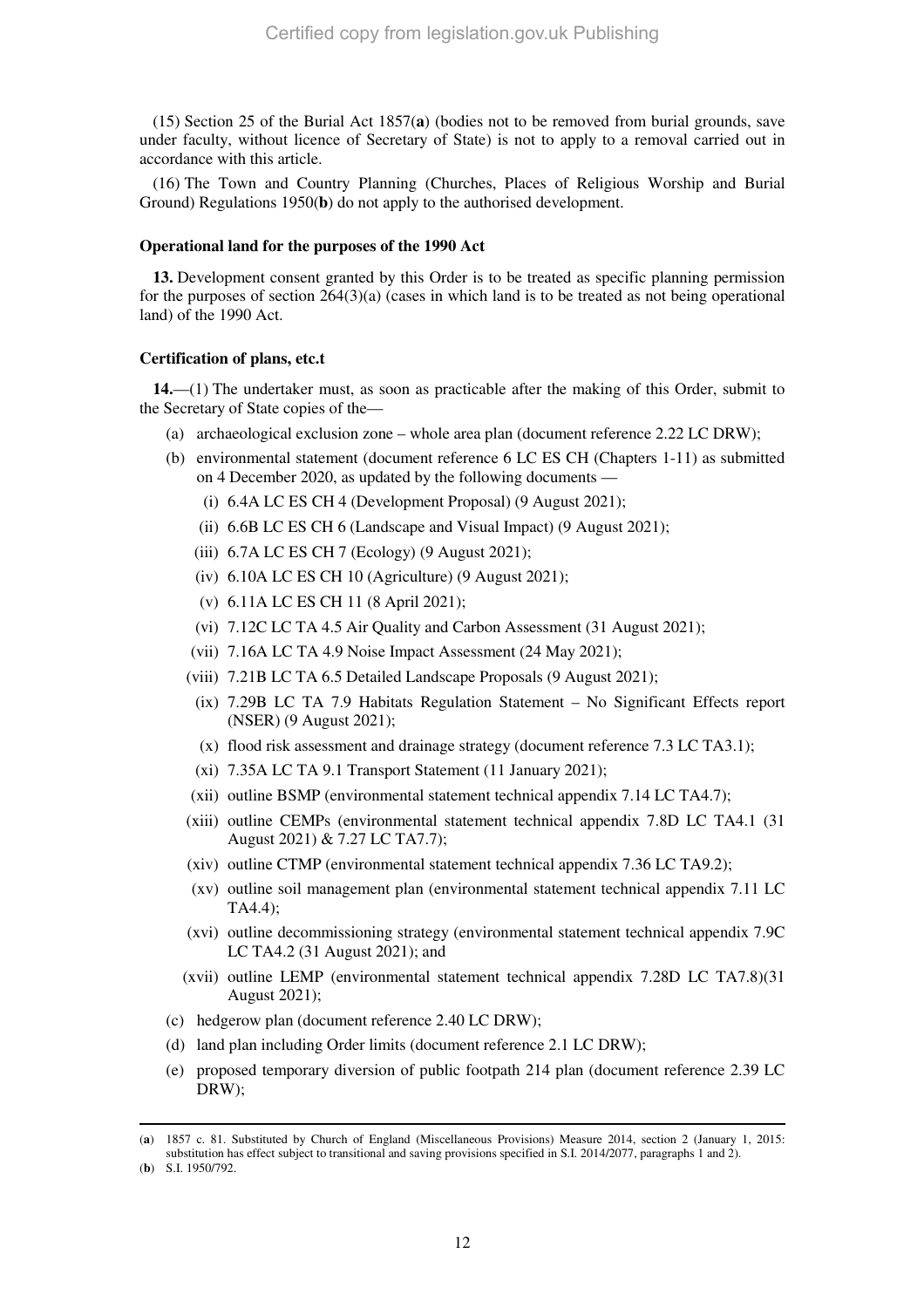- (f) works details  $-$  Key B2 sheet 5 of 7 (document reference 2.15 LC DRW);
- (g) works plan (document reference 2.8 LC DRW);
- (h) archaeological management plan (document reference 9.42 LC OTH)

for certification that they are true copies of the documents referred to in this Order.

(2) A plan or document so certified is admissible in any proceedings as evidence of the contents of the document of which it is a copy.

#### **Service of notices**

**15.**—(1) A notice or other document required or authorised to be served for the purposes of this Order may be served—

- (a) by post;
- (b) by delivering it to the person on whom it is to be served or to whom it is to be given or supplied; or
- (c) with the consent of the recipient and subject to paragraphs (5) to (8) by electronic transmission.

(2) Where the person on whom a notice or other document to be served for the purposes of this Order is a body corporate, the notice or document is duly served if it is served on the secretary or clerk of that body.

(3) For the purposes of section 7 (references to service by post) of the Interpretation Act 1978(**a**) as it applies for the purposes of this article, the proper address of any person in relation to the service on that person of a notice or document under paragraph (1) is, if that person has given an address for service, that address, and otherwise—

- (a) in the case of the secretary or clerk of a body corporate, the registered or principal office of that body; and
- (b) in any other case, the last known address of that person at the time of service.

(4) Where for the purposes of this Order a notice or other document is required or authorised to be served on a person as having an interest in, or as the occupier of, land and the name or address of that person cannot be ascertained after reasonable enquiry, the notice may be served by—

- (a) addressing it to that person by name or by the description of "owner", or as the case may be "occupier", of the land (describing it); and
- (b) either leaving it in the hands of a person who is or appears to be resident or employed on the land or leaving it conspicuously affixed to some building or object on or near the land.

(5) Where a notice or other document required to be served or sent for the purposes of this Order is served or sent by electronic transmission the requirement is to be taken to be fulfilled only where—

- (a) the recipient of the notice or other document to be transmitted has given consent to the use of electronic transmission in writing or by electronic transmission;
- (b) the notice or document is capable of being accessed by the recipient;
- (c) the notice or document is legible in all material respects; and
- (d) the notice or document is in a form sufficiently permanent to be used for subsequent reference.

(6) Where the recipient of a notice or other document served or sent by electronic transmission notifies the sender within 7 days of receipt that the recipient requires a paper copy of all or part of that notice or other document the sender must provide such a copy as soon as reasonably practicable.

<sup>(</sup>**a**) 1978 c. 30.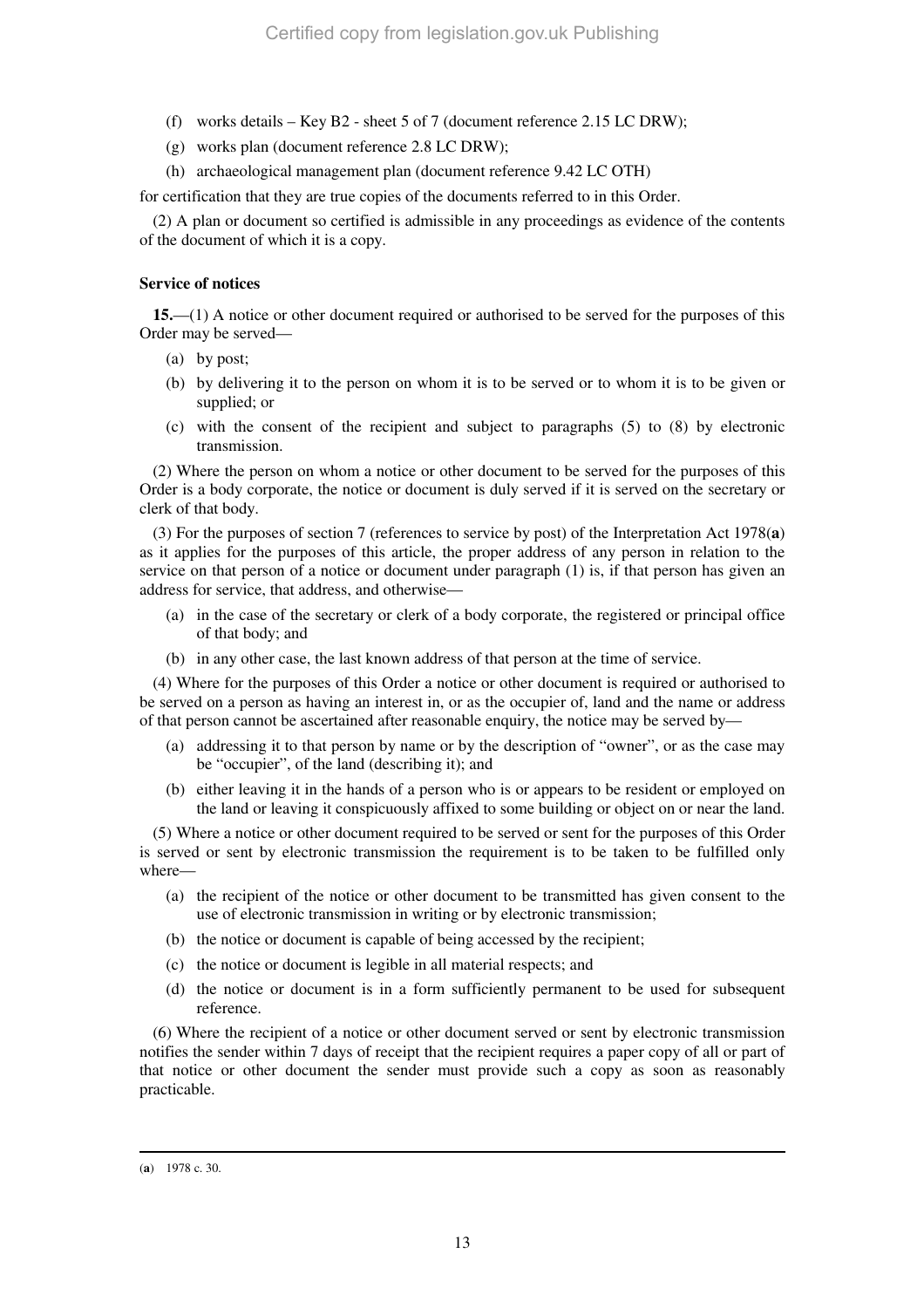(7) Any consent to the use of electronic communication given by a person may be revoked by that person in accordance with paragraph (8).

(8) Where a person is no longer willing to accept the use of electronic transmission for any of the purposes of this Order—

- (a) that person must give notice in writing or by electronic transmission revoking any consent given by that person for that purpose; and
- (b) such revocation is final and takes effect on a date specified by the person in the notice but that date must not be less than 7 days after the date on which the notice is given.

(9) This article does not exclude the employment of any method of service not expressly provided for by it.

(10) In this article "legible in all material respects" means that the information contained in the notice or document is available to that person to no lesser extent than it would be if served, given or supplied by means of a notice or document in printed form.

#### **Felling or lopping of trees or removal of hedgerows**

**16.**—(1) The undertaker may fell or lop any tree, or shrub near any part of the authorised development, or cut back its roots, if it reasonably believes it to be necessary to do so to prevent the tree, or shrub—

- (a) from obstructing or interfering with the construction, maintenance operation or decommissioning of the authorised development or any apparatus used in connection with the authorised development; or
- (b) from constituting a danger to persons using the authorised development.

(2) In carrying out any activity authorised by paragraph (1), the undertaker must do no unnecessary damage to any tree, or shrub and must pay compensation to any person for any loss or damage arising from such activity.

(3) Any dispute as to a person's entitlement to compensation under paragraph (2), or as to the amount of compensation, must be determined under Part 1 of the 1961 Act.

(4) The undertaker may for the purposes of the authorised development—

- (a) remove those parts of the important hedgerows within the Order limits and specified in Schedule 4 part 1 (removal of important hedgerows); and
- (b) remove those parts of the hedgerows as are within the Order limits and specified in Schedule 4 part 2 (removal of hedgerows).

(5) In this article "hedgerow" and "important hedgerow" have the same meaning as in the Hedgerow Regulations 1997(**a**).

#### **Arbitration**

**17.**—(1) Any difference under any provision of this Order, unless otherwise provided for, shall be referred to and settled in arbitration in accordance with the rules at Schedule 5 (Arbitration rules) of this Order, by a single arbitrator to be agreed upon by the parties, within 14 days of receipt of the notice of arbitration, or if the parties fail to agree within the time period stipulated, to be appointed on application of either party (after giving written notice to the other) by the Secretary of State.

(2) Any matter for which the consent or approval of the Secretary of State is required under any provision of this Order shall not be subject to arbitration.

<sup>-</sup>(**a**) S.I. 1997/1160.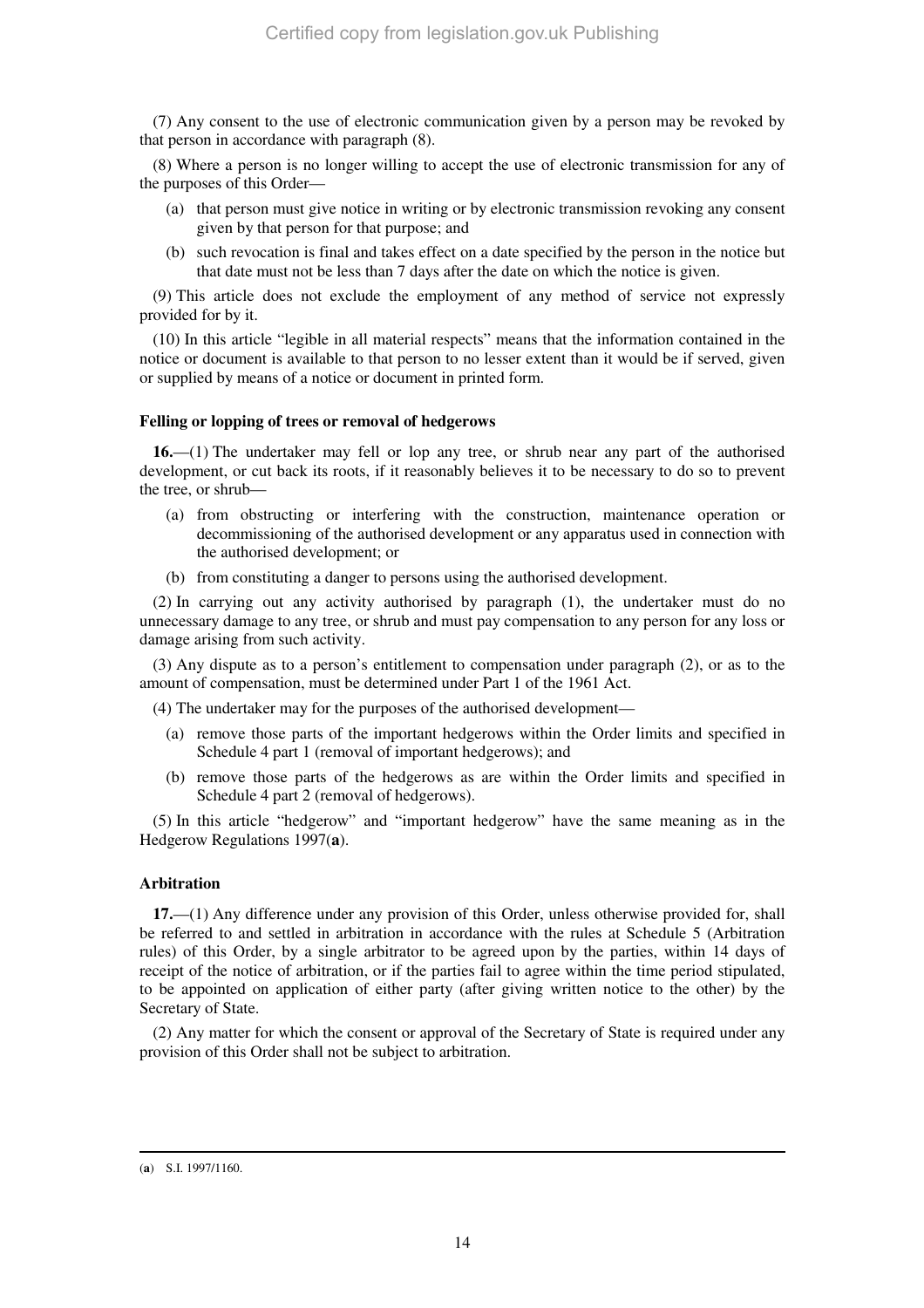#### **Requirements, appeals, etc.**

**18.**—(1) Where an application is made to, or a request is made of, the local planning authority or any other relevant person for any agreement or approval requirement or contemplated by any of the provisions of this Order, such agreement or approval must, if given, be given in writing and must not be unreasonably withheld or delayed.

(2) Part 2 (procedure for discharge or requirements) of Schedule 2 (Requirements) has effect in relation to all agreements or approvals granted, refused or withheld in relation to requirements in Part 1 of that Schedule.

#### **Application of landlord and tenant law**

**19.**—(1) This article applies to—

- (a) any agreement for leasing to any person the whole or any part of the authorised development or the right to operate the same; and
- (b) any agreement entered into by the undertaker with any person for the construction, maintenance, use or operation of the authorised development, or any part of it,

so far as any such agreement relates to the terms on which any land which is the subject of a lease granted by or under that agreement is to be provided for that person's use.

(2) No enactment or rule of law regulating the rights and obligations of landlords and tenants may prejudice the operation of any agreement to which this article applies.

(3) Accordingly, no such enactment or rule of law to which paragraph (2) applies in relation to the rights and obligations of the parties to any lease granted by or under any such agreement so as  $t_0$ 

- (a) exclude or in any respect modify any of the rights and obligations of those parties under the terms of the lease, whether with respect to the termination of the tenancy or any other matter;
- (b) confer or impose on any such party any right or obligation arising out of or connected with anything done or omitted on or in relation to land which is the subject of the lease, in addition to any such right or obligation provided for by the terms of the lease; or
- (c) restrict the enforcement (whether by action for damages or otherwise) by any party to the lease of any obligation of any other party under the lease.

#### **Protective Provisions**

**20.** Schedule 6 (protective provisions) has effect.

Signed by Authority of the Secretary of State for Business, Energy and Industrial Strategy

*Gareth Leigh* Head of Energy Infrastructure Planning 5th April 2022 Department for Business, Energy and Industrial Strategy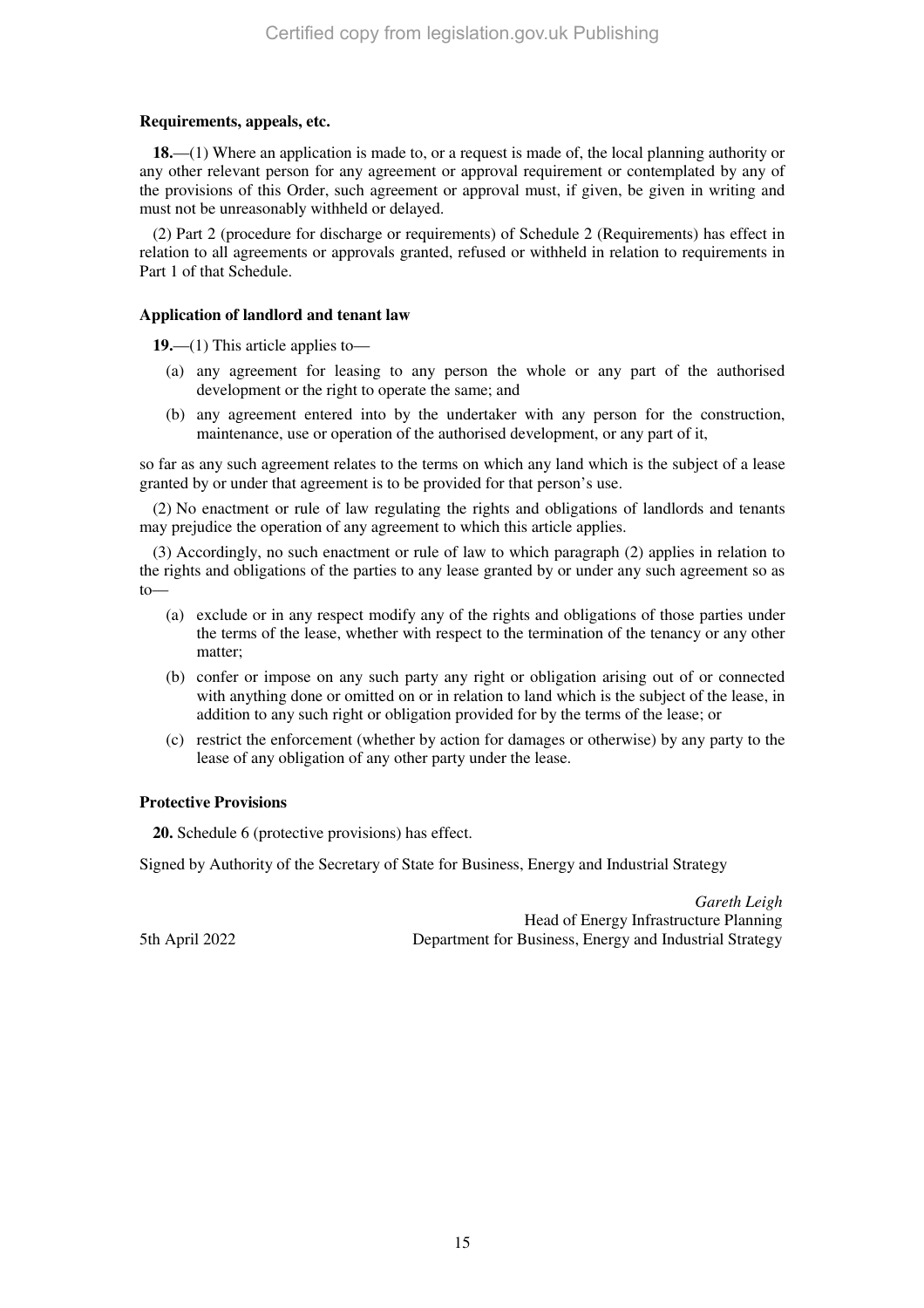# **SCHEDULES**

# SCHEDULE 1 Article 2

## AUTHORISED DEVELOPMENT

#### **In the administrative area of North Lincolnshire**

**1.** The construction, operation, maintenance and decommissioning of a nationally significant infrastructure project as defined in sections l4(l) and 15 of the 2008 Act with associated development under section 115(1)(b) of the 2008 Act.

The nationally significant infrastructure project comprises a generating station with a gross electrical output of over 50 megawatts alternating current comprising all or any of the work numbers in this Schedule or any part of any work number in this Schedule—

**Work No. 1** – a generating station comprising: arrays of ground-mounted solar panels with a gross electrical output of over 50 megawatts alternating current comprising—

- (a) solar panels;
- (b) mounting structure;
- (c) internal access tracks;
- (d) inverters;
- (e) transformers;
- (f) cable trenches;
- (g) cable circuits;
- (h) switch gear and ancillary equipment
- (i) earthing circuits;
- (j) communication circuits;
- (k) CCTV and mountings; and
- (l) internal security fencing with gates

Along with associated development within the meaning of Section 115(2) of the 2008 Act comprising—

Work No. 2A – a battery energy storage system of up to 90 megawatts comprising—

- (a) containerised battery units;
- (b) inverters;
- (c) client switch room containers housing the switch gear;
- (d) transformers;
- (e) cable trenches;
- (f) cable circuits;
- (g) communication circuits;
- (h) vehicle parking;
- (i) earthing circuits;
- (j) CCTV and mountings;
- (k) internal security fencing with gates; and
- (l) internal access tracks;

Work No. 2B – a battery energy storage system of up to 90 megawatts comprising—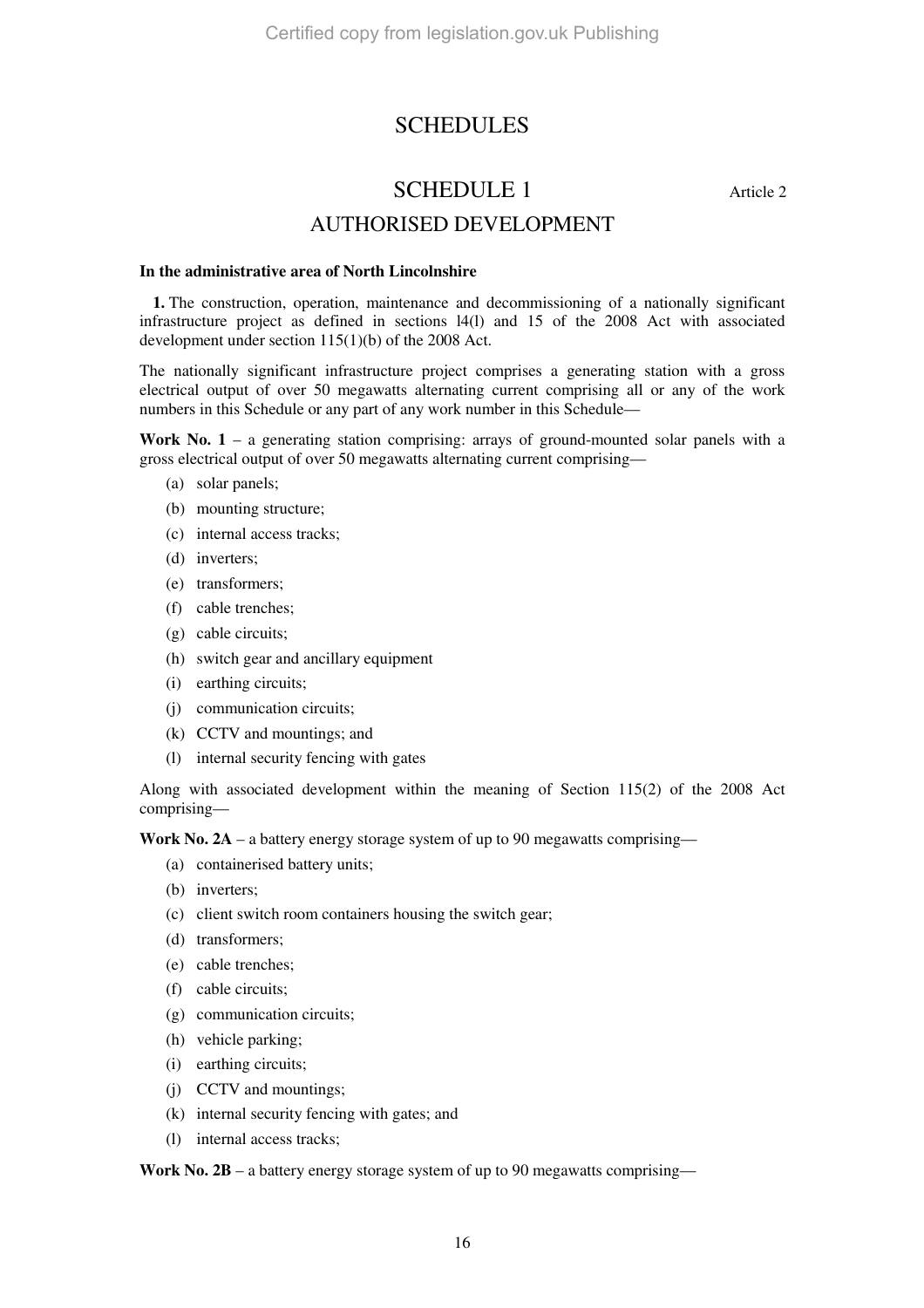- (a) containerised battery units;
- (b) inverters;
- (c) client switch room container housing the switch gear;
- (d) transformers;
- (e) cable trenches;
- (f) cable circuits;
- (g) communication circuits;
- (h) vehicle parking;
- (i) earthing circuits;
- (j) CCTV and mountings;
- (k) internal access tracks; and
- (l) internal security fencing with gates;

**Work No. 3** – formation of ecological corridors comprising—

- (a) planting and ecological works incorporating the biodiversity objectives and management prescriptions set out in the LEMP;
- (b) internal access tracks;
- (c) fencing archaeological exclusion zone;
- (d) swale buffer;
- (e) temporary diversion of public footpath;
- (f) underground connection to the electricity network;
- (g) cable trenches;
- (h) cable circuits;
- (i) hedge buffer;
- (j) ancient woodland buffer;
- (k) pond buffer;
- (l) CCTV and mountings; and
- (m) bunds, embankments and swales.

Work No. 4 – construction of substation building and compound comprising—

- (a) customer switch room;
- (b) control room building welfare unit and WC;
- (c) car parking;
- (d) gantry with voltage and current transformers ;
- (e) security fencing with gates;
- (f) circuit breakers;
- (g) earthing circuits;
- (h) access track with separate access provision for District Network Operator;
- (i) cable trenches;
- (j) cable circuits;
- (k) cess pit;
- (l) floodlight columns;
- (m) pad mounted transformer;
- (n) sealing end structures;
- (o) high level 132 kV busbars; and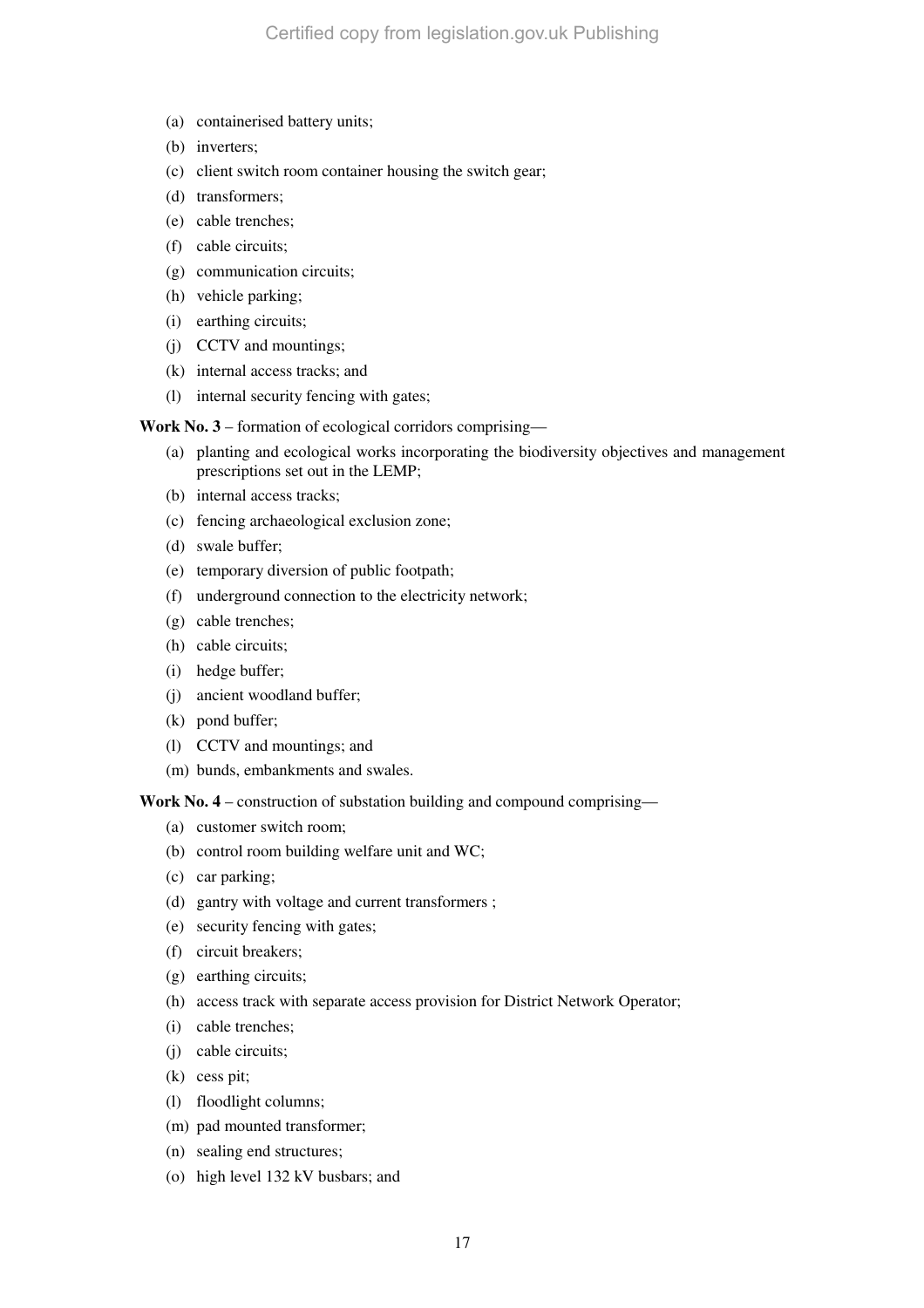(p) low level disconnectors.

**Work No. 5** – upgrade to main access track comprising—

- (a) laying out and surfacing of passing bays and access track;
- (b) vegetation removal;
- (c) planting and ecological works incorporating the biodiversity objectives and management prescriptions in the LEMP; and
- (d) drainage channels.

**Work No. 6** – perimeter development buffer comprising—

- (a) security fencing, boundary treatment and other means of enclosure;
- (b) bunds, embankments and swales;
- (c) temporary diversion of public footpath during construction and decommissioning;
- (d) ancient woodland buffer;
- (e) public footpath buffer;
- (f) pond buffer;
- (g) hedge buffer;
- (h) swale buffer;
- (i) mitigation planting and maintenance corridor;
- (j) planting and ecological works incorporating the biodiversity objectives and management prescriptions set out in the LEMP; and
- (k) internal access tracks.

**Work No. 7** – temporary construction and decommissioning compound comprising—

- (a) installation of portable cabins providing office and welfare facilities;
- (b) parking;
- (c) storage containers;
- (d) secure storage compound;
- (e) temporary hardstanding; and
- (f) internal security fencing with gates.

#### **Site Wide Works**

In connection with the construction of Work Nos. 1-7 above and to the extent that they do not form any part of any such work, further associated development comprising such other works as may be necessary or expedient for the purpose of or in connection with the relevant part of the authorised development and which fall within the scope of work assessed by the environmental statement within the Order limits including—

- (a) foundations, drainage, fencing, culverts and lighting;
- (b) bunds, embankments and swales;
- (c) jointing bays, cable ducts, cable protection, joint protection, manholes, construction of crossing structures, kiosks, marker, posts, underground cable marker, tiles and tape, and lighting and other works associated with cable laying;
- (d) altering the course of or otherwise constructing over or under non-navigable watercourses;
- (e) site preparation works, site clearance; earthworks (including soil stripping and storage, site levelling); remediation of contamination;
- (f) working sites, storage areas, temporary vehicle parking, ramps and other means of access, hardstanding, internal roads and tracks, laydown areas, welfare facilities, construction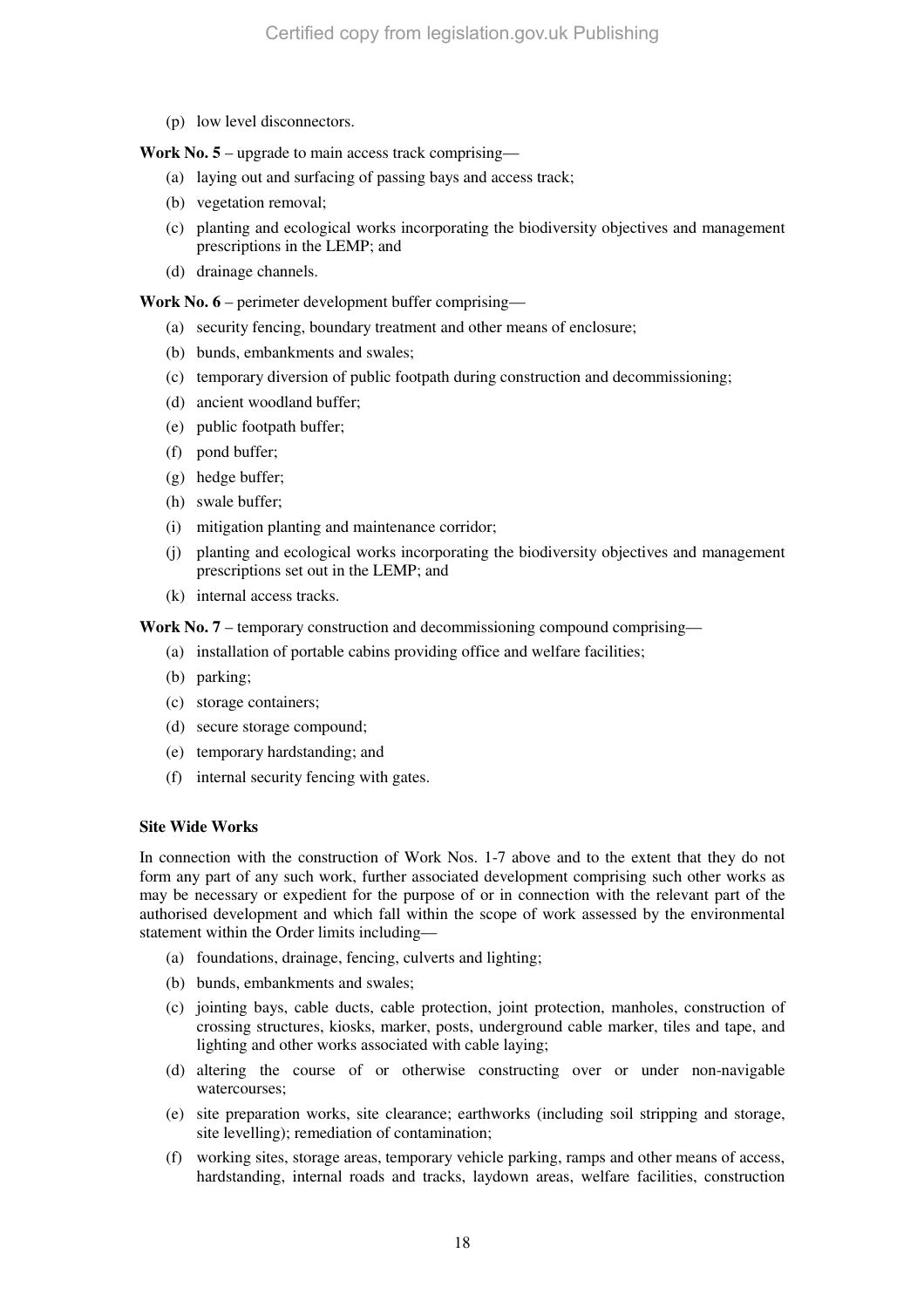lighting, haulage roads and other machinery, apparatus, works and conveniences and their restoration;

- (g) landscape and biodiversity mitigation and enhancement;
- (h) horizontal directional drilling; and
- (i) works for the benefit or protection of land affected by the authorised development.

# SCHEDULE 2 Article 2

## REQUIREMENTS

### PART 1

### REQUIREMENTS

#### **Interpretation**

**1.** In this Schedule—

"BSMP" means battery safety management plan;

"business days" means a day other than Saturday or Sunday which is not Christmas Day, Good Friday or a bank holiday under section 1 of the Banking and Financial Dealings Act 1971(**a**);

"CEMPs" means construction environmental management plan and construction environmental management plan for biodiversity;

"contaminated land" has the same meaning as that given in section 78A of the Environmental Protection Act 1990;

"CTMP" means construction traffic management plan;

"first export date" means the date on which the generating station first exports electricity to the Northern Powergrid network on a commercial basis;

"landowner" means the freehold owner of the land within the Order limits on which the relevant part of Work No. 5 is constructed;

"phase" means a defined section or part of the authorised development, the extent of which is shown in a scheme submitted to and approved by the local planning authority under requirement 5 (phases of authorised development); and

"substation operator" means the operator of the substation from time to time constructed as part of Work No. 4."

#### **Time limit**

**2.** The authorised development must commence no later than the expiration of five years beginning with the date on which this Order comes into force.

#### **Expiry of development consent**

**3.**—(1) The authorised development must cease generating electricity on a commercial basis no later than the 35th anniversary of the first export date from Work No.1.

(2) Confirmation of the first export date for Work No.1 must be provided by the undertaker to the local planning authority within one month of its occurrence.

<sup>(</sup>**a**) 1971 c. 80.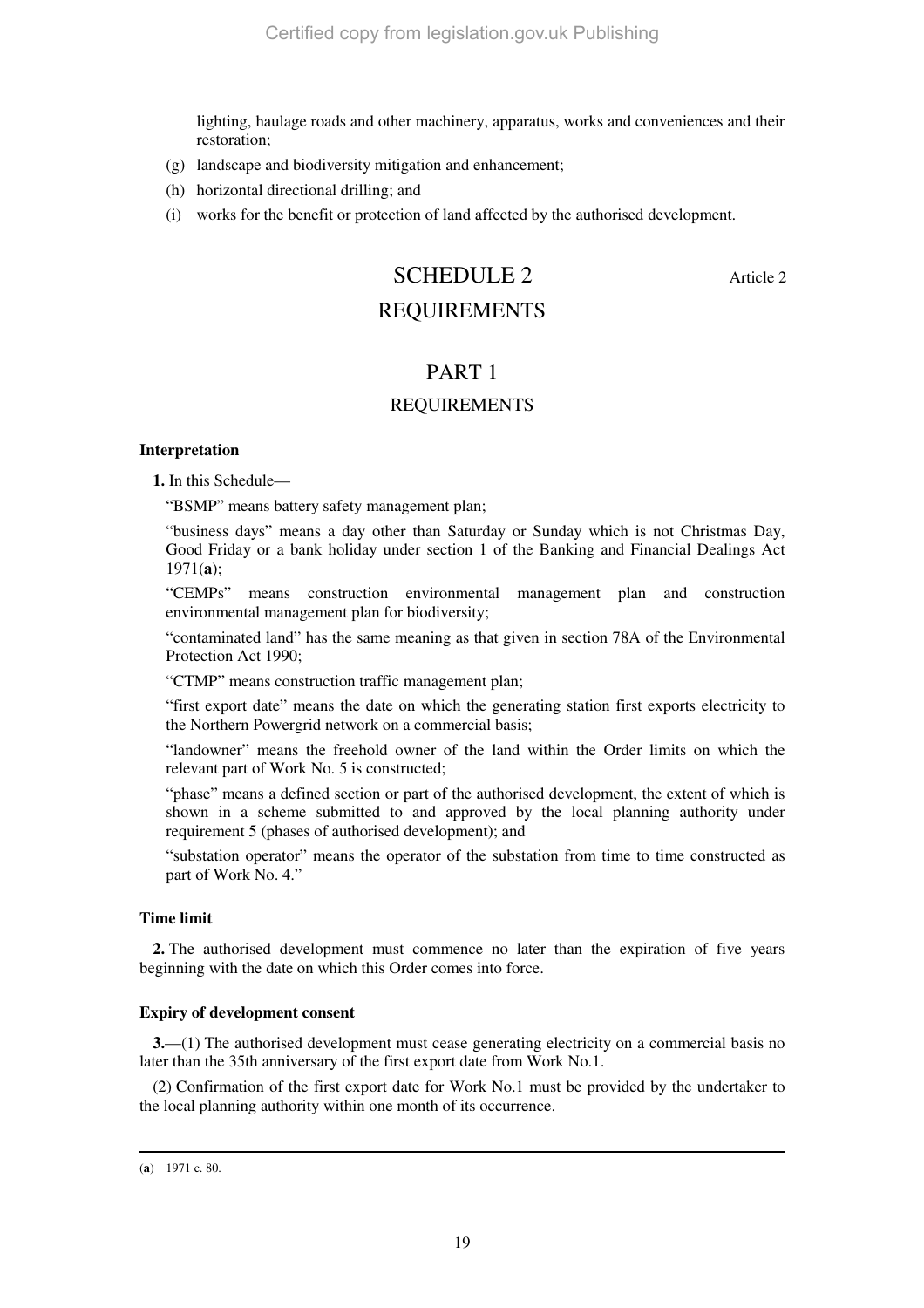#### **Decommissioning and site restoration**

**4.**—(1) Not less than 6 months before the  $35<sup>th</sup>$  anniversary of the first export date, a decommissioning and site restoration scheme must be submitted to the local planning authority for its approval. The decommissioning and site restoration scheme(s) must be in accordance with the outline decommissioning strategy.

(2) The decommissioning and site restoration scheme(s) must include provision for—

- (a) removal of all above-ground elements of the relevant part of the authorised development, with the exception of the access tracks (Work No.5) where the landowner has confirmed to the undertaker that it requires their retention and the substation (Work No. 4) where the substation operator has confirmed to the undertaker that its retention is required;
- (b) removal of any cabling which is up to five hundred millimetres below ground level; and
- (c) restoration of the areas disturbed by the relevant part of the authorised development.

(3) The decommissioning of the authorised development and the restoration of the land affected by the authorised development must be undertaken within the time period set out in accordance with the approved decommissioning and site restoration scheme(s).

#### **Phases of authorised development**

**5.**—(1) The authorised development must not be commenced until a written scheme setting out the phases of construction of the authorised development has been submitted to and approved by the local planning authority.

(2) The authorised development must be implemented in accordance with the approved phasing scheme.

#### **Detailed design approval**

**6.**—(1) No phase of the authorised development is to be commenced until written details of the following for that phase have been submitted to and approved by the local planning authority—

- (a) layout;
- (b) scale;
- (c) proposed finished ground levels and elevations;
- (d) external appearance;
- (e) hard-surfacing materials;
- (f) parking and circulation areas;
- (g) refuse or other storage units, signs and lighting;
- (h) power and communications cables and pipelines;
- (i) fencing;
- (j) security measures; and
- (k) any mitigation measures necessary to address noise impacts.
- (2) The details to be submitted for approval must accord with—
	- (a) the principles and assessments set out in the environmental statement; and
	- (b) the works plan.

(3) The authorised development must be carried out in accordance with the approved details.

#### **Battery Safety Management Plan (BSMP)**

**7.**—(1) Prior to the commencement of either Work No. 2A or Work No. 2B as notified to the local planning authority under Article 3(4) a BSMP must be submitted to and approved by the local planning authority.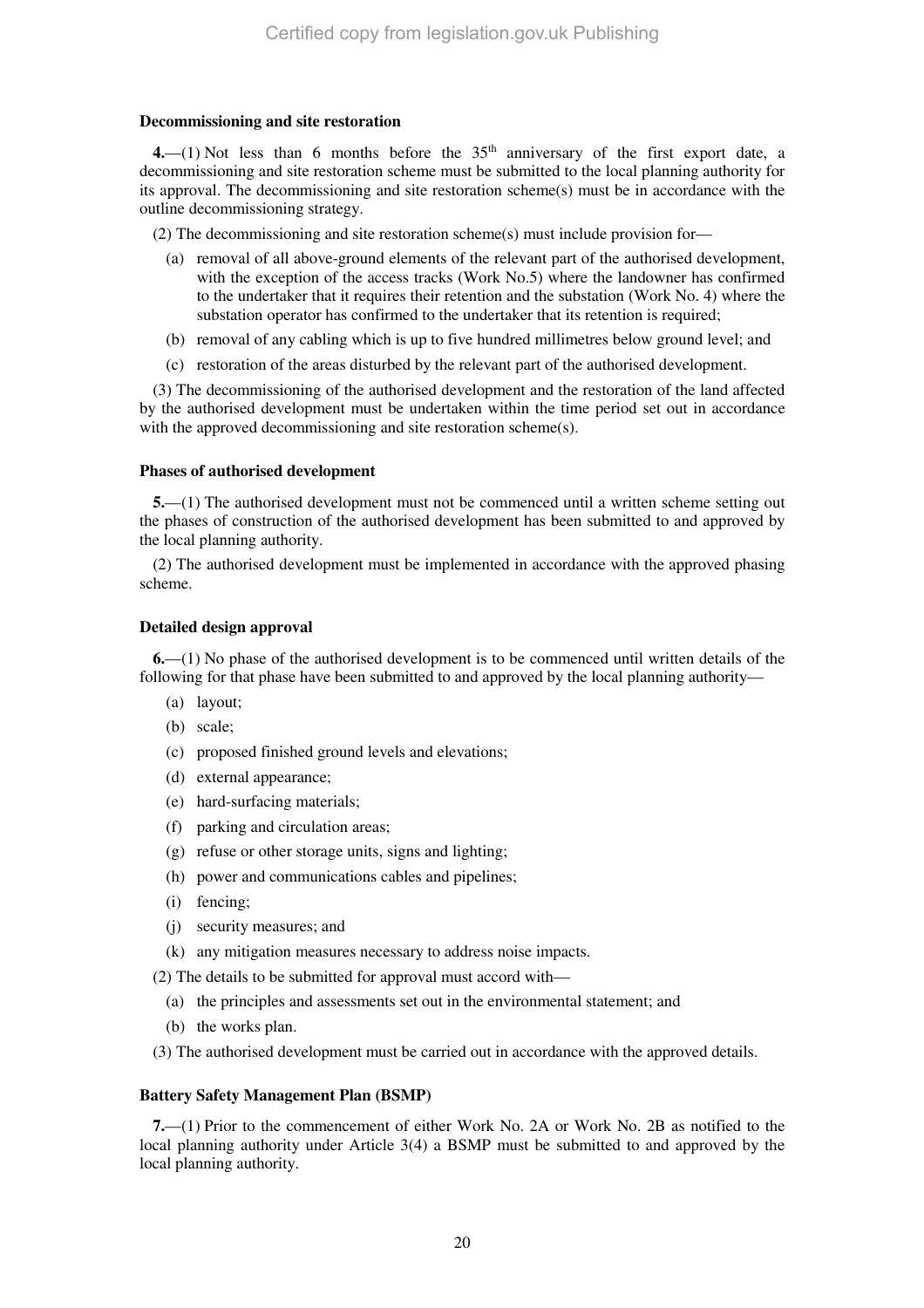(2) The submitted BSMP must either accord with the outline BSMP or detail such changes as the undertaker considers are required.

(3) In the event that the submitted BSMP proposes changes to the outline BSMP the local planning authority must not approve the BSMP until it has consulted with the Health and Safety Executive and Humberside Fire and Rescue Service.

#### **Construction Environmental Management Plans (CEMPs)**

**8.**—(1) No phase of the authorised development is to be commenced until a CEMP for that phase has been submitted to and approved by the local planning authority. Any CEMP submitted for approval must be in accordance with the outline CEMP and any approved CEMP must be adhered to for the duration of the works in the phase of the authorised development to which the CEMP relates.

(2) The CEMP for each phase of the authorised development must provide details of—

- (a) community liaison;
- (b) complaints procedures;
- (c) nuisance management including measures to avoid or minimise the impacts of construction works (covering dust, noise and vibration);
- (d) a soil management plan which must accord with the outline soil management plan;
- (e) site waste and materials management measures;
- (f) pollution control measures to prevent the introduction of any hazardous substances;
- (g) security measures and use of artificial lighting;
- (h) a protocol requiring consultation with the Environment Agency in the event that unexpected contaminated land is identified during ground investigation or construction;
- (i) details of out of hours working procedures; and
- (j) a construction and environmental management plan for biodiversity that must accord with the outline construction and environmental management plan for biodiversity.

#### **Construction Traffic Management Plan (CTMP)**

**9.**—(1) No phase of the authorised development is to be commenced until a CTMP covering th at phase and in accordance with the outline CTMP has been submitted to and approved by the local planning authority.

(2) The CTMP must include details of—

- (a) associated traffic movements; including delivery vehicles and staff/construction vehicle movements;
- (b) traffic management requirements on the adjoining public highway of the B1208, B1207 and the A18; and
- (c) a condition survey for any road which will be affected by undertaking that phase of the authorised development and a further condition survey following that phase of the construction works. In the event that any defects are identified in that condition survey that are directly attributable to that phase of the construction works of the authorised development, details of how those defects are to be remediated by the undertaker.
- (3) The CTMP must be implemented as approved.

#### **Landscape and Ecological Management Plan (LEMP)**

**10.**—(1) No phase of the authorised development is to be commenced until a LEMP covering that phase which accords with the outline LEMP has been submitted to and approved by the local planning authority.

(2) The LEMP must include—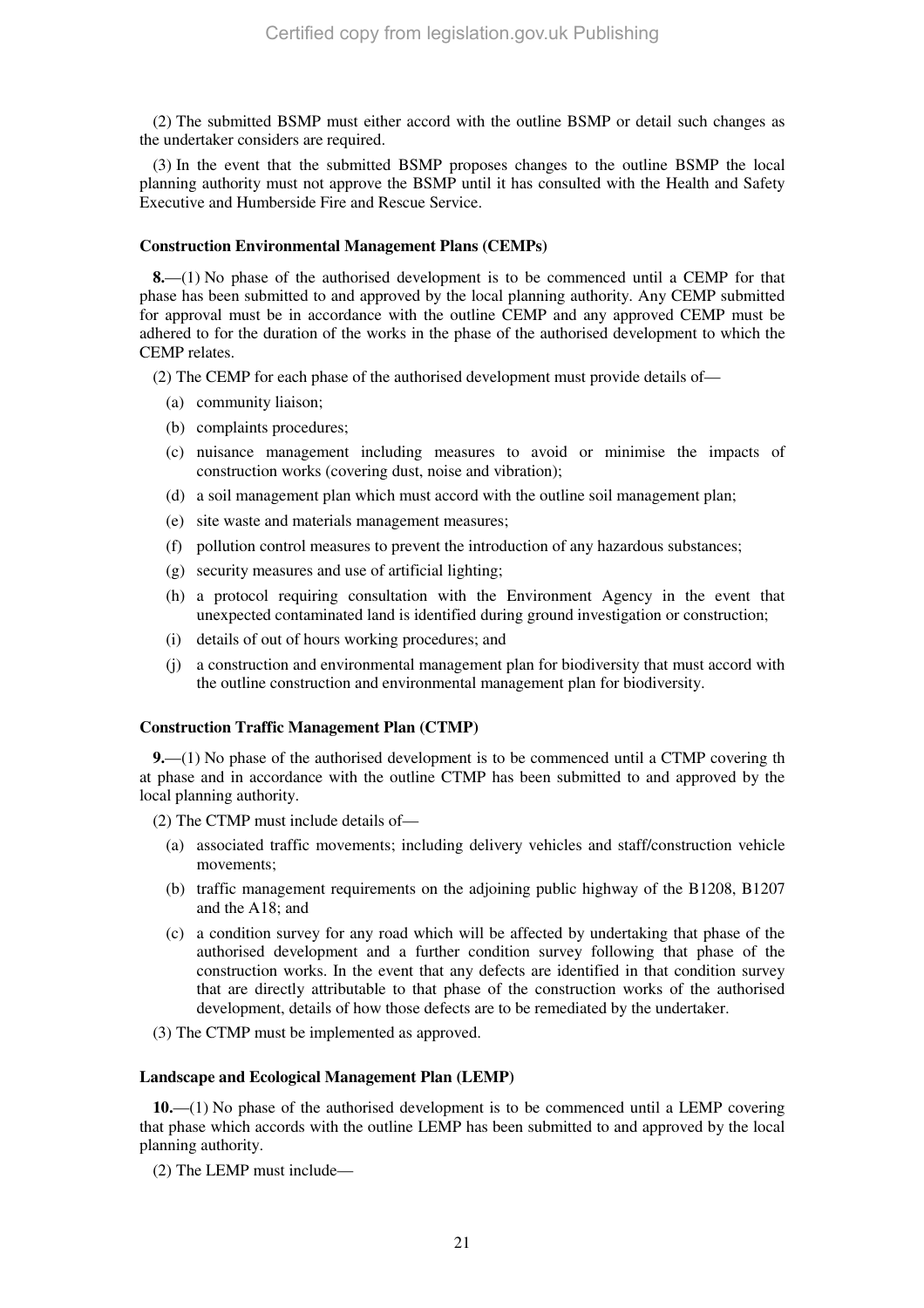- (a) details of the method of protection of existing landscape features and habitats during the construction, operation and decommissioning stage of the authorised development;
- (b) details of habitat creation, including new native hedgerow planting adjacent to the proposed security fencing along the line of the existing footpath, replanting of any breaks (gaps) in excess of 1 metre in existing native hedgerows within the Order limits adjacent to the footpath and sowing of wildflower seed along the margins between the footpath and the hedgerow/ security fence boundaries;
- (c) details of ongoing management including seasonal grazing regime and other measures shown in table 7.5 at chapter 7 of the environmental statement including the annual review of the need for any additional mitigation planning work, during the lifetime of the authorised development;
- (d) a timetable for the landscape management of the land within the Order limits during the lifetime of the authorised development; and
- (e) landscaping details for the area allocated for Work No.2A in the event that Work No. 2B is constructed.
- (3) The LEMP must be implemented as approved.

#### **Construction hours**

**11.**—(1) Subject to sub-paragraph (2), no construction works are to take place except between the hours of—

- (a) 07:00 and 18:00 Monday to Friday; and
- (b) 08:00 and 13:30 on Saturday.

(2) The following works are permitted outside the hours referred to in sub-paragraph (1)—

- (a) emergency works; and
- (b) works which do not cause noise that is audible at the boundary of the Order limits.

(3) Any emergency works carried out under sub-paragraph (2)(a) must be notified to the local planning authority within 72 hours of their commencement.

#### **Surface and foul water drainage**

**12.**—(1) No phase of the authorised development is to be commenced until written details of the surface and foul water drainage system for that phase have been submitted to and approved by the local planning authority.

(2) The details submitted under sub-paragraph (1) must include the plans and strategies referred to in Appendix 3.1 -flood risk assessment and drainage strategy of the environmental statement (document reference 7.3 LC TA3.1).

(3) The surface and foul water drainage system for the relevant part of the authorised development must be constructed in accordance with the approved details.

#### **Archaeology**

**13.**—(1) The authorised development must be carried out in accordance with the archaeological management plan.

(2) No phase of the authorised development is to be commenced until the archaeological exclusion zone around Gokewell Priory shown on the Archaeological Exclusion Zone – Whole Area Plan (document reference 2.22 LC DRW) has been installed as shown on the works plan.

(3) No digging or use of piled mounting frames shall be undertaken within the archaeological "no-dig" zone identified on the Works Details – Key B2 - Sheet 5 of 7 (document reference 2.15 LC DRW).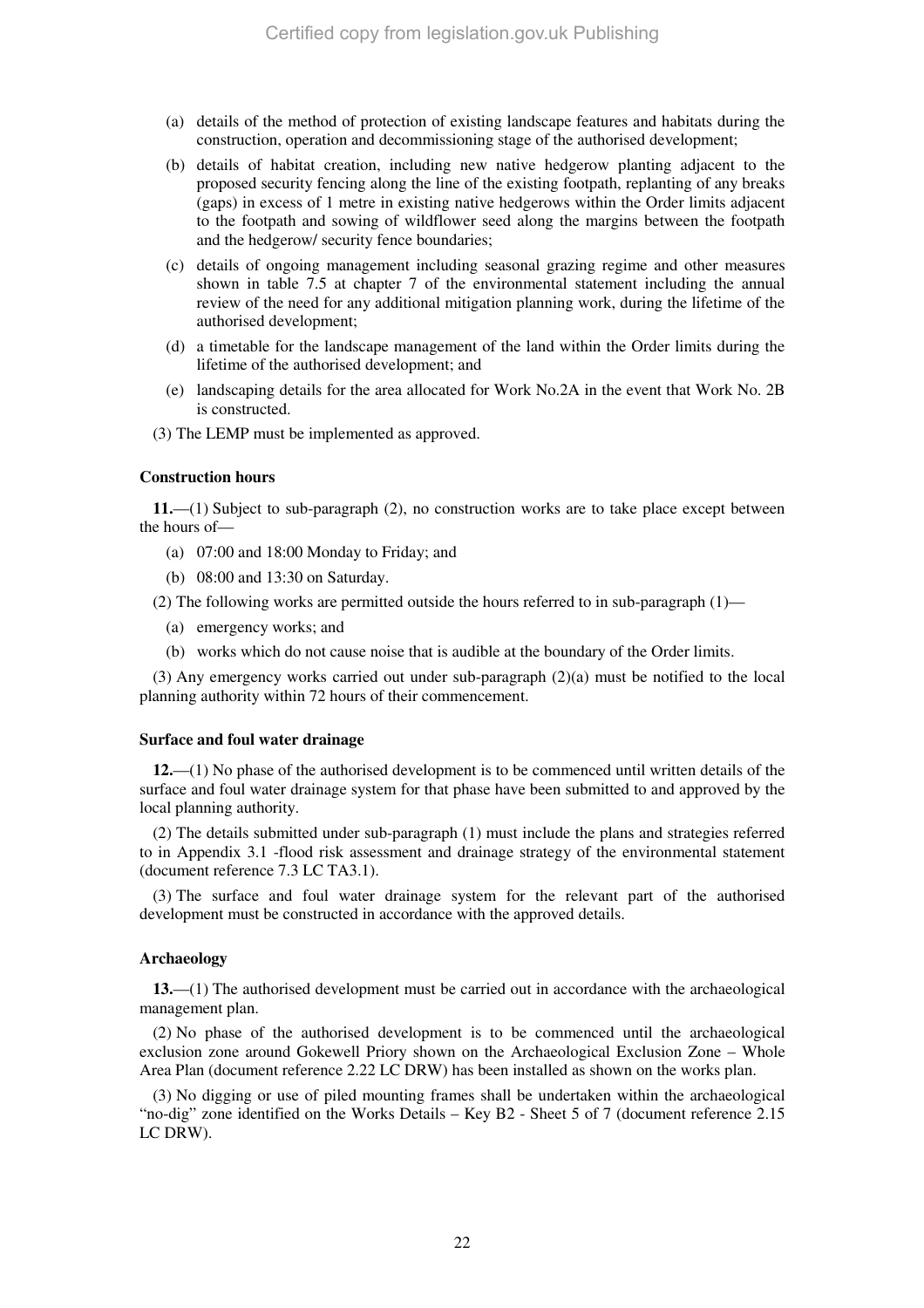(4) No phase within the authorised development is to be commenced until a written scheme for the investigation of areas of archaeological interest within that phase has been submitted to and approved by the local planning authority.

(5) The scheme approved under sub-paragraph (4) must be in accordance with the archaeological management plan and identify any areas where a programme of archaeological investigation is required and the measures to be taken to protect, record or preserve any significant archaeological remains that may be found.

(6) Any archaeological works or programme of archaeological investigation carried out under the approved scheme for investigation must be carried out by an organisation registered with the Chartered Institute for Archaeologists or by a member of that Institute.

(7) Any archaeological works or programme of archaeological investigation must be carried out in accordance with the scheme approved under sub-paragraph (4).

(8) Within six months of the commencement of the authorised development the undertaker must submit a scheme to the local planning authority detailing proposals for two interpretation boards explaining the significance of Gokewell Priory. The scheme shall include details of the proposed location, size, materials, content, means of fixing and maintenance of the proposed boards. The scheme shall be implemented as approved within six months following the completion of the authorised development or six months following the approval of the scheme whichever is the later.

#### **Protected Species**

**14.**—(1) No work, including site preparation works, shall be commenced in any phase of the authorised development until final pre-construction survey work has been carried out for that phase to establish whether a protected species is present on any of the land affected, or likely to be affected, by the authorised development or in any of the trees to be lopped or felled as part of that phase.

(2) Where a protected species is shown to be present, the authorised development must not be commenced within that phase until a scheme of protection and mitigation measures has been submitted to and approved by the local planning authority in consultation with Natural England.

(3) The authorised development must be carried out in accordance with any scheme approved under sub-paragraph (2).

(4) In this requirement, "protected species" refers to any species defined as a European Protected Species in regulations 42 (European protected species of animals) and 46 (European protected species of plants) of the Conservation of Habitats and Species Regulations 2017(**a**) or any species to which Part I (wildlife) and Schedule 5 (animals which are protected) of the Wildlife and Countryside Act 1981(**b**) applies.

#### **Operational noise**

**15.**—(1) No phase of the authorised development is to commence until an operational noise assessment containing details of how the design of the authorised development has incorporated mitigation to ensure the operational noise rating levels as set out in the environmental statement are to be complied with for that phase has been submitted to and approved by the local planning authority.

(2) The authorised development must be implemented and operated for its duration in accordance with the approved operational noise assessment.

#### **Temporary diversion to public footpath**

**16.**—(1) No phase of the authorised development is to be commenced and no decommissioning will be undertaken until a public rights of way management plan for the phase incorporating any

<sup>(</sup>**a**) S.I. 2017/1012.

<sup>(</sup>**b**) 1981 c. 69.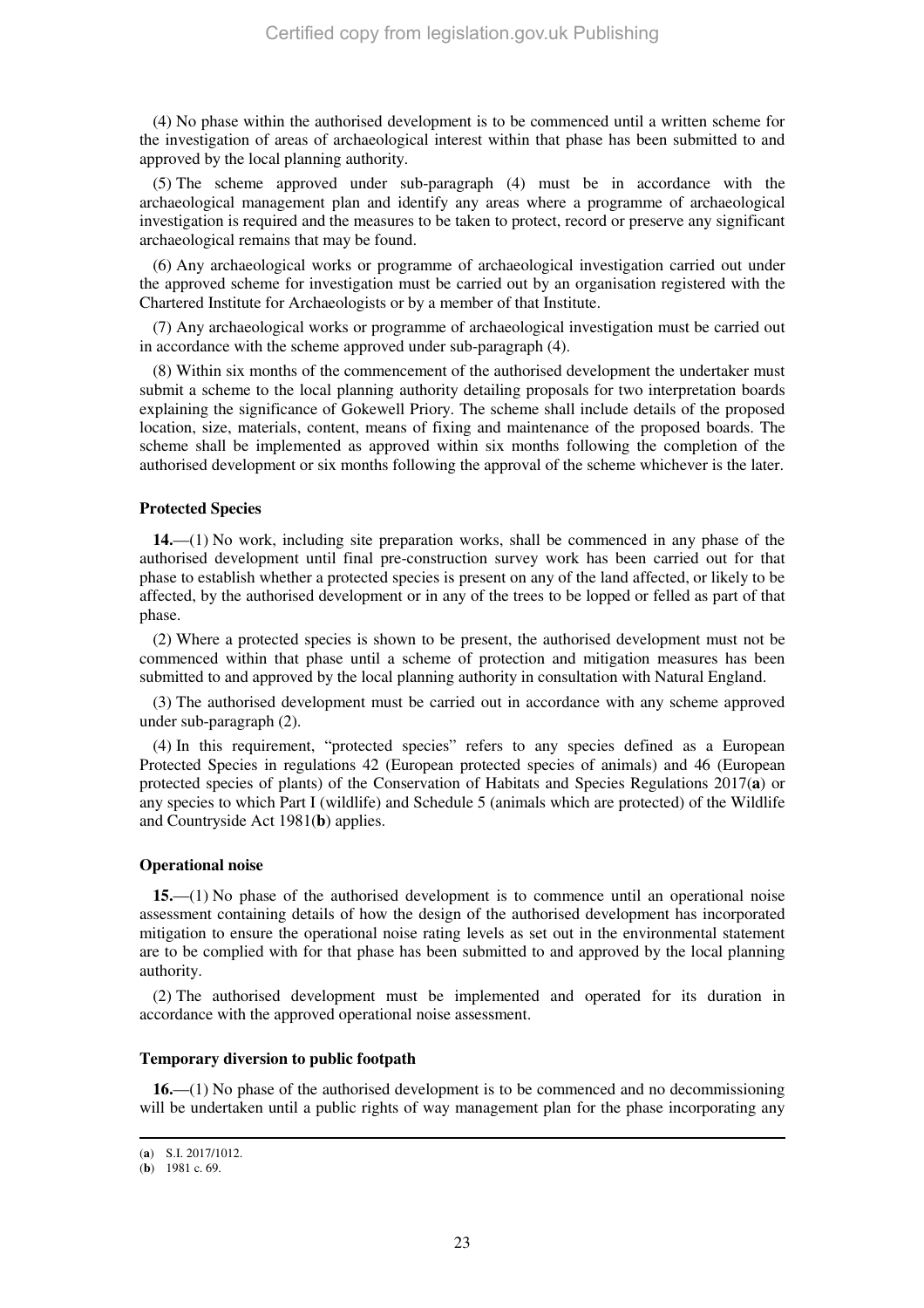part of public footpath 214 shown to be temporarily closed and diverted on the temporary diversion of public footpath plan has been submitted to and, approved by the local planning authority.

(2) The public rights of way management plan must include details of—

- (a) measures to minimise the distance of any sections of the public right of way to be temporarily closed; and
- (b) advance publicity and signage in respect of any sections of public rights of way to be temporarily closed.

(3) Prior to the commencement of any phase of the authorised development and of any decommissioning the public rights of way management plan must be implemented as approved.

#### **Requirement for written approval**

**17.** Where the approval, agreement or confirmation of the Secretary of State, local planning authority or another person is required under a requirement that approval or confirmation must be given in writing.

#### **Amendments to approved details**

**18.**—(1) With respect to any requirement which requires the authorised development to be carried out in accordance with the details approved by the local planning authority, the approved details must be carried out as approved unless an amendment or variation has previously been approved in writing by the local planning authority in accordance with sub-paragraph (2).

(2) Any amendments to or variations from the approved details must be in accordance with the principles and assessments set out in the environmental statement. Such agreement may only be given in relation to immaterial changes where it has been demonstrated to the local planning authority that the subject matter of the agreement sought is unlikely to give rise to any materially new or materially different environmental effect from those assessed in the environmental statement.

(3) The approved details must be taken to include any amendments that may subsequently be approved in writing by the local planning authority.

### PART 2

#### PROCEDURE FOR DISCHARGE OF REQUIREMENTS

#### **Applications made under requirements**

**19.**—(1) Where an application has been made to the local planning authority for any consent, agreement or approval required by a requirement contained in Part 1 of this Schedule, or for any consent, agreement or approval further to any document referred to in any such requirement, the local planning authority must give notice to the undertaker of its decision on the application within a period of eight weeks beginning with—

- (a) the day immediately following that on which the application is received by the local planning authority; or
- (b) where further information is requested under paragraph 20 the day immediately following that on which the further information has been supplied by the undertaker, or such longer period as may be agreed in writing by the undertaker and the local planning authority.

(2) In determining any application made to the local planning authority for any consent, agreement or approval required by a requirement contained in Part 1 of this Schedule, the local planning authority may—

(a) give or refuse its consent, agreement or approval; or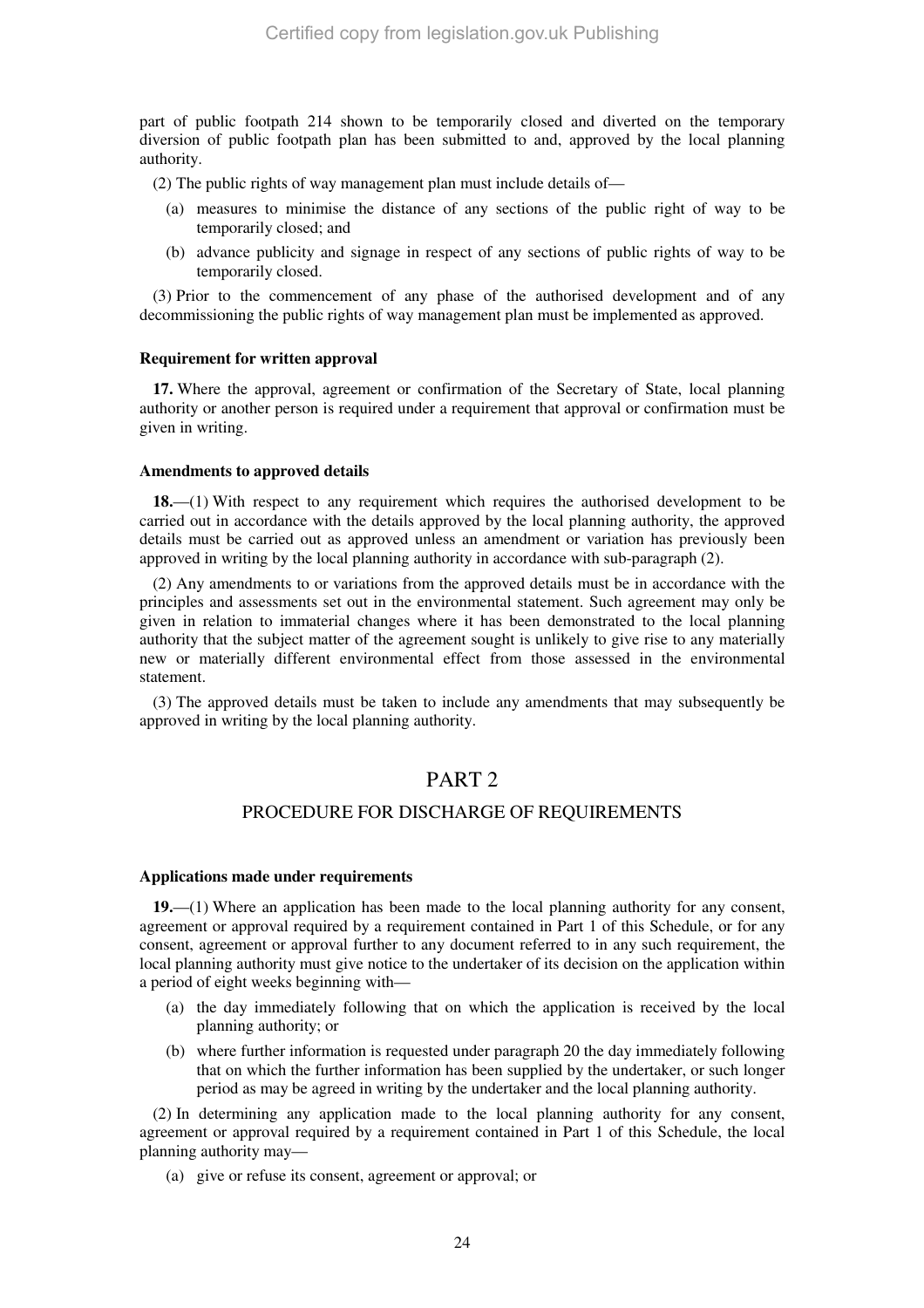(b) give its consent, agreement or approval subject to reasonable conditions,

and where consent, agreement or approval is refused or granted subject to conditions the local planning authority must provide its reasons for that decision with the notice of the decision.

#### **Further information regarding requirements**

**20.**—(1) In relation to any application referred to in paragraph 19, the local planning authority may request such further information from the undertaker as it considers necessary to enable it to consider the application.

(2) If the local planning authority considers that further information is necessary and the requirement concerned contained in Part 1 of this Schedule does not specify that consultation with a consultee is required, the local planning authority must, within fourteen days of receipt of the application, notify the undertaker in writing specifying the further information required.

(3) If the requirement concerned contained in Part 1 of this Schedule specifies that consultation with a consultee is required, the local planning authority must issue the application to the consultee within seven days of receipt of the application, and notify the undertaker in writing specifying any further information requested by the consultee within seven days of receipt of such a request.

(4) If the local planning authority does not give the notification within the period specified in sub-paragraph  $(2)$  or  $(3)$  it (and the consultee, as the case may be) is deemed to have sufficient information to consider the application and is not entitled to request further information without the prior agreement of the undertaker.

#### **Appeals**

**21.**—(1) Where the undertaker makes an application to a local planning authority, the undertaker may appeal to the Secretary of State in the event that—

- (a) the local planning authority refuses an application for any consent, agreement or approval required by—
	- (i) a requirement contained in Part 1 of this Schedule; or
	- (ii) a document referred to in any requirement contained in Part 1 of this Schedule;
- (b) the local planning authority does not determine such an application within the time period set out in paragraph 19(1), or grants it subject to conditions;
- (c) on receipt of a request for further information pursuant to paragraph 20 of this Part of this Schedule, the undertaker considers that either the whole or part of the specified information requested by the local planning authority is not necessary for consideration of the application; or
- (d) on receipt of any further information requested, the local planning authority notifies the undertaker that the information provided is inadequate and requests additional information which the undertaker considers is not necessary for consideration of the application.
- (2) The appeal process is as follows—
	- (a) any appeal by the undertaker must be made within 42 days of the date of the notice of the decision or determination, or (where no determination has been made) the expiry of the time period set out in paragraph 19(1), giving rise to the appeal referred to in subparagraph (1);
	- (b) the undertaker must submit the appeal documentation to the Secretary of State and must on the same day provide copies of the appeal documentation to the local planning authority and any consultee specified under the relevant requirement contained in Part 1 of this Schedule;
	- (c) as soon as is practicable after receiving the appeal documentation, the Secretary of State must appoint a person to consider the appeal ("the appointed person") and must notify the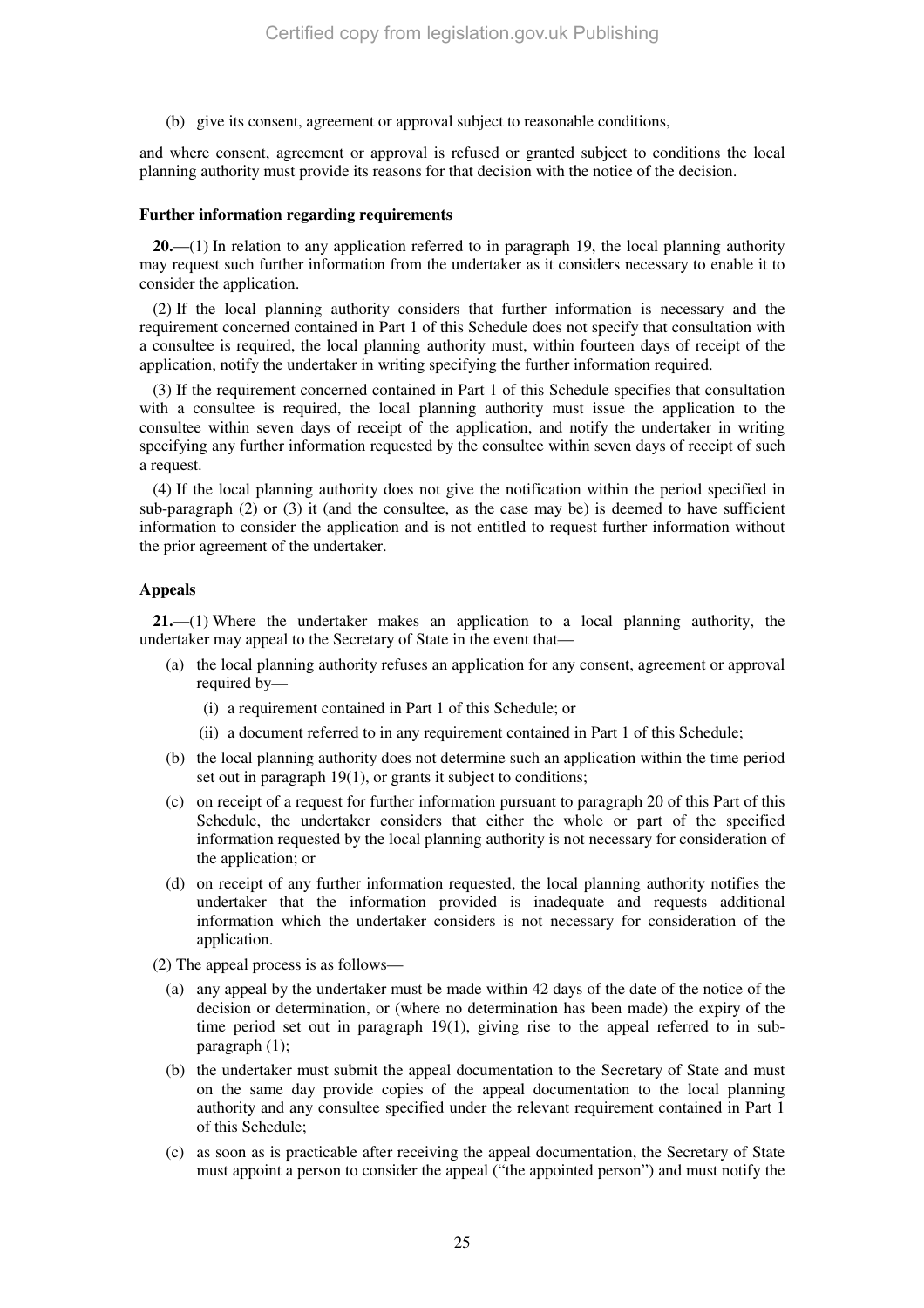appeal parties of the identity of the appointed person and the address to which all correspondence for the attention of the appointed person should be sent;

- (d) the local planning authority and any consultee (if applicable) must submit their written representations together with any other representations to the appointed person in respect of the appeal within ten business days of the start date specified by the appointed person and must ensure that copies of their written representations and any other representations as sent to the appointed person are sent to each other and to the applicant on the day on which they are submitted to the appointed person;
- (e) the undertaker must make any counter-submissions to the appointed person within ten business days of receipt of written representations pursuant to sub-paragraph (d) above; and
- (f) the appointed person must make a decision and notify it to the appeal parties, with reasons, as soon as reasonably practicable after the end of the ten day period for countersubmissions under sub-paragraph (e).

(3) The appointment of the appointed person pursuant to sub-paragraph  $(2)(c)$  may be undertaken by a person appointed by the Secretary of State for this purpose instead of by the Secretary of State.

(4) In the event that the appointed person considers that further information is necessary to enable the appointed person to consider the appeal the appointed person must as soon as practicable notify the appeal parties in writing specifying the further information required, the appeal party from whom the information is sought, and the date by which the information is to be submitted.

(5) Any further information required pursuant to sub-paragraph (4) must be provided by the party from whom the information is sought to the appointed person and to the other appeal parties by the date specified by the appointed person. The appointed person must notify the appeal parties of the revised timetable for the appeal on or before that day. The revised timetable for the appeal must require submission of written representations to the appointed person within ten business days of the date specified by the appointed person, but must otherwise be in accordance with the process and time limits set out in sub-paragraphs (2)(c) to (e).

(6) On an appeal under this paragraph, the appointed person may—

- (a) allow or dismiss the appeal; or
- (b) reverse or vary any part of the decision of the local planning authority (whether the appeal relates to that part of it or not),

and may deal with the application as if it had been made to the appointed person in the first instance.

(7) The appointed person may proceed to a decision on an appeal taking into account such written representations as have been sent within the relevant time limits and in the sole discretion of the appointed person such written representations as have been sent outside of the relevant time limits.

(8) The appointed person may proceed to a decision even though no written representations have been made within the relevant time limits, if it appears to the appointed person that there is sufficient material to enable a decision to be made on the merits of the case.

(9) The decision of the appointed person on an appeal is final and binding on the parties, and a court may entertain proceedings for questioning the decision only if the proceedings are brought by a claim for a judicial review.

(10) Save where a direction is given pursuant to sub-paragraph (11) requiring the costs of the appointed person to be paid by the local planning authority, the reasonable costs of the appointed person are to be met by the applicant.

(11) On application by the local planning authority or the undertaker, the appointed person may give directions as to the costs of the appeal and as to the parties by whom the costs of the appeal are to be paid. In considering whether to make any such direction and the terms on which it is to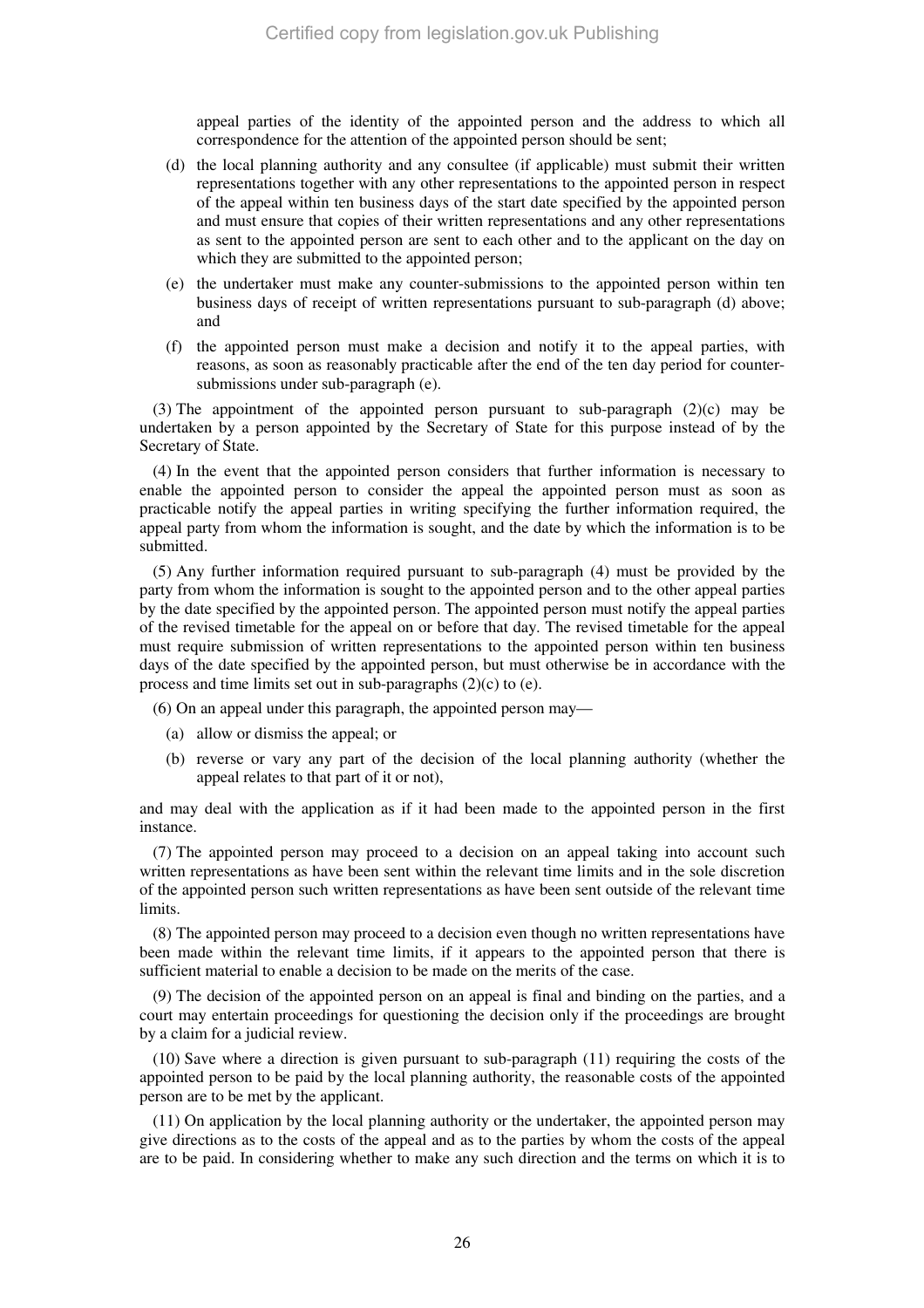be made, the appointed person must have regard to the guidance on costs in the Planning Practice Guidance or any official circular or guidance which may from time to time replace it.

# SCHEDULE 3 Article 8

# PUBLIC FOOTPATH TO BE TEMPORARILY CLOSED AND DIVERTED

**Table 1** 

| $(1)$ Area            | $(2)$ Plan                                                                                                            | $(3)$ Public<br>footpath to be<br>temporarily<br>closed and<br>diverted | (4) Period of<br>diversion                                      | $(5)$ Extent of<br>temporary<br>closure                                                                                                                      | $(6)$ Extent of<br>temporary<br>diversion                                                                                                  |
|-----------------------|-----------------------------------------------------------------------------------------------------------------------|-------------------------------------------------------------------------|-----------------------------------------------------------------|--------------------------------------------------------------------------------------------------------------------------------------------------------------|--------------------------------------------------------------------------------------------------------------------------------------------|
| North<br>Lincolnshire | As shown<br>indicatively on<br>Drawing P17-<br>0718-30 REV:<br>$G1 - PROW$<br>(document)<br>reference 2.39<br>LC DRW) | Public<br>Footpath 214                                                  | During<br>construction<br>and<br>decommission<br>1 <sub>n</sub> | Between the<br>points marked<br>A-B as shown<br>with a solid<br>black line on<br>the proposed<br>temporary<br>diversion to<br>public<br>footpath 214<br>plan | From A-C-D-<br>B as shown<br>with a dashed<br>black line on<br>the proposed<br>temporary<br>diversion to<br>public<br>footpath 214<br>plan |

# SCHEDULE 4 Article 16

### **HEDGEROWS**

### PART 1

### REMOVAL OF IMPORTANT HEDGEROWS

**Table 2** 

| $(1)$ Plan                              | (2) Important Hedgerow | (3) Work                                                                       |
|-----------------------------------------|------------------------|--------------------------------------------------------------------------------|
| Hedgerow Plan ref 2.40 LC<br><b>DRW</b> | H <sub>12</sub>        | Removal of section 16 as<br>shown with a purple circle on<br>the hedgerow plan |
| Hedgerow Plan ref 2.40 LC<br><b>DRW</b> | H <sub>11</sub>        | Removal of section 17 as<br>shown with a purple circle on<br>the hedgerow plan |
| Hedgerow Plan ref 2.40 LC<br><b>DRW</b> | H <sub>11</sub>        | Removal of section 18 as<br>shown with a purple circle on<br>the hedgerow plan |
| Hedgerow Plan ref 2.40 LC<br><b>DRW</b> | H5                     | Removal of section 19 as<br>shown with a purple circle on                      |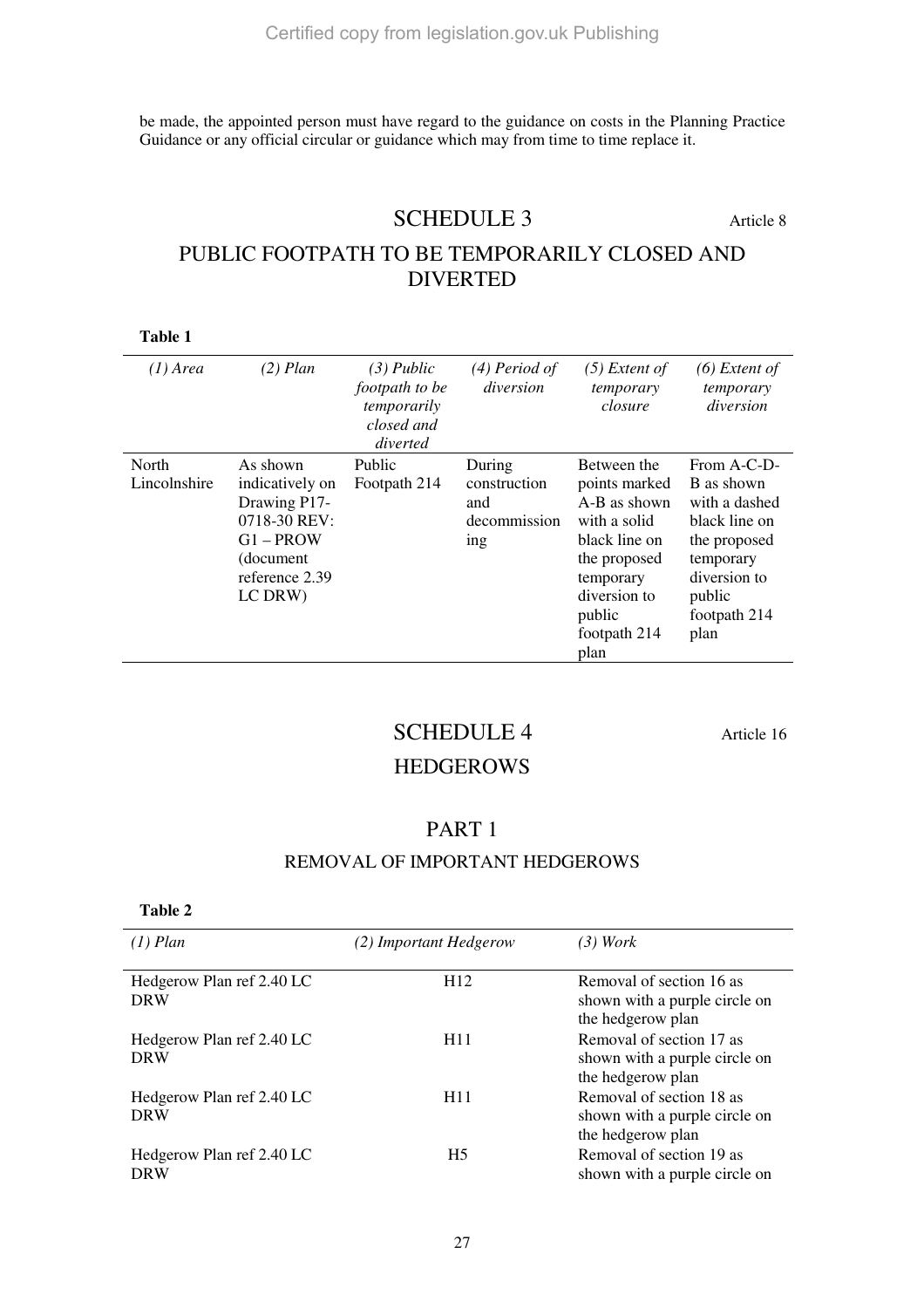Hedgerow Plan ref 2.40 LC DRW

the hedgerow plan

H5 Removal of section 14 as shown with a yellow circle on the hedgerow plan

# PART 2 REMOVAL OF HEDGEROWS

**Table 3** 

| $(1)$ Plan                    | $(2)$ Hedgerow  | (3) Work                                                                    |
|-------------------------------|-----------------|-----------------------------------------------------------------------------|
| Hedgerow Plan ref 2.40 LC DRW | H1              | Removal of section 1 as shown with a<br>yellow circle on the hedgerow plan  |
| Hedgerow Plan ref 2.40 LC DRW | H1              | Removal of section 2 as shown with a<br>purple circle on the hedgerow plan  |
| Hedgerow Plan ref 2.40 LC DRW | H1              | Removal of section 3 as shown with a<br>purple circle on the hedgerow plan  |
| Hedgerow Plan ref 2.40 LC DRW | H1              | Removal of section 4 as shown with a<br>purple circle on the hedgerow plan  |
| Hedgerow Plan ref 2.40 LC DRW | H1              | Removal of section 5 as shown with a<br>purple circle on the hedgerow plan  |
| Hedgerow Plan ref 2.40 LC DRW | H1              | Removal of section 6 as shown with a<br>purple circle on the hedgerow plan  |
| Hedgerow Plan ref 2.40 LC DRW | H2              | Removal of section 7 as shown with a<br>purple circle on the hedgerow plan  |
| Hedgerow Plan ref 2.40 LC DRW | H <sub>3</sub>  | Removal of section 8 as shown with a<br>purple circle on the hedgerow plan  |
| Hedgerow Plan ref 2.40 LC DRW | H <sub>3</sub>  | Removal of section 9 as shown with a<br>purple circle on the hedgerow plan  |
| Hedgerow Plan ref 2.40 LC DRW | H <sub>3</sub>  | Removal of section 10 as shown with a<br>purple circle on the hedgerow plan |
| Hedgerow Plan ref 2.40 LC DRW | H <sub>3</sub>  | Removal of section 11 as shown with a<br>purple circle on the hedgerow plan |
| Hedgerow Plan ref 2.40 LC DRW | H <sub>4</sub>  | Removal of section 12 as shown with a<br>purple circle on the hedgerow plan |
| Hedgerow Plan ref 2.40 LC DRW | H <sub>4</sub>  | Removal of section 13 as shown with a<br>purple circle on the hedgerow plan |
| Hedgerow Plan ref 2.40 LC DRW | H <sub>6</sub>  | Removal of section 20 as shown with a<br>yellow circle on the hedgerow plan |
| Hedgerow Plan ref 2.40 LC DRW | H7              | Removal of section 22 as shown with a<br>purple circle on the hedgerow plan |
| Hedgerow Plan ref 2.40 LC DRW | H8              | Removal of section 21 as shown with a<br>purple circle on the hedgerow plan |
| Hedgerow Plan ref 2.40 LC DRW | H <sub>10</sub> | Removal of section 15 as shown with a<br>purple circle on the hedgerow plan |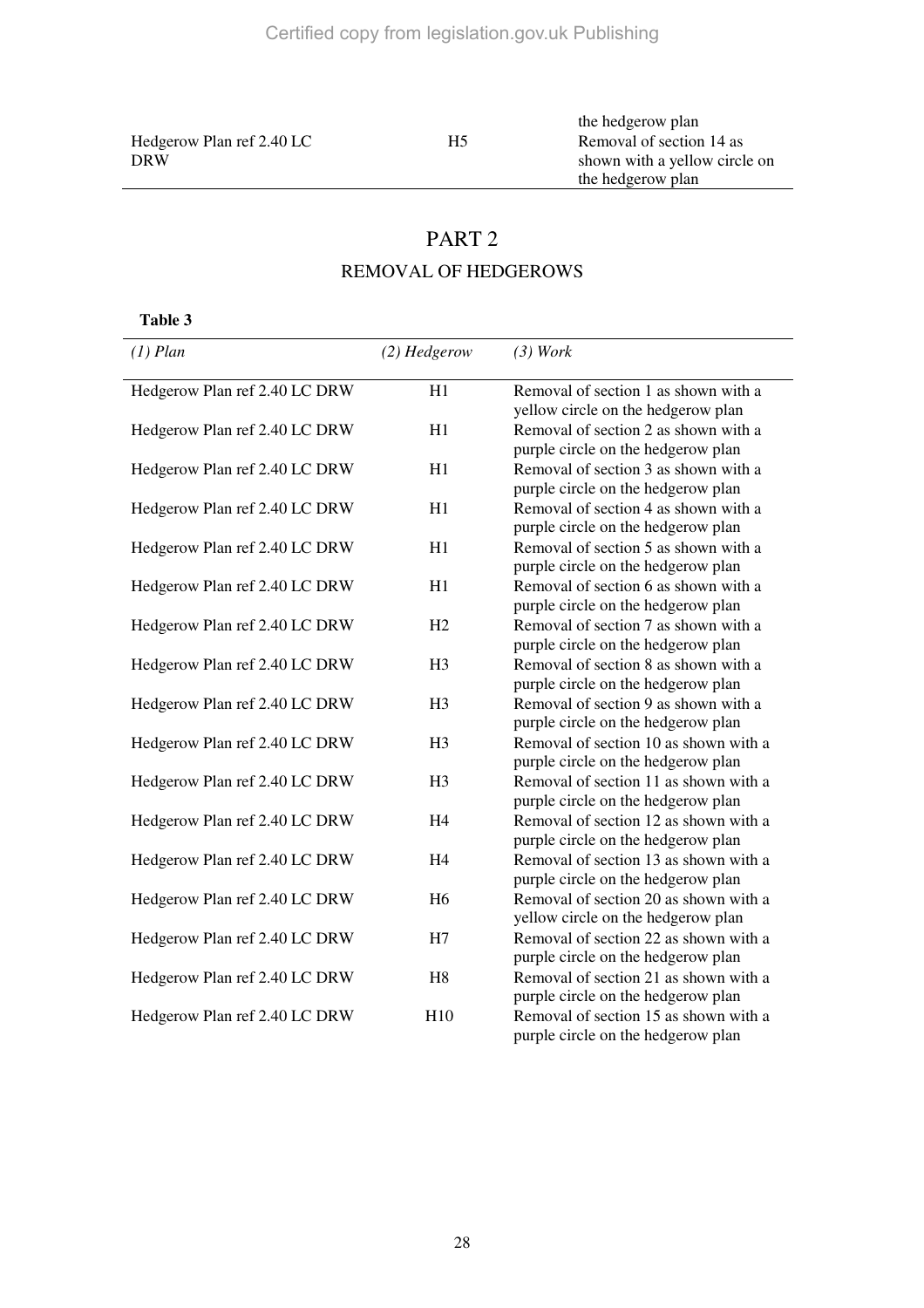SCHEDULE 5 Article 17 ARBITRATION RULES

#### **Primary objective**

**1.**—(1) The primary objective of these arbitration rules is to achieve a fair, impartial, final and binding award on the substantive difference between the parties (save as to costs) within 4 months from the date the arbitrator is appointed pursuant to article 17 of the Order.

(2) The arbitration is deemed to have commenced when a party ("the Claimant") serves a written notice of arbitration on the other party ("the Respondent").

#### **Time periods**

**2.**—(1) All time periods in these arbitration rules will be measured in days and this is to include weekends, but not bank or public holidays.

(2) Time periods will be calculated from the day after the arbitrator is appointed which must be either—

- (a) the date the arbitrator notifies the parties in writing of his/her acceptance of an appointment by agreement of the parties; or
- (b) the date the arbitrator is appointed by the Secretary of State.

#### **Timetable**

**3.**—(1) The timetable for the arbitration is to be that set out in sub-paragraphs (2) to (4) unless amended in accordance with sub-paragraph 5(3).

(2) Within 14 days of the arbitrator being appointed, the Claimant must provide both the Respondent and the arbitrator with—

- (a) a written Statement of Claim which describes the nature of the differences between the parties, the legal and factual issues, the Claimant's contentions as to those issues, the amount of its claim and the remedy it is seeking; and
- (b) all statements of evidence and copies of all documents on which it relies, including contractual documentation, correspondence (including electronic documents), legal precedents and expert witness reports.

(3) Within 14 days of receipt of the Claimant's statements under sub-paragraph (2) by the arbitrator and Respondent, the Respondent must provide the Claimant and the arbitrator with—

- (a) a written Statement of Defence responding to the Claimant's Statement of Claim, its statement in respect of the nature of the differences, the legal and factual issues in the Claimant's claim, its acceptance of any element(s) of the Claimant's claim, its contentions as to those elements of the Claimant's claim it does not accept;
- (b) all statements of evidence and copies of all documents on which it relies, including contractual documentation, correspondence (including electronic documents), legal precedents and expert witness reports; and
- (c) any objections it wishes to make to the Claimant's statements, comments on the Claimant's expert report(s) (if submitted by the Claimant) and explanations for the objections.

(4) Within 7 days of the Respondent serving its statements under sub-paragraph (3), the Claimant may make a Statement of Reply by providing both the Respondent and the arbitrator with—

(a) a written statement responding to the Respondent's submissions, including its reply in respect of the nature of the difference, the issues (both factual and legal) and its contentions in relation to the issues;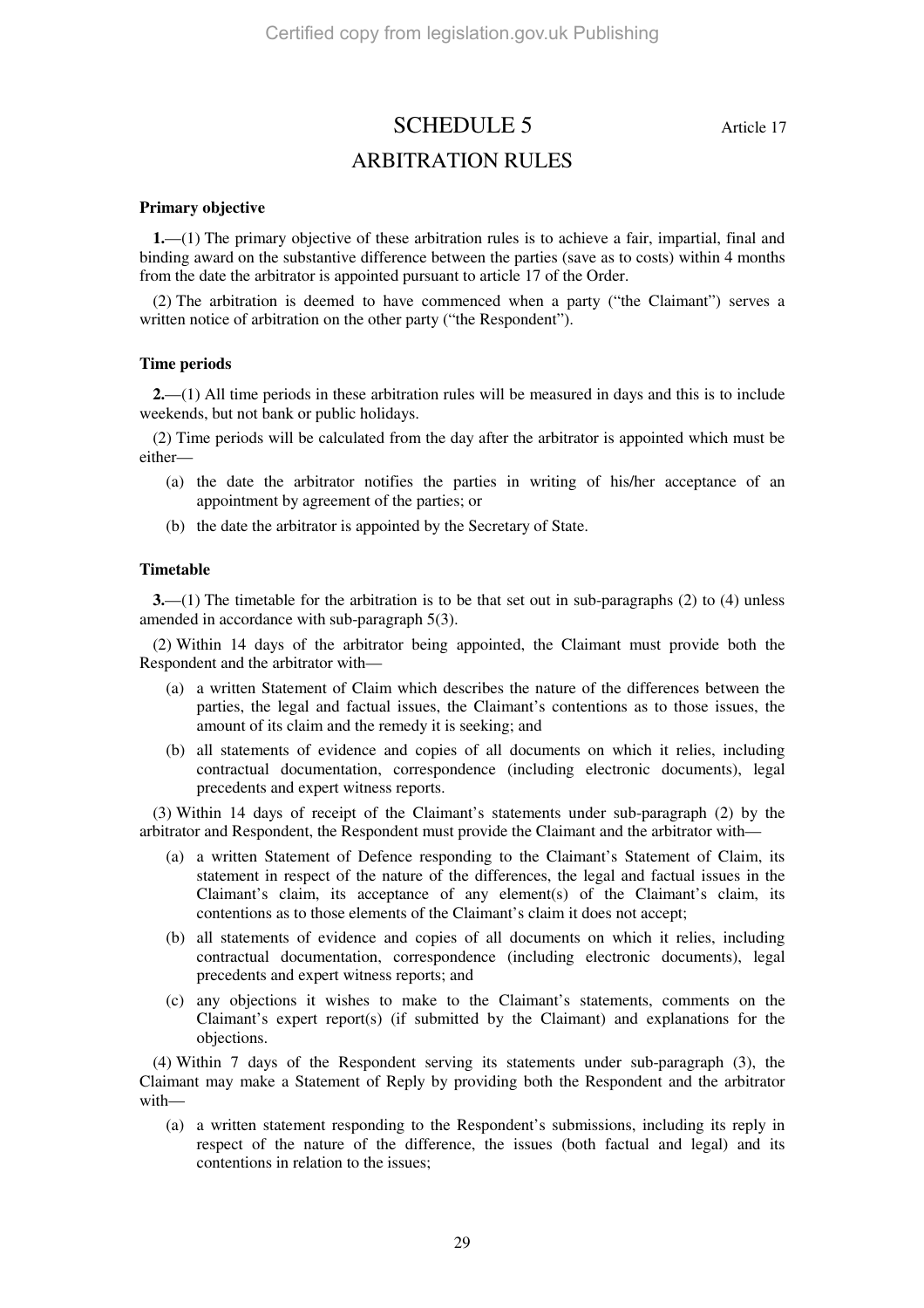- (b) all statements of evidence and copies of documents in response to the Respondent's submissions;
- (c) any expert report in response to the Respondent's submissions;
- (d) any objections to the statements of evidence, expert reports or other documents submitted by the Respondent; and
- (e) written submissions in response to the legal and factual issues involved.

#### **Procedure**

**4.**—(1) The parties' pleadings, witness statements and expert reports (if any) must be concise. No single pleading is to exceed 30 single-sided A4 pages using 10pt Arial font.

(2) The arbitrator must make an award on the substantive difference(s) based solely on the written material submitted by the parties unless the arbitrator decides that a hearing is necessary to explain or resolve any matters.

(3) Either party may, within 2 days of delivery of the last submission, request a hearing giving specific reasons why it considers a hearing is required.

(4) Within 7 days of receiving the last submission, the arbitrator must notify the parties whether a hearing is to be held and the length of that hearing.

(5) Within 10 days of the arbitrator advising the parties that he/she is to hold a hearing, the date and venue for the hearing must be fixed by agreement with the parties, save that if there is no agreement the arbitrator must direct a date and venue which he/she considers is fair and reasonable in all the circumstances. The date for the hearing must not be less than 35 days from the date of the arbitrator's direction confirming the date and venue of the hearing.

(6) A decision will be made by the arbitrator on whether there is any need for expert evidence to be submitted orally at the hearing. If oral expert evidence is required by the arbitrator, then any expert(s) attending the hearing may be asked questions by the arbitrator.

(7) There will be no process of examination and cross-examination of experts, but the arbitrator will invite the parties to ask questions of the experts by way of clarification of any answers given by the expert(s) in response to the arbitrator's questions. Prior to the hearing the procedure for the expert(s) will be that—

- (a) at least 28 days before a hearing, the arbitrator will provide a list of issues to be addressed by the expert $(s)$ ;
- (b) if more than one expert is called, they will jointly confer and produce a joint report or reports within 14 days of the issues being provided; and
- (c) the form and content of a joint report must be as directed by the arbitrator and must be provided at least 7 days before the hearing.

(8) Within 14 days of a hearing or a decision by the arbitrator that no hearing is to be held the parties may by way of exchange provide the arbitrator with a final submission in connection with the matters in dispute and any submissions on costs. The arbitrator will take these submissions into account in the award.

(9) The arbitrator may make other directions or rulings as considered appropriate in order to ensure that the parties comply with the timetable and procedures to achieve an award on the substantive difference within 4 months of the date on which the arbitrator is appointed, unless both parties otherwise agree to an extension to the date for the award.

(10) If a party fails to comply with the timetable, procedure or any other direction then the arbitrator may continue in the absence of a party or submission or document, and may make a decision on the submitted information attaching the appropriate weight to any evidence submitted beyond any timetable or in breach of any procedure and/or direction.

(11) The arbitrator's award must include reasons. The parties will accept that the extent to which reasons are given must be proportionate to the issues in dispute and the time available to the arbitrator to deliver the award.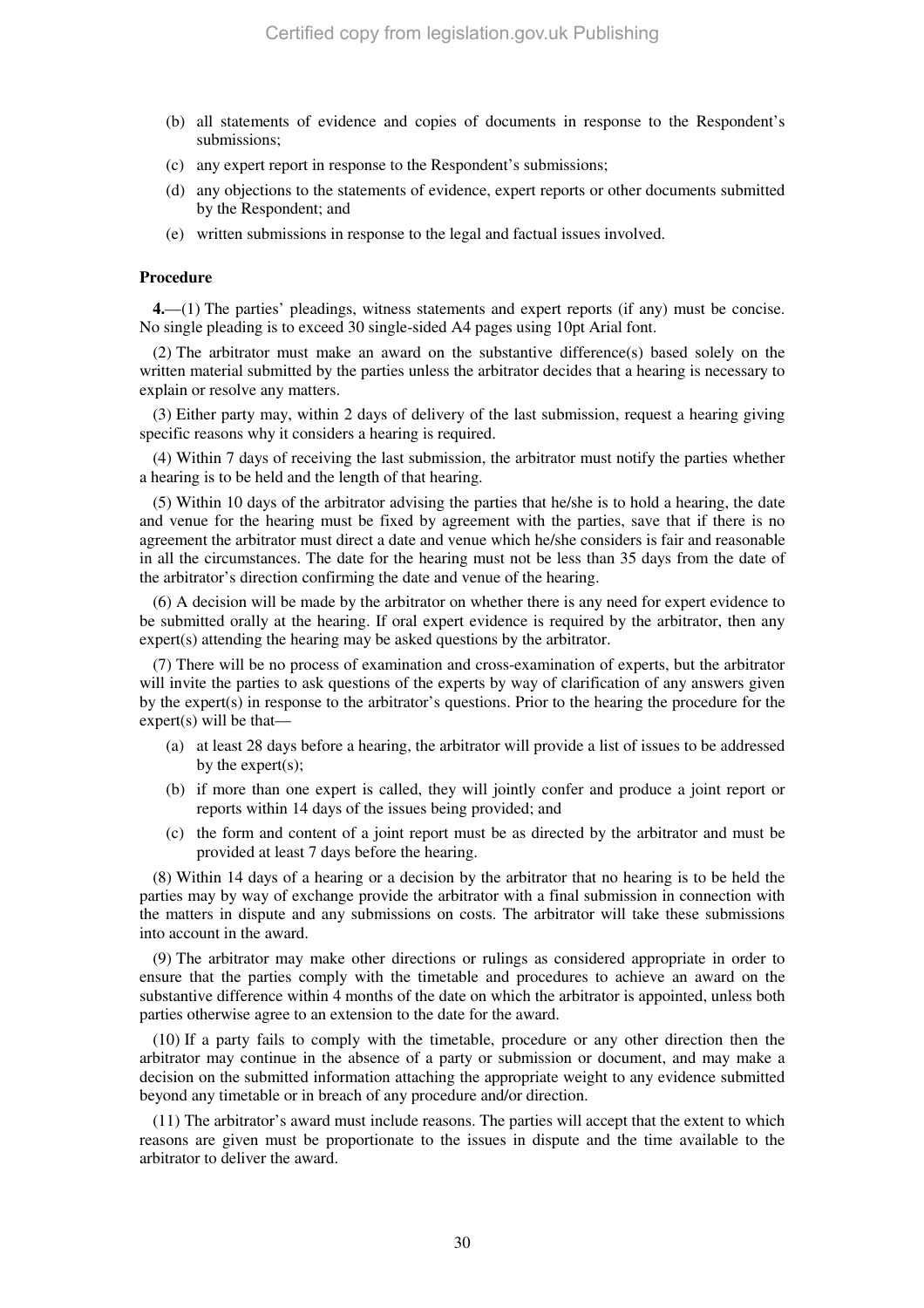#### **Arbitrator's powers**

**5.**—(1) The arbitrator has all the powers of the Arbitration Act 1996, including the nonmandatory sections, save where modified by these arbitration rules in this Schedule.

(2) There will be no discovery or disclosure, except that the arbitrator will have the power to order the parties to produce such documents as are reasonably requested by another party no later than the Statement of Reply, or by the arbitrator, where the documents are manifestly relevant, specifically identified and the burden of production is not excessive. Any application and orders should be made by way of a Redfern Schedule without any hearing.

(3) Any time limits fixed in accordance with this procedure or by the arbitrator may be varied by agreement between the parties, subject to any such variation being acceptable to and approved by the arbitrator. In the absence of agreement, the arbitrator may vary the timescales and/or procedure—

- (a) if the arbitrator is satisfied that a variation of any fixed time limit is reasonably necessary to avoid a breach of the rules of natural justice; and
- (b) only for such a period that is necessary to achieve fairness between the parties.

(4) On the date the award is made, the arbitrator will notify the parties that the award is completed, signed and dated, and that it will be issued to the parties on receipt of cleared funds for the arbitrator's fees and expenses.

#### **Costs**

**6.**—(1) The costs of the arbitration must include the fees and expenses of the arbitrator, the reasonable fees and expenses of any experts and the reasonable legal and other costs incurred by the parties for the arbitration.

(2) Where the difference involves connected/interrelated issues, the arbitrator will consider the relevant costs collectively.

(3) The final award must fix the costs of the arbitration and decide which of the parties will bear them or in what proportion they will be borne by the parties.

(4) The arbitrator will award recoverable costs on the general principle that each party should bear its own costs, having regard to all material circumstances, including such matters as exaggerated claims and/or defences, the degree of success for different elements of the claims, claims that have incurred substantial costs, the conduct of the parties and the degree of success of a party.

#### **Confidentiality**

**7.**—(1) The parties agree that any hearings held as part of the arbitration will take place in private.

(2) The parties and arbitrator agree that any matters, materials, documents, awards, expert reports and the like are confidential and must not be disclosed to any third party without prior written consent of the other party, save for any application to the Courts or where disclosure is required under any legislative or regulatory requirement.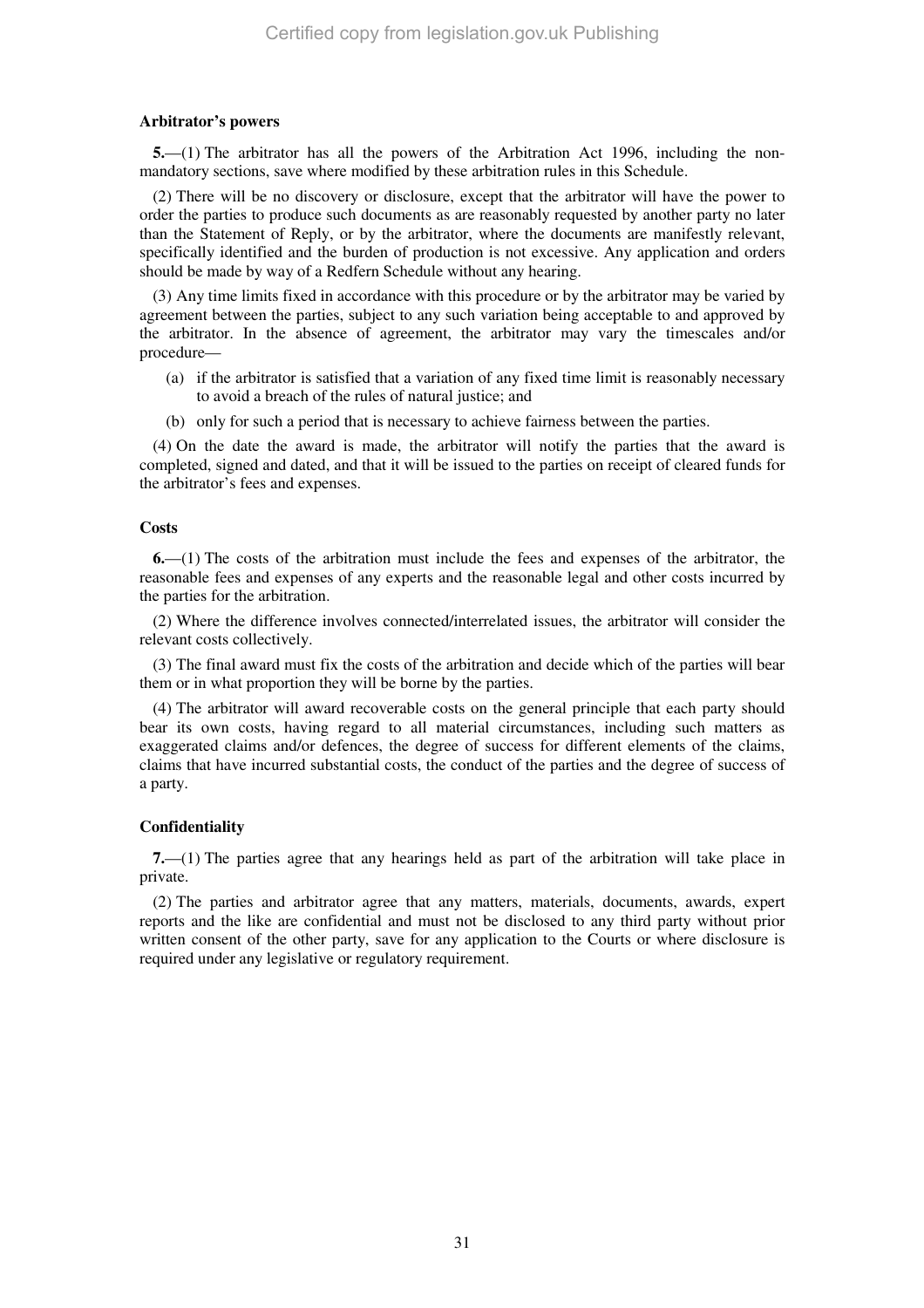### SCHEDULE 6 Article 20

### PROTECTIVE PROVISIONS

### PART 1

### PROTECTION FOR ELECTRICITY, GAS, WATER AND SEWERAGE UNDERTAKERS

#### **Application**

**1.** For the protection of the affected undertakers referred to in this Part of this Schedule (save for Anglian Water which is protected by Part 2 of this Schedule and Northern Powergrid which is protected by Part 4 of this Schedule) the following provisions have effect, unless otherwise agreed in writing between the undertaker and the affected undertaker concerned.

**2.** In this Part of this Schedule—

"affected undertaker" means—

- (a) any licence holder within the meaning of Part 1 (electricity supply) of the 1989 Act;
- (b) a gas transporter within the meaning of Part 1 (gas supply) of the Gas Act 1986(**a**);
- (c) a water undertaker within the meaning of the Water Industry Act 1991(**b**); or
- (d) a sewerage undertaker within the meaning of Part 1 (preliminary) of the Water Industry Act 1991,

for the area of the authorised development but, for the avoidance of doubt, does not include the undertaker specified in Part 2 (Anglian Water) and part 4 (Northern Powergrid) of this Schedule, and in relation to any apparatus, means the undertaker to whom it belongs or by whom it is maintained;

"alternative apparatus" means alternative apparatus adequate to enable the affected undertaker in question to fulfil its statutory functions in a manner not less efficient than previously;

"apparatus" means—

- (a) in the case of an electricity undertaker, electric lines or electric plant (as defined in the 1989 Act), belonging to or maintained by that affected undertaker;
- (b) in the case of a gas undertaker, any mains, pipes or other apparatus belonging to or maintained by a gas transporter for the purposes of gas supply;
- (c) in the case of a water undertaker—
	- (i) mains, pipes or other apparatus belonging to or maintained by that affected undertaker for the purposes of water supply; and
	- (ii) any water mains or service pipes (or part of a water main or service pipe) that is the subject of an agreement to adopt made under section 51A (agreements to adopt water main or service pipe at future date) of the Water Industry Act 1991;
- (d) in the case of a sewerage undertaker—
	- (i) any drain or works vested in the affected undertaker under the Water Industry Act 1991; and
	- (ii) any sewer which is so vested or is the subject of a notice of intention to adopt given under section 102(4) (adoption of sewers and disposal works) of that Act or an agreement to adopt made under section 104 of that Act,

<sup>(</sup>**a**) 1986 c. 44. A new section 7 was substituted by section 5 of the Gas Act 1995 (c. 45) and was further amended by section 76 of the Utilities Act 2000 (c. 27).

<sup>(</sup>**b**) 1991 c. 56.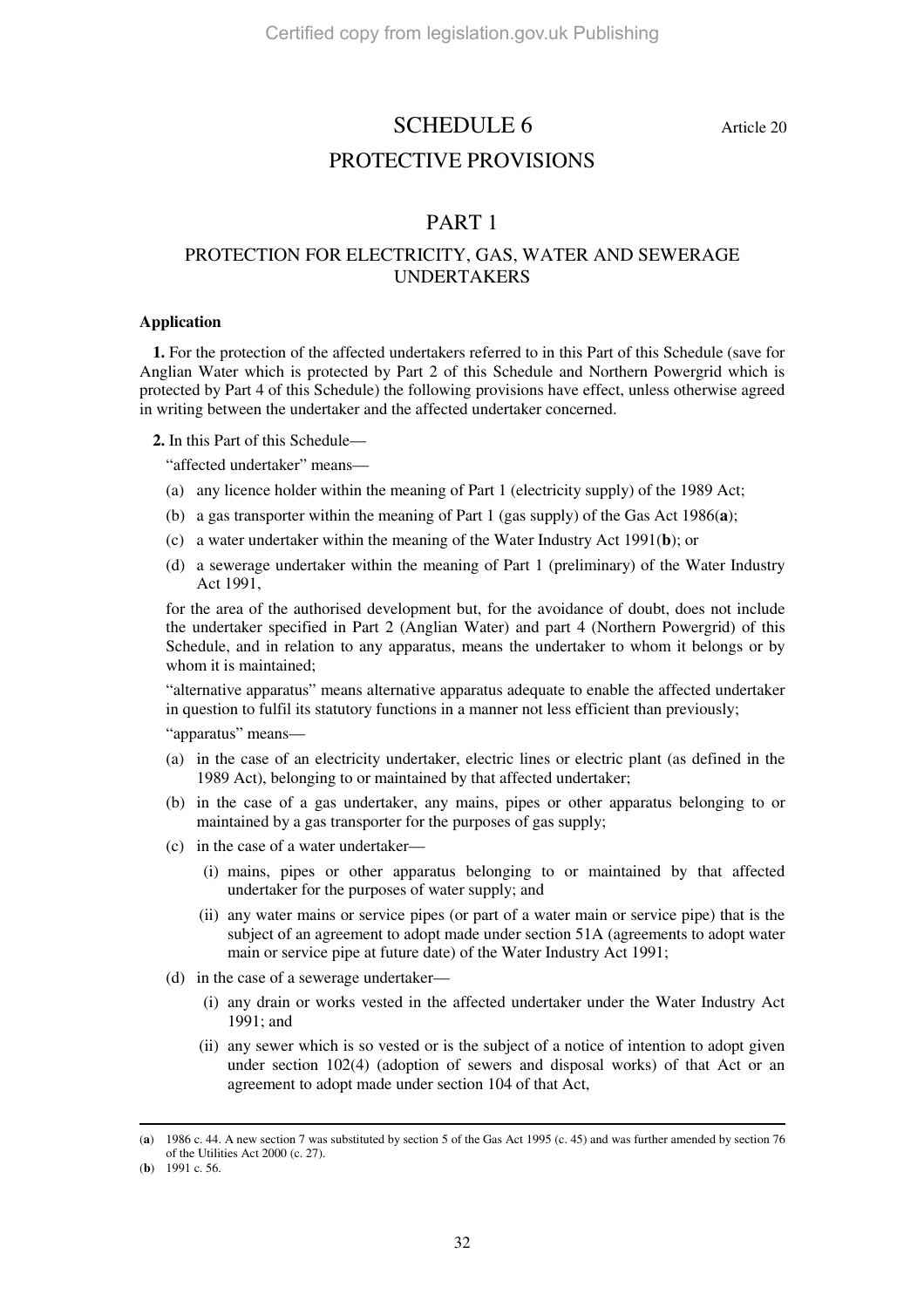and includes a sludge main, disposal main (within the meaning of section 219 (general interpretation) of that Act) or sewer outfall and any manholes, ventilating shafts, pumps or other accessories forming part of any such sewer, drain or works, and includes any structure in which apparatus is or is to be lodged or which gives or will give access to apparatus;

"functions" includes powers and duties; and

"in" in a context referring to apparatus or alternative apparatus in land includes a reference to apparatus or alternative apparatus under, over or upon land.

#### **Precedence of the 1991 Act in respect of apparatus in the streets**

**3.** This Part of this Schedule does not apply to apparatus in respect of which the relations between the undertaker and the affected undertaker are regulated by the provisions of Part 3 (water supply) of the 1991 Act.

#### **Removal of apparatus**

**4.**—(1) If, for the purpose of executing any works in, on or under any land purchased, held, or used under this Order, the undertaker requires the removal of any apparatus placed in that land, it must give to the affected undertaker in question written notice of that requirement, together with a plan and section of the work proposed, and of the proposed position of the alternative apparatus to be provided or constructed and in that case (or if in consequence of the exercise of any of the powers conferred by this Order an affected undertaker reasonably needs to remove any of its apparatus) the undertaker must, subject to sub-paragraph (2), afford to the affected undertaker the necessary facilities and rights for the construction of alternative apparatus in other land of the undertaker and subsequently for the maintenance of that apparatus.

(2) If alternative apparatus or any part of such apparatus is to be constructed elsewhere than in other land of the undertaker, or the undertaker is unable to afford such facilities and rights as are mentioned in sub-paragraph (1), in the land in which the alternative apparatus or part of such apparatus is to be constructed, the affected undertaker in question must, on receipt of a written notice to that effect from the undertaker, as soon as reasonably possible use reasonable endeavours to obtain the necessary facilities and rights in the land in which the alternative apparatus is to be constructed.

(3) Any alternative apparatus to be constructed in land of the undertaker under this Part of this Schedule must be constructed in such manner and in such line or situation as may be agreed between the affected undertaker in question and the undertaker or in default of agreement settled by arbitration in accordance with article 17 (arbitration).

(4) The affected undertaker in question must, after the alternative apparatus to be provided or constructed has been agreed or settled by arbitration in accordance with article 17 (arbitration) and after the grant to the affected undertaker of any such facilities and rights as are referred to in subparagraph (1) or (2), proceed without unnecessary delay to construct and bring into operation the alternative apparatus and subsequently to remove any apparatus required by the undertaker to be removed under the provisions of this Part of this Schedule.

(5) Regardless of anything in sub-paragraph (4), if the undertaker gives notice in writing to the affected undertaker in question that it desires itself to execute any work, or part of any work in connection with the construction or removal of apparatus in any land controlled by the undertaker, that work, instead of being executed by the affected undertaker, must be executed by the undertaker without unnecessary delay under the superintendence, if given, and to the reasonable satisfaction of the affected undertaker.

#### **Facilities and rights for alternative apparatus**

**5.**—(1) Where, in accordance with the provisions of this Part of this Schedule, the undertaker affords to an affected undertaker facilities and rights for the construction and maintenance in land of the undertaker of alternative apparatus in substitution for apparatus to be removed, those facilities and rights must be granted upon such terms and conditions as may be agreed between the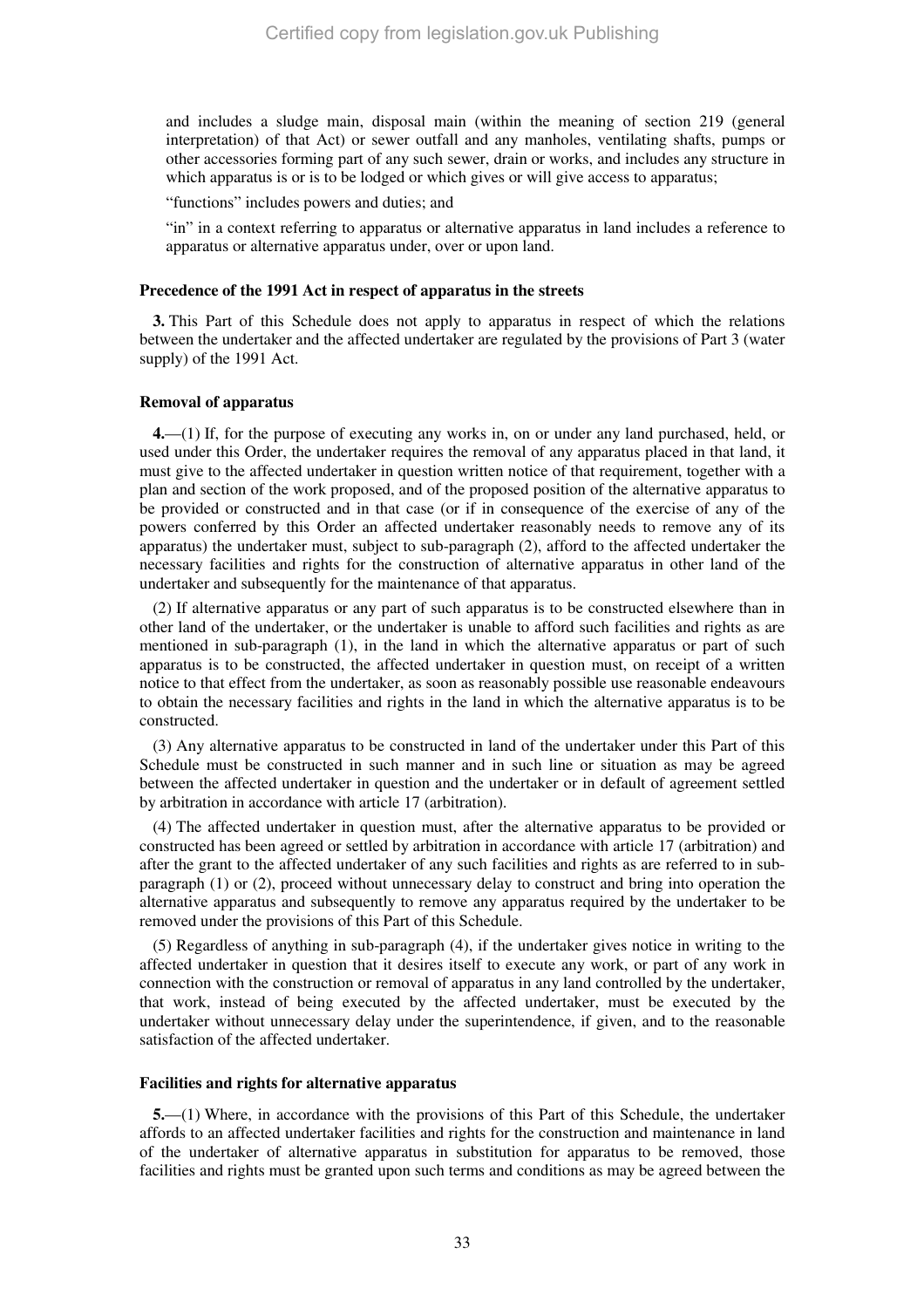undertaker and the affected undertaker in question or in default of agreement settled by arbitration in accordance with article 17 (arbitration).

(2) If the facilities and rights to be afforded by the undertaker in respect of any alternative apparatus, and the terms and conditions subject to which those facilities and rights are to be granted, are in the opinion of the arbitrator less favourable on the whole to the affected undertaker in question than the facilities and rights enjoyed by it in respect of the apparatus to be removed and the terms and conditions to which those facilities and rights are subject, the arbitrator must make such provision for the payment of compensation by the undertaker to that affected undertaker as appears to the arbitrator to be reasonable having regard to all the circumstances of the particular case.

#### **Retained apparatus**

**6.**—(1) Not less than 28 days before starting the execution of any works of the type referred to in paragraph  $4(1)$  that are near to, or will or may affect, any apparatus the removal of which has not been required by the undertaker under paragraph 4(1), the undertaker must submit to the affected undertaker in question a plan, section and description of the works to be executed.

(2) Those works must be executed only in accordance with the plan, section and description submitted under sub-paragraph (1) and in accordance with such reasonable requirements as may be made in accordance with sub-paragraph (3) by the affected undertaker for the alteration or otherwise for the protection of the apparatus, or for securing access to it, and the affected undertaker is entitled to watch and inspect the execution of those works.

(3) Any requirements made by an affected undertaker under sub-paragraph (2) must be made within a period of 21 days beginning with the date on which a plan, section and description under sub-paragraph (1) are submitted to it.

(4) If an affected undertaker in accordance with sub-paragraph (3) and in consequence of the works proposed by the undertaker, reasonably requires the removal of any apparatus and gives written notice to the undertaker of that requirement, paragraphs 1 to 5 apply as if the removal of the apparatus had been required by the undertaker under paragraph 4(1).

(5) Nothing in this paragraph precludes the undertaker from submitting at any time or from time to time, but in no case less than 28 days before commencing the execution of any works, a new plan, section and description instead of the plan, section and description previously submitted, and having done so the provisions of this paragraph apply to and in respect of the new plan, section and description.

(6) The undertaker is not required to comply with sub-paragraph (1) in a case of emergency but in that case it must give to the affected undertaker in question notice as soon as is reasonably practicable and a plan, section and description of those works as soon as reasonably practicable subsequently and must comply with sub-paragraph (2) in so far as is reasonably practicable in the circumstances.

#### **Expenses and costs**

**7.**—(1) Subject to the following provisions of this paragraph, the undertaker must repay to an affected undertaker the reasonable expenses incurred by that affected undertaker in, or in connection with, the inspection, removal, alteration or protection of any apparatus or the construction of any new apparatus which may be required in consequence of the execution of any such works as are referred to in paragraph 4(1).

(2) There must be deducted from any sum payable under sub-paragraph (1) the value of any apparatus removed under the provisions of this Part of this Schedule, that value being calculated after removal.

(3) If in accordance with the provisions of this Part of this Schedule—

(a) apparatus of better type, of greater capacity or of greater dimensions is placed in substitution for existing apparatus of worse type, of smaller capacity or of smaller dimensions; or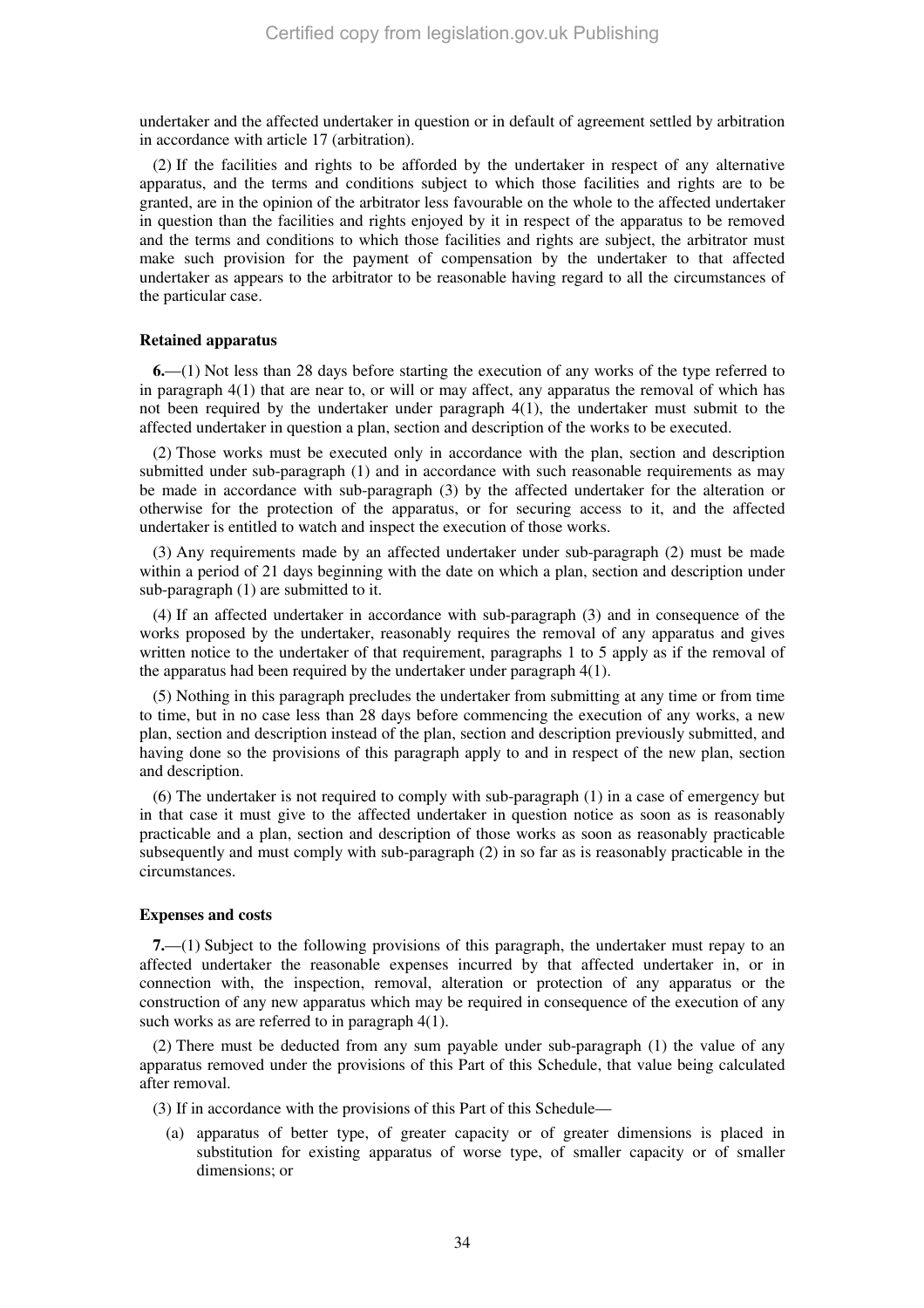(b) apparatus (whether existing apparatus or apparatus substituted for existing apparatus) is placed at a depth greater than the depth at which the existing apparatus was,

and the placing of apparatus of that type or capacity or of those dimensions or the placing of apparatus at that depth, as the case may be, is not agreed by the undertaker or, in default of agreement, is not determined by arbitration in accordance with article 17 (arbitration) to be necessary, then, if such placing involves cost in the construction of works under this Part of this Schedule exceeding that which would have been involved if the apparatus placed had been of the existing type, capacity or dimensions, or at the existing depth, as the case may be, the amount which apart from this sub-paragraph would be payable to the affected undertaker in question by virtue of sub-paragraph (1) must be reduced by the amount of that excess.

(4) For the purposes of sub-paragraph (3)—

- (a) an extension of apparatus to a length greater than the length of existing apparatus is not to be treated as a placing of apparatus of greater dimensions than those of the existing apparatus; and
- (b) where the provision of a joint in a cable is agreed, or is determined to be necessary, the consequential provision of a jointing chamber or of a manhole is to be treated as if it also had been agreed or had been so determined.

(5) An amount which apart from this sub-paragraph would be payable to an affected undertaker in respect of works by virtue of sub-paragraph (1) must, if the works include the placing of apparatus provided in substitution for apparatus placed more than 7 years and 6 months earlier so as to confer on the affected undertaker any financial benefit by deferment of the time for renewal of the apparatus in the ordinary course, be reduced by the amount which represents that benefit.

**8.**—(1) Subject to sub-paragraphs (2) and (3), if by reason or in consequence of the construction of any such works referred to in paragraph 4(1), any damage is caused to any apparatus (other than apparatus the repair of which is not reasonably necessary in view of its intended removal for the purposes of those works) or property of an affected undertaker, or there is any interruption in any service provided, or in the supply of any goods, by any affected undertaker, the undertaker must—

- (a) bear and pay the cost reasonably incurred by that affected undertaker in making good such damage or restoring the supply; and
- (b) provide reasonable compensation to that affected undertaker for any other expenses, loss, damages, penalty or costs incurred by the affected undertaker,

by reason or in consequence of any such damage or interruption.

(2) Nothing in sub-paragraph (1) imposes any liability on the undertaker with respect to any damage or interruption to the extent that it is attributable to the act, neglect or default of an affected undertaker, its officers, servants, contractors or agents.

(3) An affected undertaker must give the undertaker reasonable notice of any such claim or demand and no settlement or compromise may be made without the consent of the undertaker which, if it withholds such consent, will have the sole conduct of any settlement or compromise or of any proceedings necessary to resist the claim or demand.

#### **Enactments and agreements**

**9.** Nothing in this Part of this Schedule affects the provisions of any enactment or agreement regulating the relations between the undertaker and an affected undertaker in respect of any apparatus laid or erected in land belonging to the undertaker on the date on which this Order is made.

### PART<sub>2</sub>

#### FOR THE PROTECTION OF ANGLIAN WATER

**10.** For the protection of Anglian Water, the following provisions have effect, unless otherwise agreed in writing between the undertaker and Anglian Water.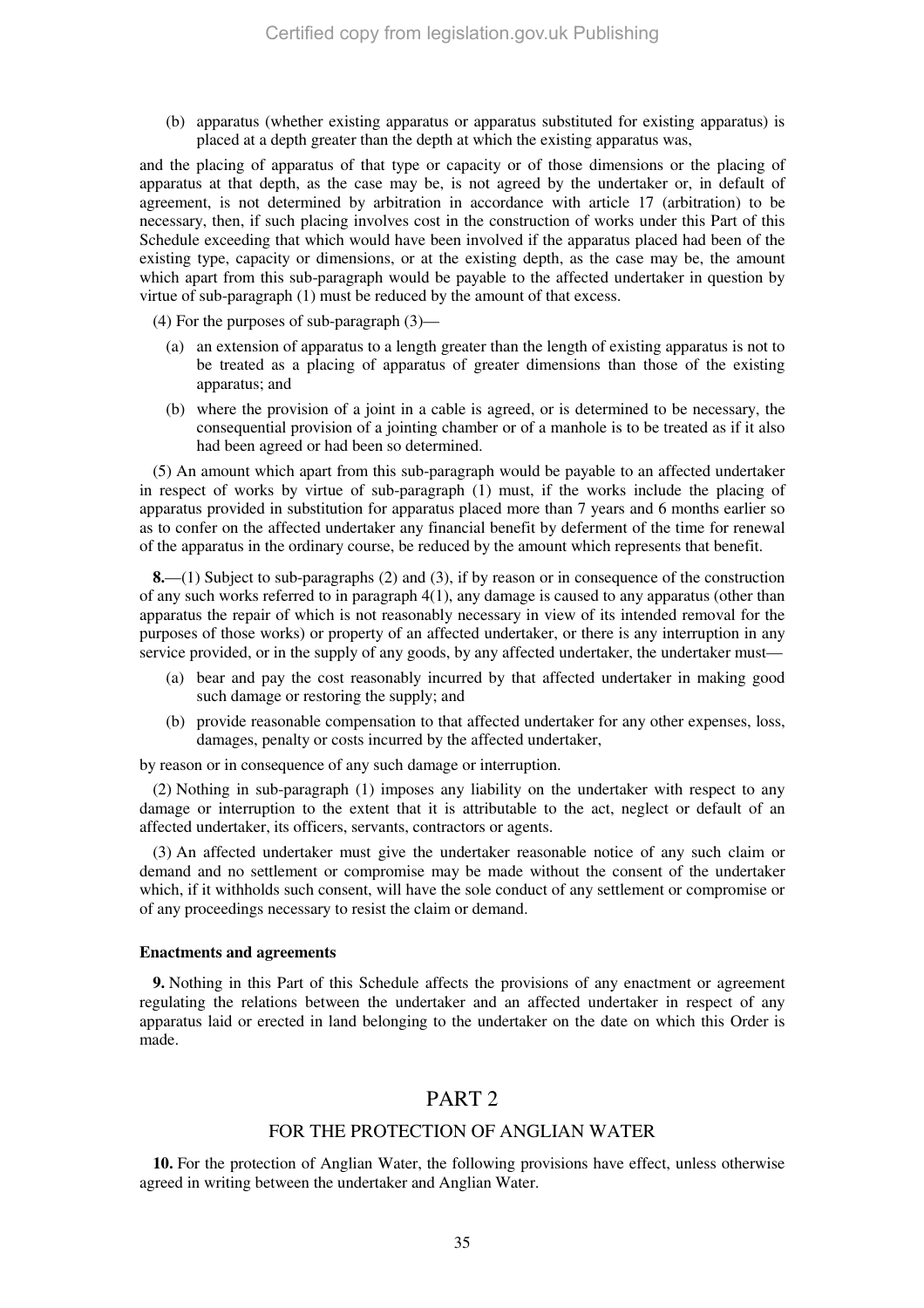**11.** In this Part of this Schedule—

"alternative apparatus" means alternative apparatus adequate to enable Anglian Water to fulfil its statutory functions in not less efficient a manner than previously;

"apparatus" means—

- (a) any works, mains, pipes or other apparatus belonging to or maintained by Anglian Water for the purposes of water supply and sewerage;
- (b) any drain or works vested in Anglian Water under The Water Industry Act 1991; and
- (c) any sewer which is so vested or is the subject of a notice of intention to adopt given under section 102(4) (adoption of sewers and disposal works) of The Water Industry Act 1991 or an agreement to adopt made under section 104 (agreements to adopt sewer, drain or sewage disposal works, at a future date) of that Act,

and includes a sludge main, disposal main or sewer outfall and any manholes, ventilating shafts, pumps or other accessories forming part of any sewer, drain, or works (within the meaning of section 219 (general interpretation) of that Act) and any structure in which apparatus is or is to be lodged or which gives or will give access to apparatus;

"functions" includes powers and duties;

"in" in a context referring to apparatus or alternative apparatus in land includes a reference to apparatus or alternative apparatus under, over or upon land;

"plan" includes sections, drawings, specifications and method statements; and

"water main" means the 21 inch iron water main (asset number 7293912) within the Order Limits.

**12.** The undertaker must not interfere with, build over or near to any apparatus within the Order limits or execute the placing, installation, bedding, packing, removal, connection or disconnection of any apparatus, or execute any filling around the apparatus (where the apparatus is laid in a trench) within the standard protective strip which is the strip of land falling 6 metres either side of the water main within the Order limits (including any accessories to it) or 3 metres either side of any other apparatus uncovered by the undertaker during construction or so as to require any special measures that are outside industry standard measures other than in accordance with paragraph 16 below unless otherwise agreed with Anglian Water, such agreement not to be unreasonably withheld or delayed, with such provision being brought to the attention of any agent or contractor responsible for carrying out any work on behalf of the undertaker.

**13.** The alteration, extension, removal or re-location of any apparatus must not be implemented until—

- (a) any requirement for a permit under the Environmental Permitting (England and Wales) Regulations 2016(**a**) or other legislation and any other associated consents are obtained, and any approval or agreement required from Anglian Water on alternative outfall locations as a result of such re-location are approved, such approvals from Anglian Water not to be unreasonably withheld or delayed; and
- (b) the undertaker has made the appropriate application required under the Water Industry Act 1991 together with a plan and section of the works proposed and Anglian Water has agreed all of the contractual documentation required under the Water Industry Act 1991, such agreement not to be unreasonably withheld or delayed; and such works to be executed only in accordance with the plan, section and description submitted and in accordance with such reasonable requirements as may be made by Anglian Water for the alteration or otherwise for the protection of the apparatus, or for securing access to it.

**14.** If in consequence of the exercise of the powers conferred by the Order the access to any apparatus is materially obstructed the undertaker must provide such alternative means of access to

<sup>-</sup>(**a**) S.I. 2016/1154.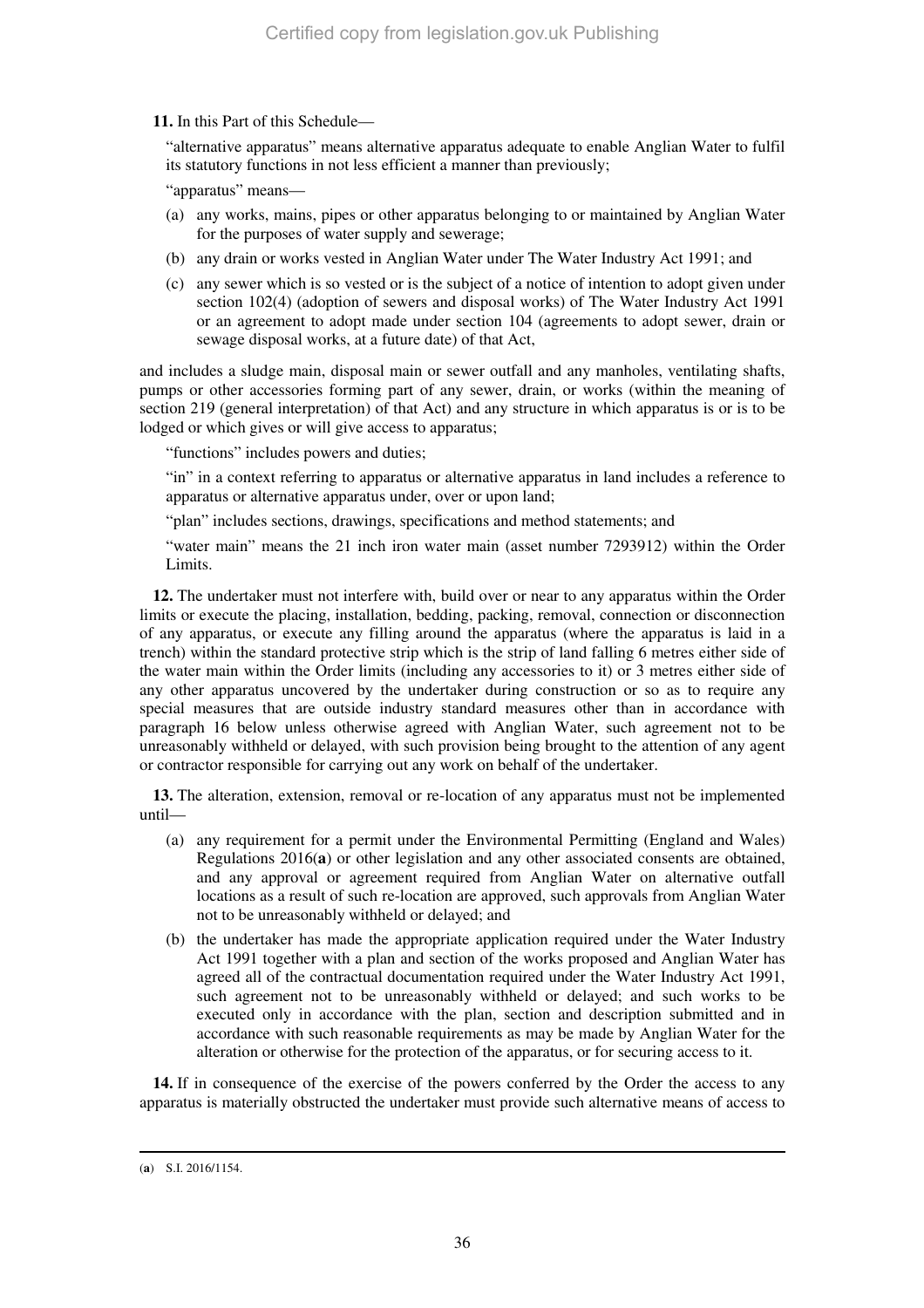such apparatus as will enable Anglian Water to maintain or use the apparatus no less effectively than was possible before such obstruction.

**15.** If in consequence of the exercise of the powers conferred by the Order, previously unmapped sewers, lateral drains or other apparatus are identified by the undertaker, notification of the location of such assets must immediately be given to Anglian Water and afforded the same protection of other Anglian Water assets.

**16.**—(1) Not less than 28 days before starting the execution of any works that are near to, or will or may affect, any apparatus where the removal of which has not been required by the undertaker, the undertaker must submit to Anglian Water a plan, section and description of the works to be executed.

(2) Those works must be executed only in accordance with the plan, section and description submitted under sub-paragraph (1) and in accordance with such reasonable requirements as may be made in accordance with sub-paragraph (3) by Anglian Water for the alteration or otherwise for the protection of the apparatus, or for securing access to it, and Anglian Water is entitled to watch and inspect the execution of those works.

(3) Any reasonable requirements made by Anglian Water under sub-paragraph (2) shall be made within a period of 21 days beginning with the date on which a plan, section and description under sub-paragraph (1) are submitted to it and where no requirements are specified within 21 days, approval of the plan, specification and description is deemed to have been given.

(4) Nothing in this paragraph 16 shall preclude the undertaker from submitting at any time or from time to time, but in no case less than 28 days before commencing the execution of any works, a new plan, section and description instead of the plan, section and description previously submitted, and having done so the provisions of this paragraph shall apply to and in respect of the new plan, section and description.

(5) The undertaker is not required to comply with sub-paragraph (1) in a case of emergency but in that case it must give to Anglian Water notice as soon as is reasonably practicable and a plan, section and description of those works as soon as reasonably practicable subsequently and must comply with sub-paragraph (2) in so far as is reasonably practicable in the circumstances.

**17.** If for any reason as a result of the construction of any of the works referred to in paragraphs 13 or 16 any damage is caused to any apparatus (other than apparatus the repair of which is not reasonably necessary in view of its intended removal for the purposes of those works) or property of Anglian Water, or there is any interruption in any service provided, or in the supply of any goods, by Anglian Water, the undertaker must—

- (a) bear and pay the cost reasonably incurred by Anglian Water in making good any damage or restoring the supply; and
- (b) make reasonable compensation to Anglian Water for any other direct expenses, loss, damages, penalty or costs incurred by Anglian Water.

**18.** Anglian Water must use its reasonable endeavours to mitigate in whole or in part and to minimise any costs, expenses, loss, demands, penalties and costs to which the provisions of this Part 2 apply. If requested to do so by the undertaker, Anglian Water must provide an explanation of how any claim has been minimised. The undertaker is only liable under paragraph 17 for claims reasonably incurred by Anglian Water.

**19.** For the avoidance of doubt any difference under any provision of this Part 2 of Schedule 6, unless otherwise provided for, shall be referred to and settled by arbitration in accordance with the rules at Schedule 5 (Arbitration rules) of this Order, by a single arbitrator to be agreed upon by the parties, within 14 days of receipt of the notice of arbitration, or if the parties fail to agree within the time period stipulated, to be appointed on application of either party (after giving written notice to the other) by the Secretary of State.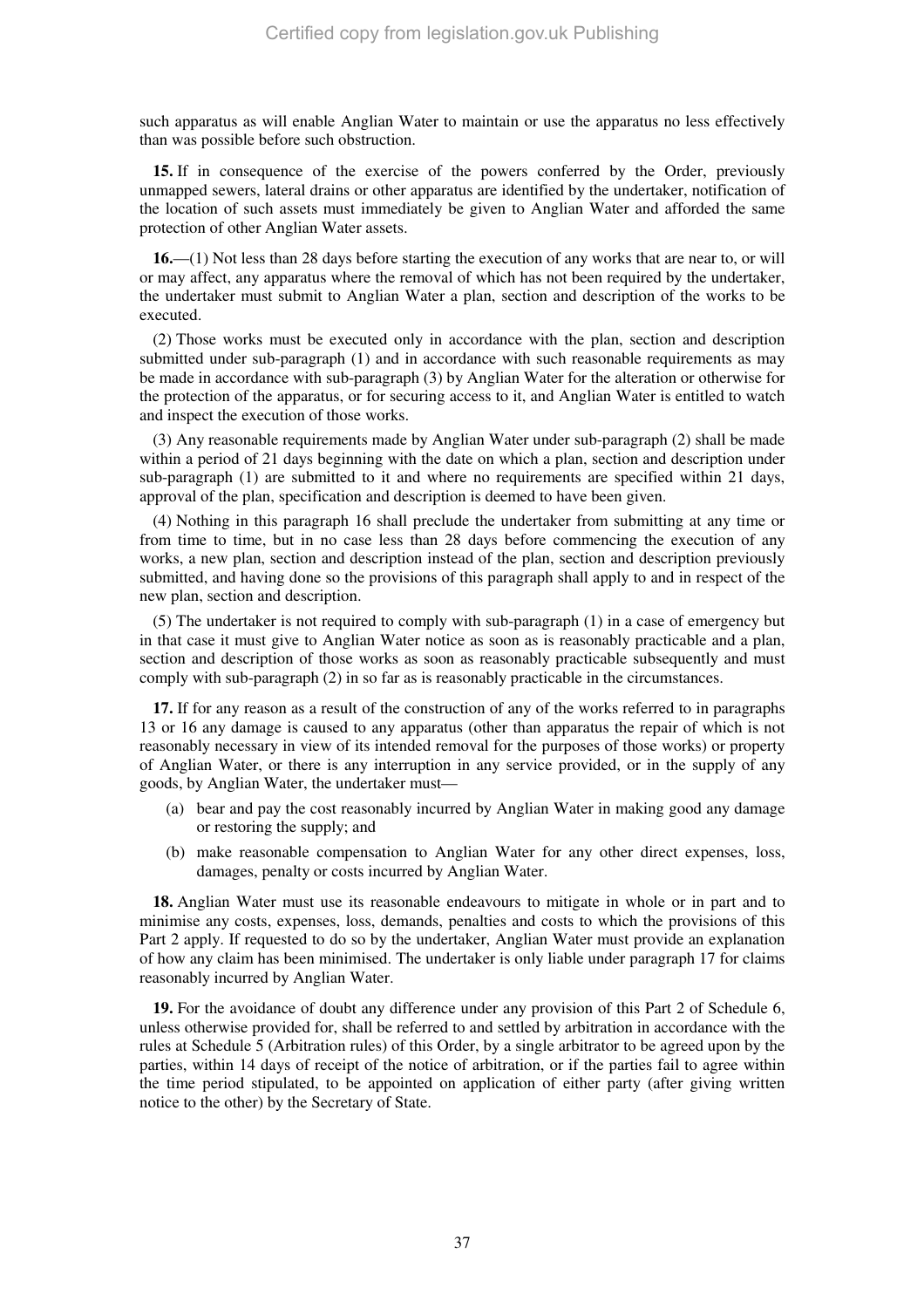### PART 3

### FOR PROTECTION FOR OPERATORS OF ELECTRONIC COMMUNICATIONS CODE NETWORKS

**20.** For the protection of any operator, the following provisions have effect, unless otherwise agreed in writing between the undertaker and the operator.

**21.** In this Part of this Schedule—

"the 2003 Act" means the Communications Act 2003(**a**);

"the code rights" has the same meaning as in the Paragraph 3 of the electronic communications code(**b**);

"electronic communications apparatus" has the same meaning as in the electronic communications code;

"the electronic communications code" has the same meaning as in Chapter 1 of Part 2 of the 2003 Act;

"electronic communications code network" means—

- (a) so much of an electronic communications network or infrastructure system provided by an electronic communications code operator as is not excluded from the application of the electronic communications code by a direction under section 106 of the 2003 Act; and
- (b) an electronic communications network which the undertaker is providing or proposing to provide,

"electronic communications code operator" means a person in whose case the electronic communications code is applied by a direction under section 106 of the 2003 Act;

"infrastructure system" has the same meaning as in the electronic communications code and references to providing an infrastructure system are to be construed in accordance with paragraph 7(2) of that code; and

"operator" means the operator of an electronic communications code network.

**22.** The exercise of the powers conferred by this Order is subject to part 10 (undertaker's works affecting electronic communications apparatus) of the electronic communications code.

23.—(1) Subject to sub-paragraphs (2) to (3), if as a result of the authorised development or its construction, or of any subsidence resulting from any of the authorised development—

- (a) any damage is caused to any electronic communications apparatus belonging to an operator (other than apparatus the repair of which is not reasonably necessary in view of its intended removal for the purposes of the authorised development), or other property of an operator; or
- (b) there is any interruption in the supply of the service provided by an operator,

the undertaker must bear and pay the cost reasonably incurred by the operator in making good such damage or restoring the supply and make reasonable compensation to that operator for any other reasonable expenses, loss, damages, penalty or costs incurred by it, by reason, or in consequence of, any such damage or interruption.

(2) Nothing in sub-paragraph (1) imposes any liability on the undertaker with respect to any damage or interruption to the extent that it is attributable to the act, neglect or default of an operator, its officers, servants, contractors or agents.

**24.** The operator must give the undertaker reasonable notice of any such claim or demand and no settlement or compromise of the claim or demand is to be made without the consent of the

<sup>(</sup>**a**) 2003 c. 21.

<sup>(</sup>**b**) See section 106 of the 2003 Act. Section 106 was amended by section 4(3) of the Digital Economy Act 2017 (c. 30).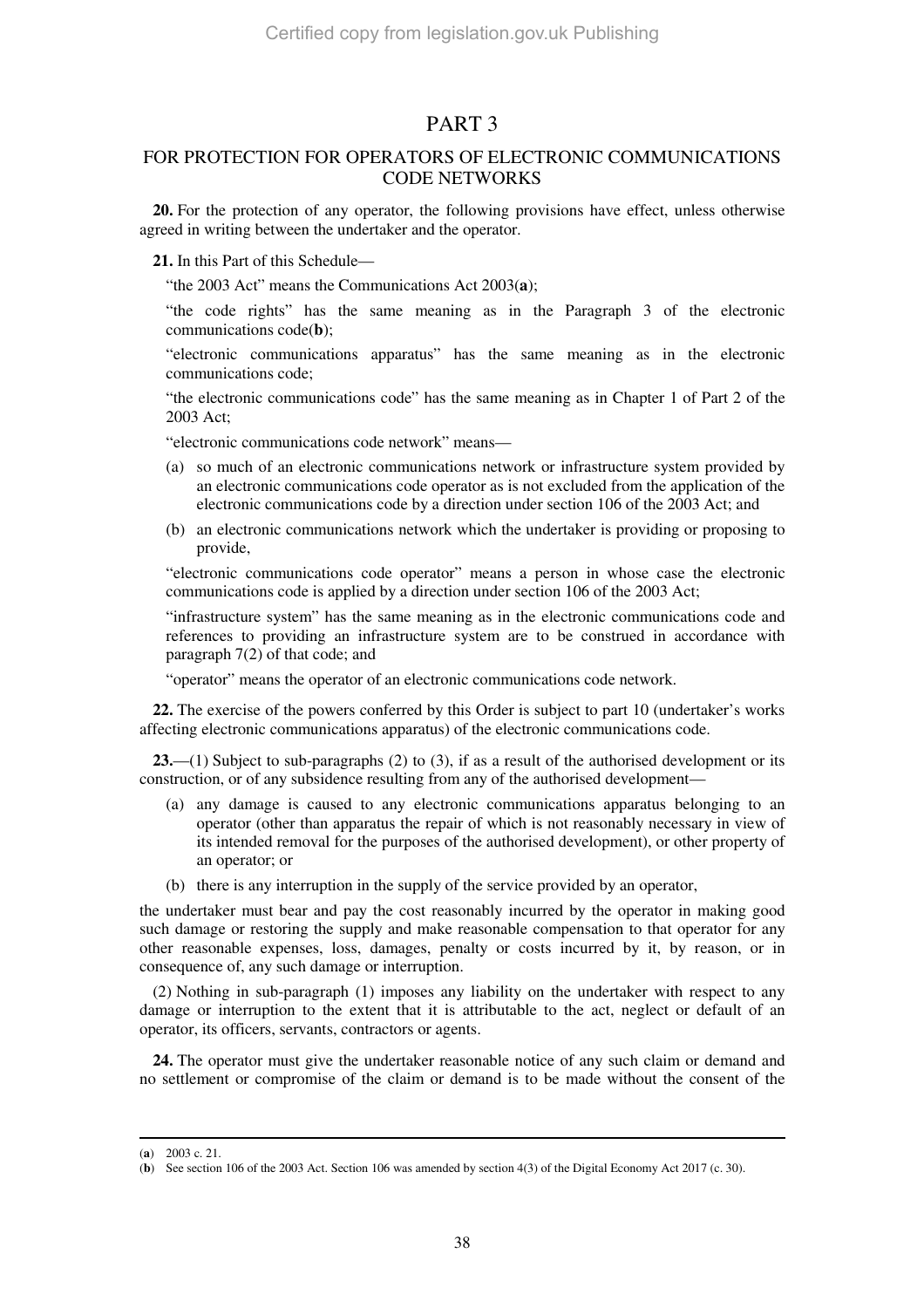undertaker and if such consent, is withheld, the undertaker has the sole conduct of any settlement or compromise or of any proceedings necessary to resist the claim or demand.

**25.** Any difference arising between the undertaker and the operator under this Part of this Schedule must be referred to and settled by arbitration under article 17 (arbitration).

**26.** This Part of this Schedule does not apply to—

- (a) any apparatus in respect of which the relations between the undertaker and an operator are regulated by the provisions of Part 3 (street works in England and Wales) of the 1991 Act; or
- (b) any damage, or any interruption, caused by electro-magnetic interference arising from the construction or use of the authorised development.

**27.** Nothing in this Part of this Schedule affects the provisions of any enactment or agreement regulating the relations between the undertaker and an operator in respect of any apparatus in land belonging to the undertaker on the date on which this Order is made.

### PART 4

#### FOR THE PROTECTION OF NORTHERN POWERGRID (YORKSHIRE) PLC

#### **Application**

**28.** For the protection of Northern Powergrid (Yorkshire) PLC ("Northern Powergrid"), the following provisions will have effect, unless otherwise agreed in writing between the undertaker and Northern Powergrid.

**29.** In this Part of this Schedule—

"acceptable credit provider" means a bank or financial institution with a credit rating that is not lower than "A-" if the rating is assigned by Standard & Poor's Ratings Group or "A3" if the rating is assigned by Moody's Investors Services Inc. (or an equivalent credit rating from an equivalent organisation in the event that such organisation or ratings are no longer applicable);

"acceptable insurance" means a policy of public liability/ third party liability insurance effected and maintained by the undertaker or its contractor(s) to a level that may be approved by Northern Powergrid in writing and in any event with insurance cover of not less than £10,000,000 (ten million pounds) per event for the construction period of the onshore works pursuant to this Order with an internationally recognised insurer of repute operating in the London and worldwide insurance market, and such policy shall include (but without limitation)—

- (a) that Northern Powergrid is named as an insured party under the policy;
- (b) a cross liabilities clause; and
- (c) a waiver of subrogation in favour of Northern Powergrid;

"acceptable security" means either—

- (a) evidence provided to Northern Powergrid's reasonable satisfaction that the undertaker has a tangible net worth of not less than £100,000,000 (one hundred million pounds) (or an equivalent financial measure); or
- (b) a parent company guarantee from the undertaker's ultimate parent company such company having a tangible net worth of not less than £100,000,000 (one hundred million pounds) (or an equivalent financial measure) in favour of Northern Powergrid to cover the undertaker's liability to Northern Powergrid to a cap of not less than £10,000,000 (ten million pounds) per asset per event up to a total liability cap of £25,000,000 (twenty-five million pounds) in a form satisfactory to Northern Powergrid in its reasonable opinion; or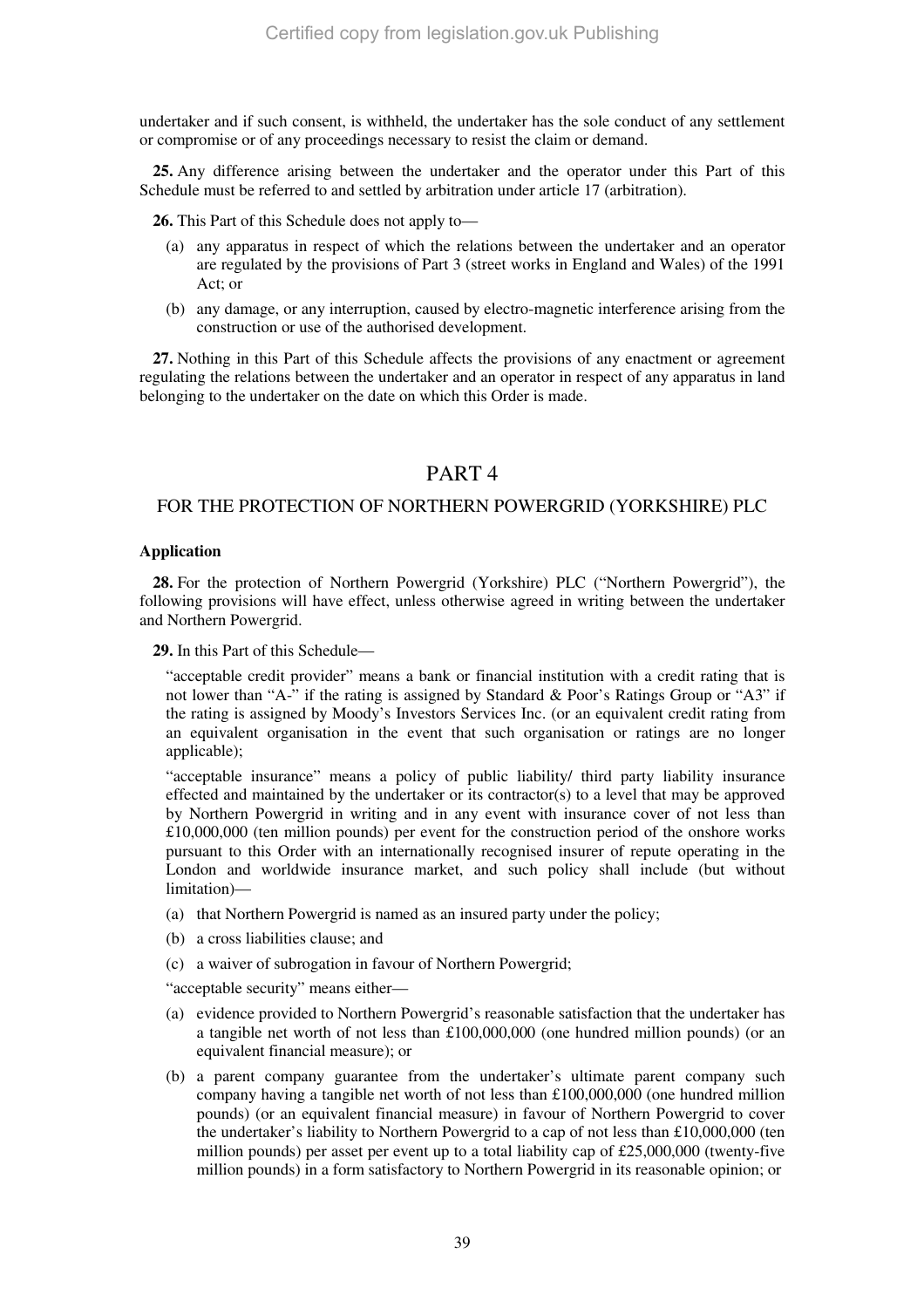(c) a bank bond or letter of credit from an acceptable credit provider in favour of Northern Powergrid to cover the undertaker's liability to Northern Powergrid for an amount of not less than £10,000,000 (ten million pounds) per asset per event up to a total liability cap of £25,000,000 (twenty-five million pounds) in a form satisfactory to Northern Powergrid in its reasonable opinion;

"alternative apparatus" means alternative apparatus adequate to enable the Northern Powergrid in question to fulfil its statutory functions in a manner not less efficient than previously;

"apparatus" means electric lines or electric plant (as defined in the 1989 Act), belonging to or maintained by Northern Powergrid;

"functions" includes powers and duties;

"in" in a context referring to apparatus or alternative apparatus in land includes a reference to apparatus or alternative apparatus under, over or upon land; and

"Northern Powergrid" means Northern Powergrid (Yorkshire) PLC being a licence holder within the meaning of Part 1 (electricity supply) of the 1989 Act for the area of the authorised development and in relation to any apparatus belonging to it or maintained by it.

#### **No interference**

**30.** Regardless of any provision in this Order or anything shown on the land plans or contained in the book of reference, the undertaker shall not interfere with any communications cables or equipment used by Northern Powergrid in relation to its apparatus or interfere with any rights or interests supporting the use, maintenance or renewal of such equipment otherwise than by agreement of Northern Powergrid ( such agreement not to be unreasonably withheld or delayed).

#### **Removal of apparatus**

**31.**—(1) If, for the purpose of executing any works in, on or under any land purchased, held, or used under this Order, the undertaker requires the removal of any apparatus placed in that land, it must give Northern Powergrid 56 days advance written notice of that requirement, together with a plan and section of the work proposed, and of the proposed position of the alternative apparatus to be provided or constructed and in that case (or if in consequence of the exercise of any of the powers conferred by this Order Northern Powergrid reasonably needs to remove any of its apparatus) the undertaker must, subject to sub-paragraph (2) , afford to Northern Powergrid the necessary facilities and rights for the construction of alternative apparatus in other land of the undertaker and subsequently for the maintenance of that apparatus.

(2) If alternative apparatus or any part of such apparatus is to be constructed elsewhere than in other land of the undertaker, or the undertaker is unable to afford such facilities and rights as are mentioned in sub-paragraph (1), in the land in which the alternative apparatus or part of such apparatus is to be constructed, the affected undertaker in question must, on receipt of a written notice to that effect from the undertaker, as soon as reasonably possible use reasonable endeavours to obtain the necessary facilities and rights in the land in which the alternative apparatus is to be constructed.

(3) If alternative apparatus or any part of such apparatus is to be constructed elsewhere than in other land of the undertaker, or the undertaker is unable to afford such facilities and rights as are mentioned in sub-paragraph (2), in the land in which the alternative apparatus or part of such apparatus is to be constructed—

(a) the undertaker shall in the first instance use reasonable endeavours to acquire all necessary land interests or rights as Northern Powergrid may reasonably require for the relocation and construction of alternative apparatus and shall procure all necessary rights to access and maintain Northern Powergrid's apparatus and alternative apparatus thereafter the terms of such access and maintenance to be agreed by Northern Powergrid (acting reasonably); and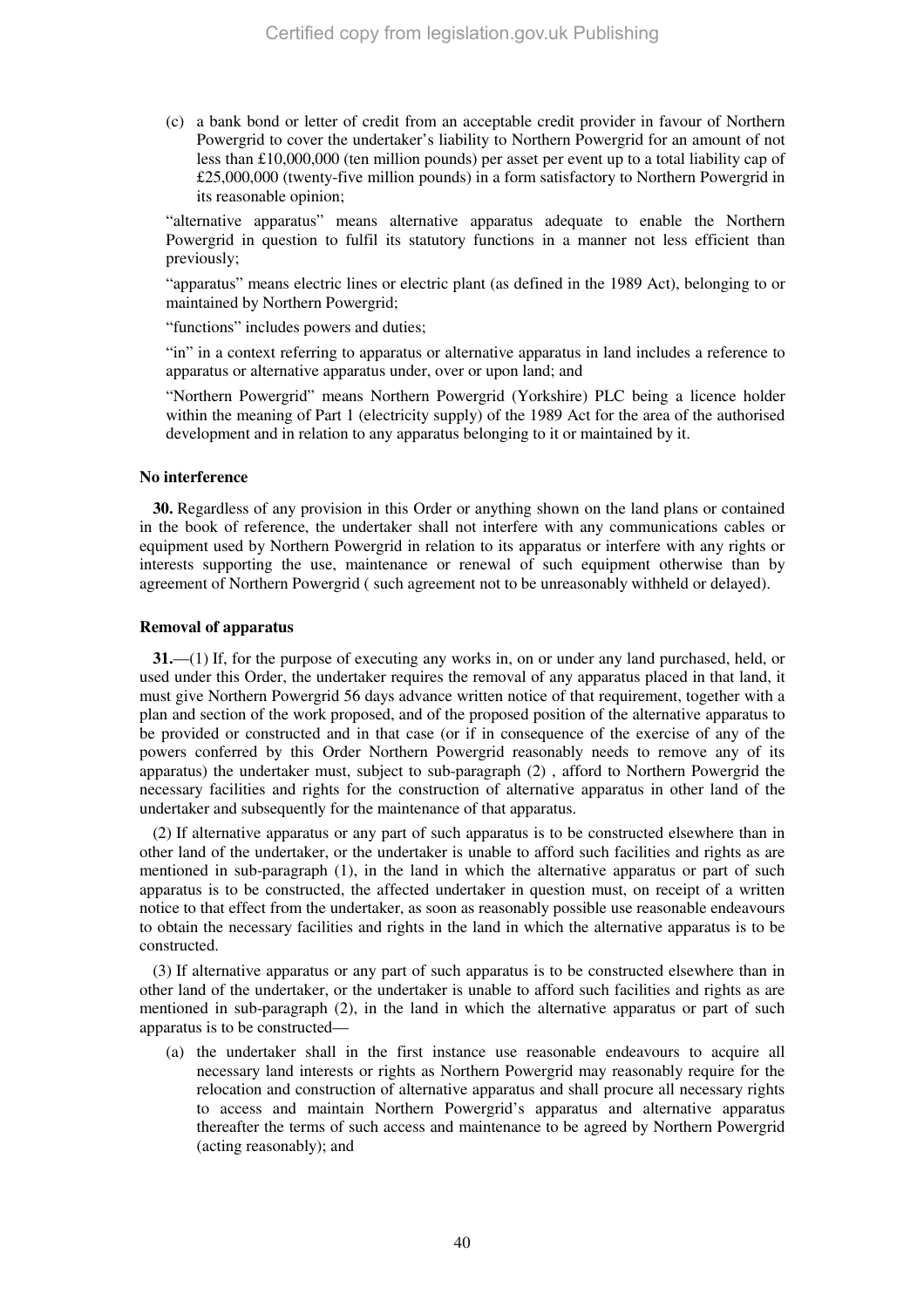(b) in the event the undertaker is not able to procure the necessary land interests or rights referred to in sub-paragraph 3(a) Northern Powergrid must, on receipt of a written notice to that effect from the undertaker, as soon as reasonably possible use reasonable endeavours to obtain the necessary facilities and rights in the land in which the alternative apparatus is to be constructed save that this obligation shall not extend to the requirement for Northern Powergrid to use its compulsory purchase powers to this end unless it elects to do so.

(4) Any alternative apparatus to be constructed in land of the undertaker under this Part of this Schedule must be constructed in such manner and in such line or situation as may be agreed between Northern Powergrid and the undertaker or in default of agreement settled by arbitration in accordance with article 17 (arbitration).

(5) Northern Powergrid must, after the alternative apparatus to be provided or constructed has been agreed or settled by arbitration in accordance with article 17 (arbitration) and after the grant to Northern Powergrid of any such facilities and rights as are referred to in subparagraph (1) or (2), proceed without unnecessary delay to construct and bring into operation the alternative apparatus and subsequently to remove any apparatus required by the undertaker to be removed under the provisions of this Part of this Schedule.

(6) Regardless of anything in sub-paragraph (5), if the undertaker gives 56 days advance notice in writing to Northern Powergrid that it desires itself to execute any work, or part of any work in connection with the construction or removal of apparatus in any land controlled by the undertaker, that work, instead of being executed by Northern Powergrid, must be executed by the undertaker without unnecessary delay under the superintendence, if given, and to the reasonable satisfaction of Northern Powergrid subject to the undertaker providing Northern Powergrid with plans and details including a material statement describing—

- (a) the exact position of the works;
- (b) the level at which these are proposed to be constructed or renewed;
- (c) the manner of their construction or renewal including details of excavation, positioning of plant;
- (d) the position of all apparatus and alternative apparatus;
- (e) by way of detailed drawings, every alteration proposed to be made to or close to any such apparatus; and
- (f) evidence of acceptable insurance.

(7) The undertaker shall not commence the construction or renewal of any works to which subparagraph (6) applies until—

- (a) Northern Powergrid has given written approval of the plans so submitted;
- (b) Northern Powergrid has confirmed in writing that it is satisfied in its reasonable opinion that the undertaker has provided acceptable security for the construction period of the works authorised by the Order; and
- (c) Northern Powergrid has confirmed in writing that it is satisfied in its reasonable opinion that the undertaker has procured acceptable insurance and provided evidence that it shall maintain such acceptable insurance for the construction period of the works authorised by the Order;

(8) Nothing in sub-paragraph (6) authorises the undertaker to execute the placing, installation, bedding, packing, removal, connection or disconnection of any apparatus, or execute any filling around the apparatus (where the apparatus is laid in a trench) within 300 millimetres of the apparatus.

#### **Facilities and rights for alternative apparatus**

**32.**—(1) Where, in accordance with the provisions of this Part of this Schedule, the undertaker affords to Northern Powergrid facilities and rights for the construction and maintenance in land of the undertaker of alternative apparatus in substitution for apparatus to be removed, those facilities and rights must be granted upon such terms and conditions as may be agreed between the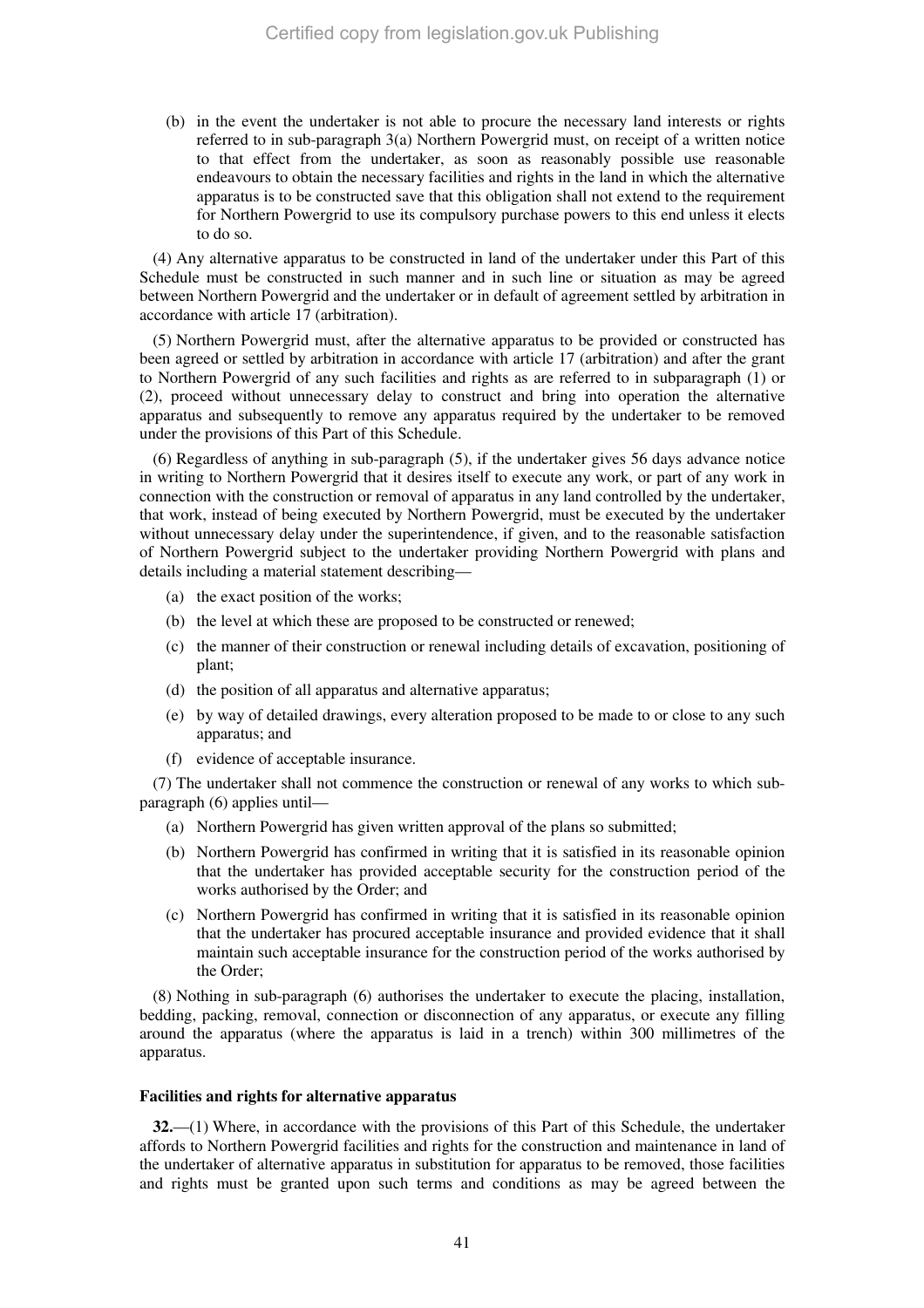undertaker and Northern Powergrid or in default of agreement settled by arbitration in accordance with article 17 (arbitration).

(2) If the facilities and rights to be afforded by the undertaker in respect of any alternative apparatus, and the terms and conditions subject to which those facilities and rights are to be granted, are in the opinion of the arbitrator less favourable on the whole to Northern Powergrid than the facilities and rights enjoyed by it in respect of the apparatus to be removed and the terms and conditions to which those facilities and rights are subject, the arbitrator must make such provision for the payment of compensation by the undertaker to Northern Powergrid as appears to the arbitrator to be reasonable having regard to all the circumstances of the particular case.

#### **Retained apparatus**

**33.**—(1) Not less than 56 days before starting the execution of any works of the type referred to in paragraph 31 (1) that are near to, or will or may affect, any apparatus the removal of which has not been required by the undertaker under paragraph 31(1), the undertaker must submit to Northern Powergrid a plan, section and description of the works to be executed.

(2) Those works must be executed only in accordance with the plan, section and description submitted under sub-paragraph (1) and in accordance with such reasonable requirements as may be made in accordance with sub-paragraph (3) by Northern Powergrid for the alteration or otherwise for the protection of the apparatus, or for securing access to it, and Northern Powergrid is entitled to watch and inspect the execution of those works.

(3) Any requirements made by Northern Powergrid under sub-paragraph (2) must be made within a period of 30 days beginning with the date on which a plan, section and description under sub-paragraph (1) are submitted to it.

(4) If Northern Powergrid in accordance with sub-paragraph (3) and in consequence of the works proposed by the undertaker, reasonably requires the removal of any apparatus and gives written notice to the undertaker of that requirement, paragraphs (2) to (6) apply as if the removal of the apparatus had been required by the undertaker under paragraph 31(1).

(5) Nothing in this paragraph precludes the undertaker from submitting at any time or from time to time, but in no case less than 35 days before commencing the execution of any works, a new plan, section and description instead of the plan, section and description previously submitted, and having done so the provisions of this paragraph apply to and in respect of the new plan, section and description.

(6) The undertaker is not required to comply with sub-paragraph (1) in a case of emergency but in that case it must give to Northern Powergrid as soon as is reasonably practicable and a plan, section and description of those works as soon as reasonably practicable subsequently and must comply with sub-paragraph (2) in so far as is reasonably practicable in the circumstances.

#### **Expenses and costs**

**34.**—(1) Subject to the following provisions of this paragraph, the undertaker must repay to Northern Powergrid within 30 days receipt of a valid invoice all charges costs and expenses reasonably incurred by Northern Powergrid in, or in connection with, the inspection, removal, alteration or protection of any apparatus or the construction of any new apparatus which may be required in consequence of the execution of any such works as are authorised by this Order including without limitation—

- (a) any costs reasonably incurred or compensation properly paid in connection with the acquisition of rights or the exercise of statutory powers for such apparatus in the event that Northern Powergrid elects to use compulsory purchase powers to acquire any necessary rights under paragraph 31(3) all costs incurred as a result of such action;
- (b) in connection with the cost of the carrying out of any diversion work or the provision of any alternative apparatus;
- (c) the cutting off of any apparatus from any other apparatus or the making safe of redundant apparatus;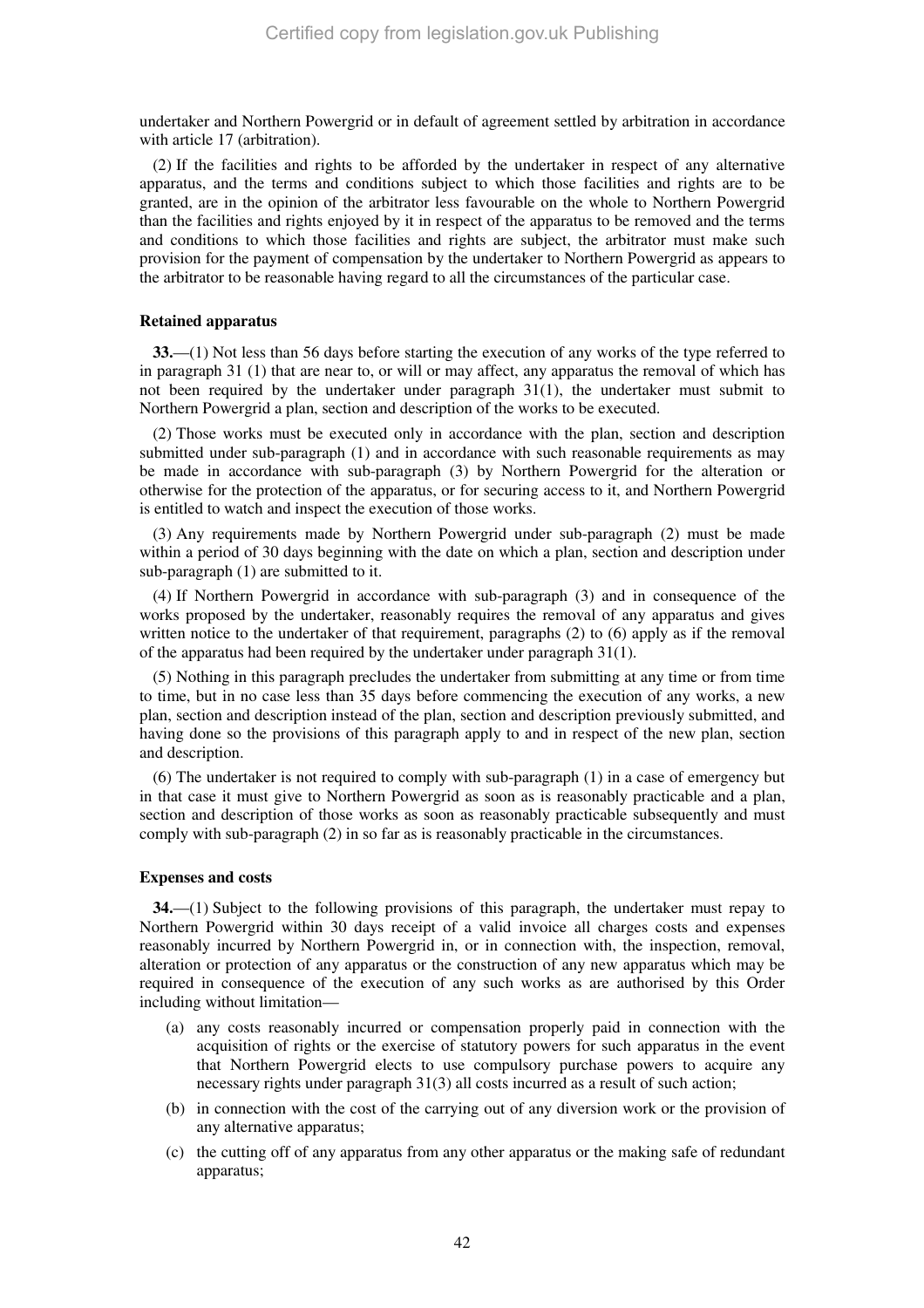- (d) the approval of plans;
- (e) the carrying out of protective works, plus a capitalised sum to cover the cost of maintaining and renewing permanent protective works; and
- (f) the survey of any land, apparatus or works, the inspection and monitoring of works or the installation or removal of any temporary works reasonably necessary in consequence of the execution of any such works referred to in this Schedule.

(2) There must be deducted from any sum payable under sub-paragraph (1) the value of any apparatus removed under the provisions of this Part of this Schedule, that value being calculated after removal.

(3) If in accordance with the provisions of this Part of this Schedule—

- (a) apparatus of better type, of greater capacity or of greater dimensions is placed in substitution for existing apparatus of worse type, of smaller capacity or of smaller dimensions; or
- (b) apparatus (whether existing apparatus or apparatus substituted for existing apparatus) is placed at a depth greater than the depth at which the existing apparatus was;

and the placing of apparatus of that type or capacity or of those dimensions or the placing of apparatus at that depth, as the case may be, is not agreed by the undertaker or, in default of agreement, is not determined by arbitration in accordance with article 17 (arbitration) to be necessary, then, if such placing involves cost in the construction of works under this Part of this Schedule exceeding that which would have been involved if the apparatus placed had been of the existing type, capacity or dimensions, or at the existing depth, as the case may be, the amount which apart from this sub-paragraph would be payable to Northern Powergrid by virtue of subparagraph (1) must be reduced by the amount of that excess save where it is not possible in the circumstances to obtain the existing type of operations, capacity, dimensions or place at the existing depth in which case full costs shall be borne by the undertaker.

(4) For the purposes of sub-paragraph (3)—

- (a) an extension of apparatus to a length greater than the length of existing apparatus is not to be treated as a placing of apparatus of greater dimensions than those of the existing apparatus; and
- (b) where the provision of a joint in a cable is agreed, or is determined to be necessary, the consequential provision of a jointing chamber or of a manhole is to be treated as if it also had been agreed or had been so determined.

**35.**—(1) Subject to sub-paragraphs (2) and (3), if by reason or in consequence of the construction of any such works referred to in this Order, or in consequence of the construction, use, maintenance or failure of any of the authorised development by or on behalf of the undertaker or in consequence of any act or default of the undertaker (or any person employed or authorised by it) in the course of carrying out such works, including without limitation works carried out by the undertaker or Northern Powergrid under this Schedule or any subsidence resulting from any of these works, any damage is caused to any apparatus or alternative apparatus (other than apparatus the repair of which is not reasonably necessary in view of its intended removal for the purposes of those works) or property of Northern Powergrid, or there is any interruption in any service provided, or in the supply of any goods, by Northern Powergrid, or Northern Powergrid becomes liable to pay any amount to a third party the undertaker must—

- (a) bear and pay the cost reasonably incurred by Northern Powergrid in making good such damage or restoring the supply; and
- (b) indemnify Northern Powergrid for any other expenses, loss, demands, proceedings, damages, claims, penalty or costs reasonably incurred by or recovered from Northern Powergrid, by reason or in consequence of any such damage or interruption or Northern Powergrid becoming liable to any third party.

(2) Nothing in sub-paragraph (1) imposes any liability on the undertaker with respect to any damage or interruption to the extent that it is attributable to the act, neglect or default of Northern Powergrid, its officers, servants, contractors or agents.